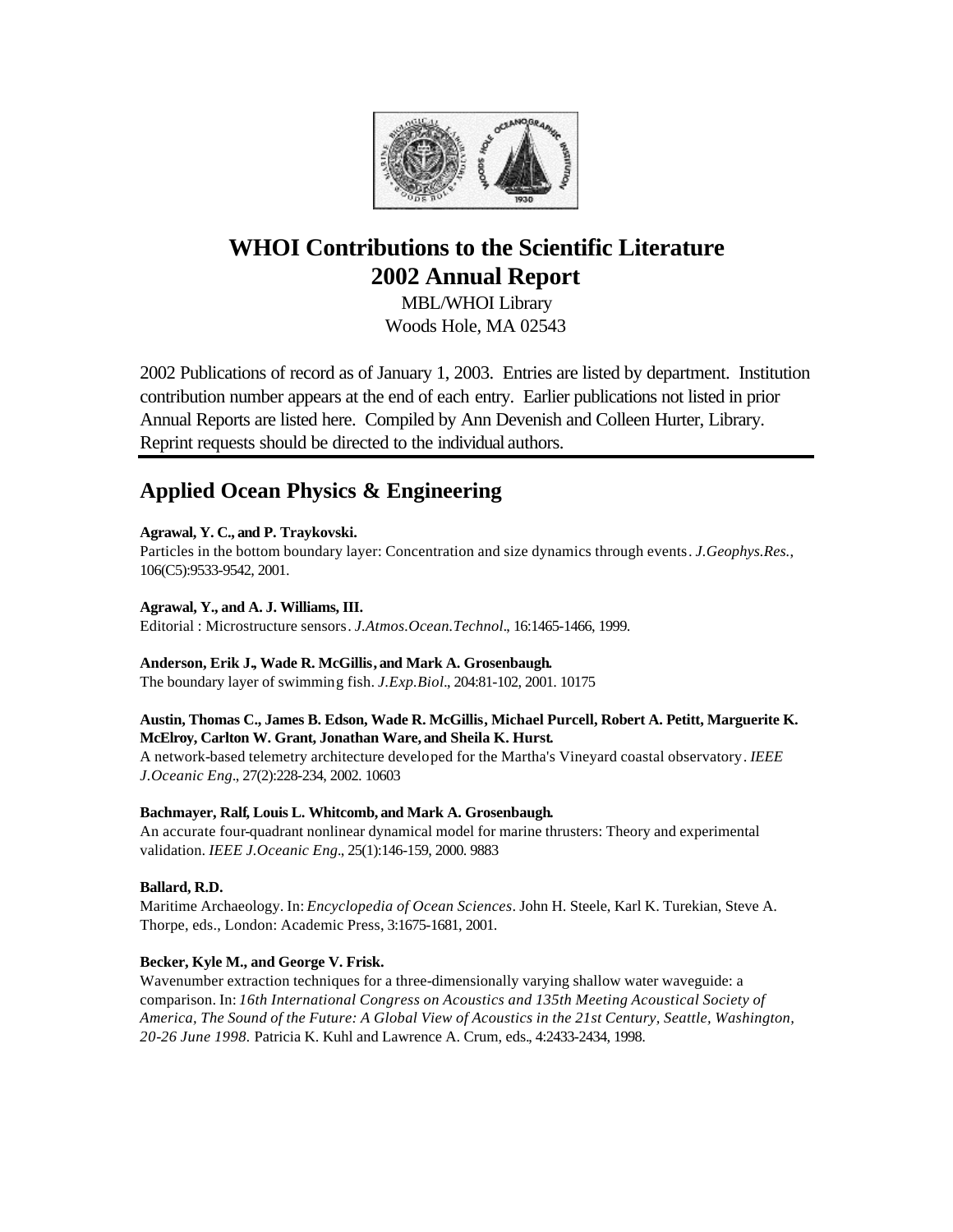## **Chandran, Vinod, Steve Elgar, and Anthony Nguyen.**

Detection of mines in acoustic images using higher-order spectral features. *IEEE J.Oceanic Eng.*, 27(3):610- 618, 2002. 10482

## **Chang, G. C., T. D. Dickey, and A. J. Williams, III.**

Sediment resuspension over a continental shelf during Hurricanes Edouard and Hortense. *J.Geophys.Res.*, 106(C5):9517-9531, 2001.

#### **Chu, Dezhang, Peter Wiebe, and Nancy Copley.**

Inference of material properties of zooplankton from acoustic and resistivity measurements. *ICES J.Mar.Sci.*, 57:1128-1142, 2000. 9988

# **Colosi, John A., Robert C. Beardsley, James F. Lynch, Glen Gawarkiewicz, Ching-Sang Chiu, and Alberto Scotti.**

Observations of nonlinear internal waves on the outer New England continental shelf during the summer Shelfbreak Primer study. *J.Geophys.Res.*, 106(C5):9587-9601, 2001. 9906

#### **Colosi, John A., Fred Tappert, and Matthew Dzieciuch.**

Further analysis of intensity fluctuations from a 3552-km acoustic propagation experiment in the eastern North Pacific Ocean. *J.Acoust.Soc.Am.*, 110(1):163-169, 2001. 10162

## **Copley, J. T. P., P. A. Tyler, C. L. Van Dover, A. Schultz, P. Dickson, S. Singh, and M. Sulanowska.**

Subannual temporal variation in faunal distributions at the Tag hydrothermal mound (26°N, Mid-Atlantic Ridge). *Mar.Ecol.*, 20(3-4):291-306, 1999.

## **DeGrandpre, M.D., G. L. Olbu, C. M. Beatty, and T. R. Hammar.**

Air-sea CO<sub>2</sub> fluxes on the US Middle Atlantic Bight. *Deep-Sea Res.II*, 49:4355-4367, 2002.

## **Dickey, T. D., and A. J. Williams, III.**

Interdisciplinary ocean process studies on the New England Shelf. *J.Geophys.Res*, 106(C5):9427-9434, 2001.

## **Doutt, James A., George V. Frisk, and Hugh Martell.**

Determination of distance between a moving ship and drifting buoys to centimeter-level accuracy at sea using L1 phase receivers and differential moving-base kinematic processing [CD-ROM]. *Proceedings of ION GPS-98, Nashville, Tenn. (15-18 Sept. 1998).* Washington, DC: Institute of Navigation, :1301-1306, 1998. 9784

#### **D'Sa, E. J., S. E. Lohrenz, J. H. Churchill, V. L. Asper, J. L. Largier, and A. J. Williams, III.**

Chloropigment distribution and transport on the inner shelf off Duck, North Carolina. *J.Geophys.Res.*, 106(C6):11581-11596, 2001.

#### **Dudko, Y. V., H. Schmidt, K. von der Heydt, and E. K. Scheer.**

Edge wave observation using remote seismoacoustic sensing of ice events in the Arctic. *J.Geophys.Res.*, 103(C10):21775-21781, 1998.

# **Dushaw, B. D., B. M. Howe, J. A. Mercer, R. C. Spindel, J. A. Colosi, B. D. Cornuelle, M. A. Dzieciuch, W. H. Munk, and P. F. Worcester.**

Multimegameter-range acoustic data obtained by bottom-mounted hydrophone arrays for measurement of ocean temperature. *IEEE J.Oceanic Eng.*, 24(2):202-214, 1999.

#### **Edson, J. B.**

Sensors for micrometeorological flux measurements. In: *Encyclopedia of Ocean Sciences.* John H. Steele, Karl K. Turekian, Steve A. Thorpe, eds., London: Academic Press, 5:2751-2759, 2001.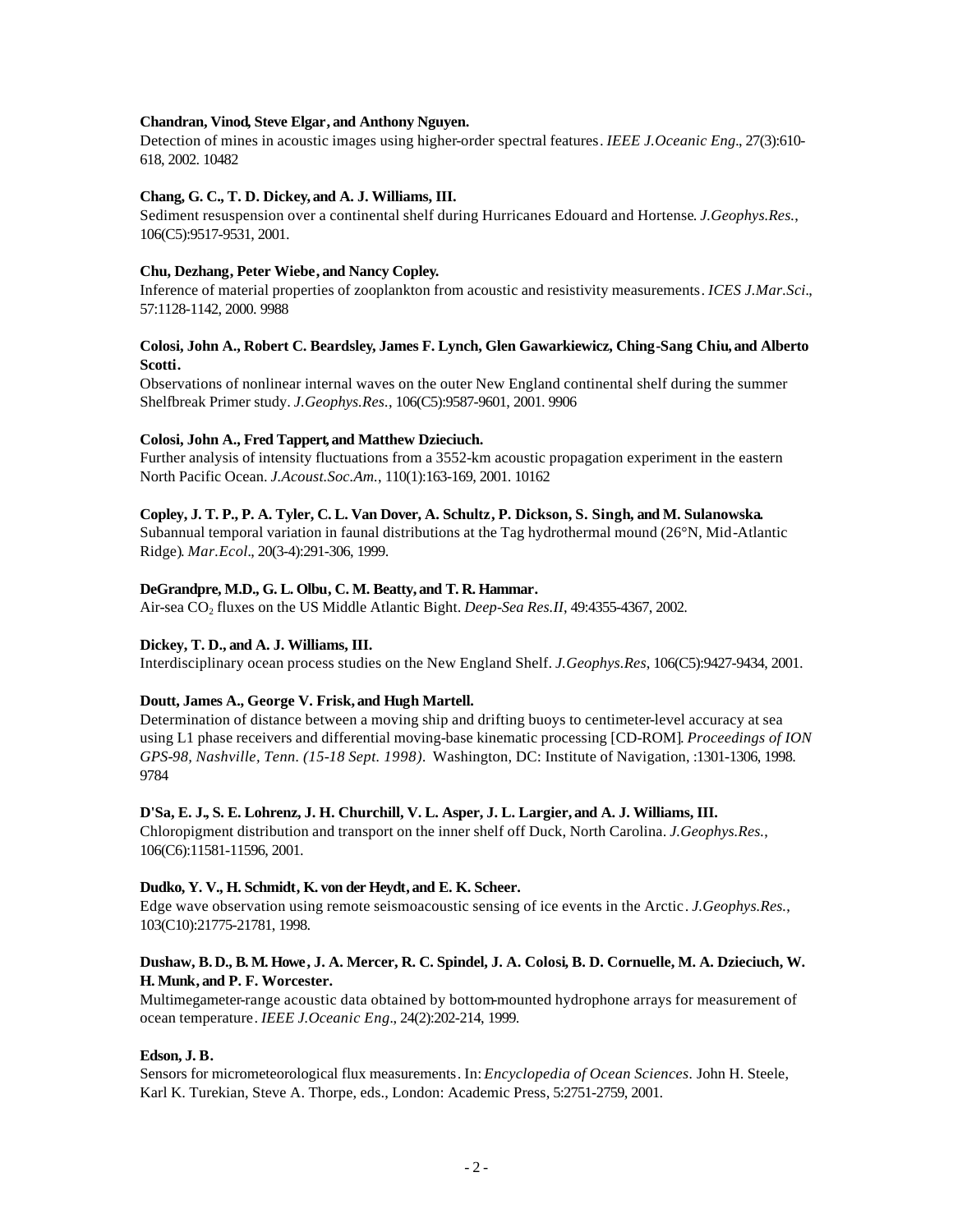# **Eggen, T., A. Baggeroer, and J. Preisig.**

Communication over Doppler spread channels - part I: Channel and receiver presentation. *IEEE J.Oceanic Eng.*, 25(1):62-71, 2000.

# **Eggen, Trym H., James C. Preisig, and Arthur B. Baggeroer.**

Communication over Doppler spread channels - II: Receiver characterization and practical results. *IEEE J.Oceanic Eng.*, 26(4):612-621, 2001. 10325

## **Eustice, Ryan, Oscar Pizarro, Hanumant Singh, and Jonathan Howland.**

UWIT: Underwater image toolbox for optical image processing and mosaicking in MATLAB. *Underwater Technology 2002 Symposium*, 2002. 10640

# **Evans, Rob. L., Alan D. Chave , and John R. Booker.**

On the importance of offshore data for magnetotelluric studies of ocean-continent subduction systems. *Geophys.Res.Lett.*, 29(9),doi:10.1029/2001GL013960, 2002. 10535

# **Fedderson, Falk, R. T. Guza, Steve Elgar, and T. H. C. Herbers.**

Velocity moments in alongshore bottom stress parameterizations. *J.Geophys.Res.*, 105(C4):8673-8686, 2000. 10060

# **Fong, Derek A., and W. Rockwell Geyer.**

The alongshore transport of fresh water in a surface-trapped river plume. *J.Phys.Oceanogr.*, 32:957-972, 2002. 10494

## **Foote, K. G.**

Acoustic scattering by marine organisms. In: *Encyclopedia of Ocean Sciences.* John H. Steele, Karl K. Turekian, Steve A. Thorpe, eds., London: Academic Press, 1:44-52, 2001. 10271

# **Foote, Kenneth G., and David T. I. Francis.**

Comparing Kirchhoff-approximation and boundary-element models for computing gadoid target strengths. *J.Acoust.Soc.Am.*, 111:1644-1654, 2002. 10437

# **Freitag, L., M. Johnson, andJ. Preisig.**

Acoustic communications for UUVs. *Sea Technol.*, 39(6):65-71, 1998.

## **Freitag, L., M. Stojanovic, S. Singh, M. Johnson.**

Analysis of channel effects on direct-sequence and frequency-hopped spread-spectrum acoustic communication. *IEEE J.Oceanic Eng.*, 26(4):586-593, 2001.

## **Frisk, G. V.**

Underwater sound. In: *McGraw-Hill Yearbook of Science and Technology 2002*. M. D. Licker, ed., New York: McGraw-Hill, :403-406, 2001.

## **Frisk, George V., Kyle M. Becker, Laurence N. Connor, James A. Doutt, and Cynthia J. Sellers.**

High-resolution, three-dimensional measurements of low-frequency sound propagation in shallow water. In: *16th International Congress on Acoustics and 135th Meeting Acoustical Society of America, The Sound of*  the Future: A Global View of Acoustics in the 21st Century, Seattle, Washington, 20-26 June 1998. Patricia K. Kuhl and Lawrence A. Crum, eds., 4:2423-2424, 1998.

# **Frisk, George V., Dan Li, and Dajun Tang.**

Bottom volume scattering: modeling and data analysis. In: *16th International Congress on Acoustics and 135th Meeting Acoustical Society of America, The Sound of the Future: A Global View of Acoustics in the 21st Century, Seattle, Washington, 20-26 June 1998.* Patricia K. Kuhl and Lawrence A. Crum, eds., 4:2699- 2700, 1998.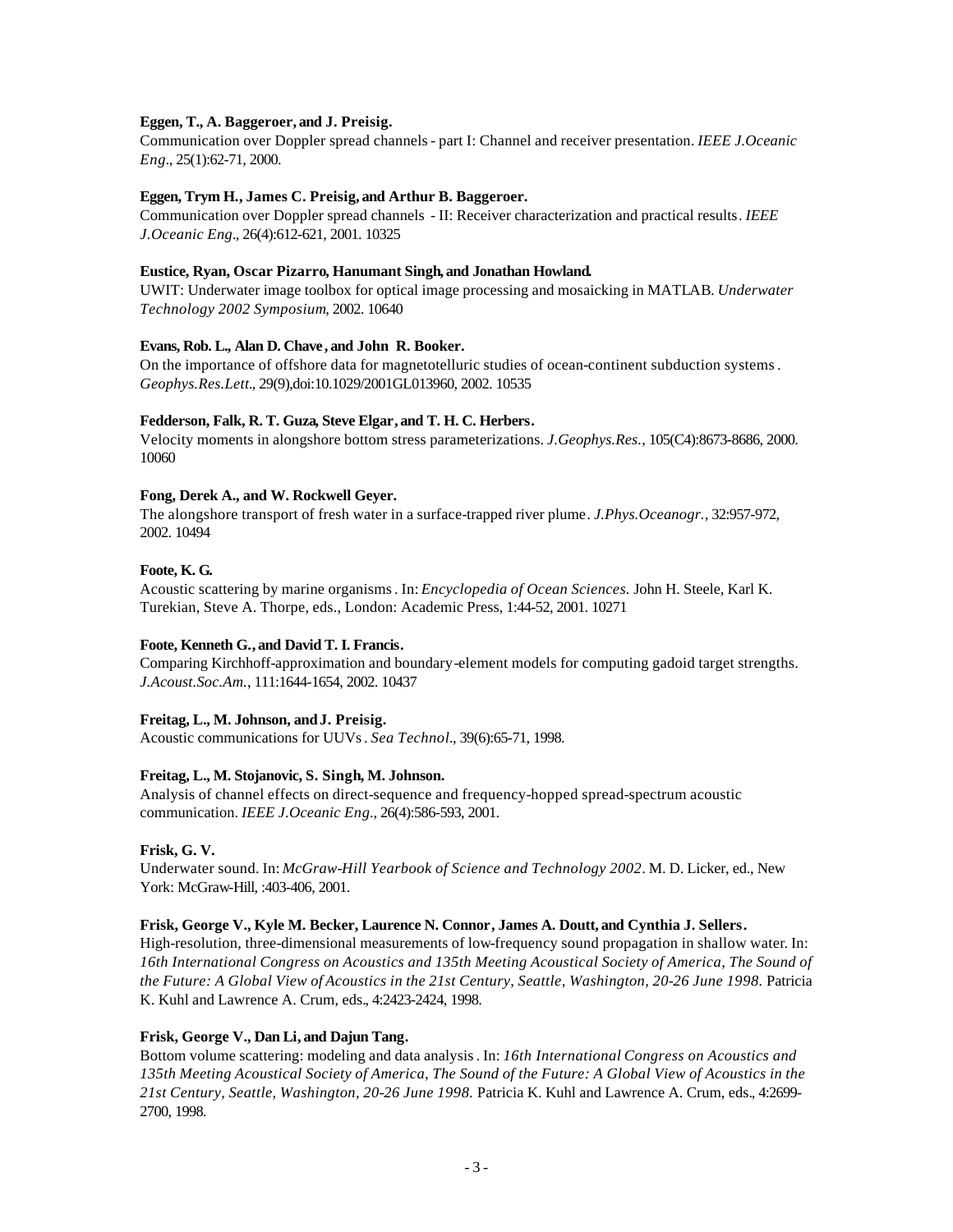## **Frye, D., J. Kemp, W. Paul, and D. Peters.**

Mooring developments for autonomous oceanographic sampling networks. *IEEE J.Oceanic Eng.*, 26(4):477- 486, 2001.

## **Gallagher, Edith L., Steve Elgar, and R. T. Guza.**

Observations of sand bar evolution on a natural beach. *J.Geophys.Res.*, 103(C2):3203-3215, 1998.

# **Gallagher, Edith L., Steve Elgar, and Edward B. Thornton.**

Megaripple migration in a natural surf zone. *Nature*, 394:165-168, 1998.

# **Garcia, Xavier, and Alan G. Jones.**

Atmospheric sources for audio-magnetotelluric (AMT) sounding. *Geophysics*, 67:448-458, 2002.

# **Gardner, W. D., J. C. Blakey, I. D. Walsh, M. J. Richardson, S. Pegau, J. R. V. Zaneveld, C. Roesler, M. C. Gregg, J. A. MacKinnon, H. M. Sosik, and A. J. Williams, III.**

Optics, particles, stratification, and storms on the New England continental shelf. *J.Geophys.Res.*, 106(C5):9473-9497, 2001.

# **Garland, Elizabeth D., andCheryl Ann Zimmer.**

Planktonic larval concentrations in a nearshore environment: Temporal variability on scales of hours to days. *Mar.Biol.*, 60:311-325, 2002. 10043

# **Garland, Elizabeth D., andCheryl Ann Zimmer.**

Techniques for the indentification of bivalve larvae. *Mar.Ecol.Prog.Ser.*, 225:299-310, 2002. 10089

# **Garland, Elizabeth D., Cheryl Ann Zimmer, and Steven J. Lentz.**

Vertical distributions in inner-shelf waters: The roles of wind-driven cross-shelf currents and diel vertical migrations. *Limnol.Oceanogr.*, 47(3):803-817, 2002. 10042

# **Geyer, W. Rockwell, James T. Morris, Frederick G. Prahl, and David A. Jay.**

Interaction between physical processes and ecosystem structure: A comparative approach. In: *Estuarine Science: A Synthetic Approach to Research and Practice.* John E. Hobbie, ed., Washington: Island Press, :177-206, 2000.

# **Geyer, W. Rockwell, Jonathan D. Woodruff, and Peter Traykovski.**

Sediment transport and trapping in the Hudson River Estuary. *Estuaries*, 24(5):670-679, 2001. 10285

# **Gobat, Jason I., and Mark A. Grosenbaugh.**

Dynamics in the touchdown region of catenary moorings. *Int.J.Offshore Polar Eng.*, 11(45):273-281, 2001. **Gobat, Jason I., Mark A. Grosenbaugh, and Michael S. Triantafyllou.**

Generalized-a time integration solutions for hanging chain dynamics. *J.Eng.Mech.*, 128(6):677-687, 2002.

## **Gorska, N., and D. Chu.**

Some aspects of sound extinction by zooplankton. *J.Acoust.Soc.Am.*, 110(5):2315-2325, 2001.

# **Grosenbaugh, Mark, Steven Anderson, Richard Trask, Jason Gobat, Walter Paul, Bradford Butman, and Robert Weller.**

Design and performance of a horizontal mooring for upper-ocean research. *J.Atmos.Ocean.Technol.*, 19:1376-1389, 2002.

## **Grosenbaugh, Mark A., andJason I. Gobat.**

Full-scale dynamic measurements of a shallow-water oceanographic surface mooring. *Proc.Int. Offshore Polar Eng. Conf.*, 2:699-705, 1999.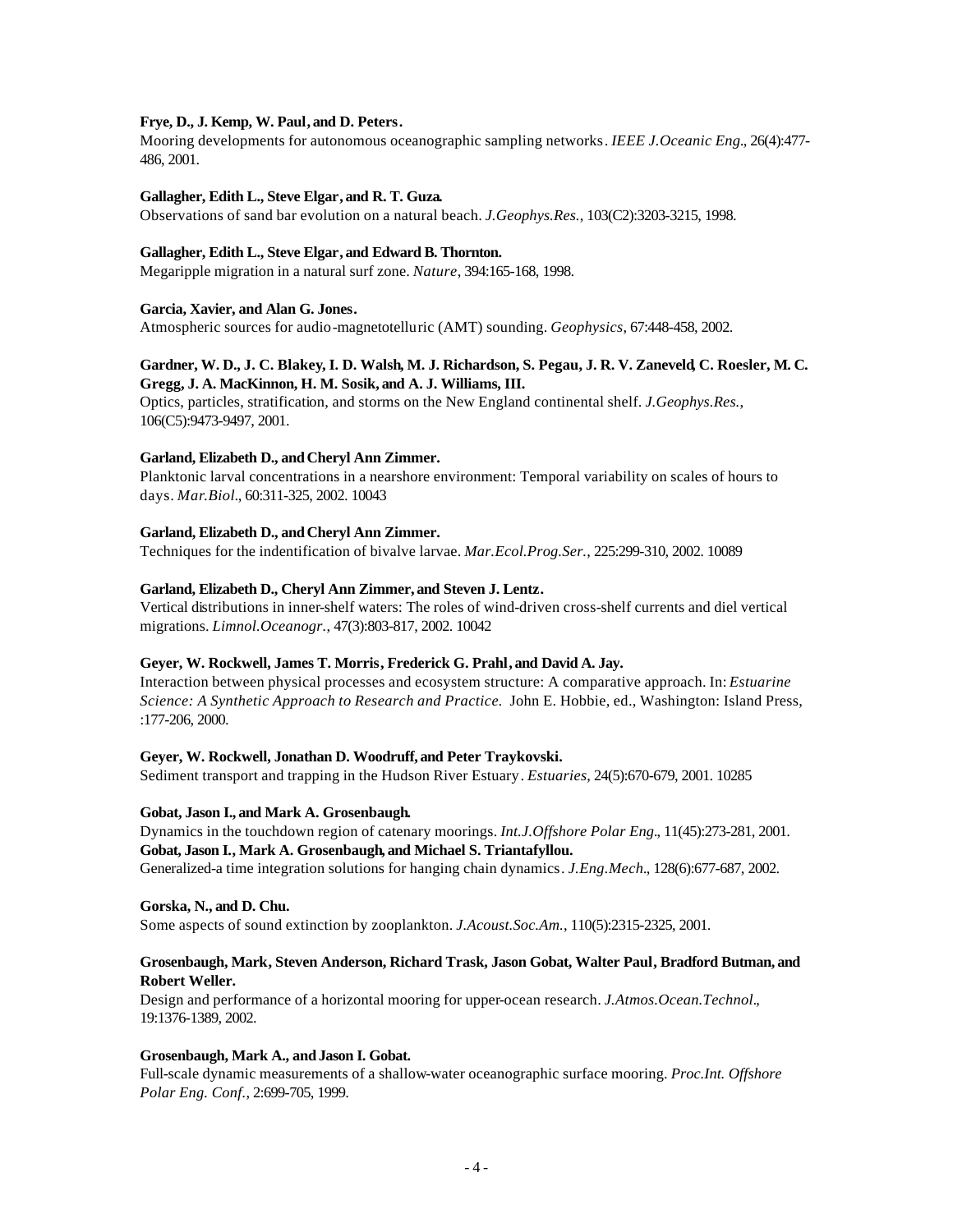## **Herbers, T. H. C., Steve Elgar, and R. T. Guza.**

Directional spreading of waves in the nearshore. *J.Geophys.Res.*, 104(C4):7683-7693, 1999.

# **Herbers, T. H. C., Steve Elgar, N. A. Sarap, and R. T. Guza.**

Nonlinear dispersion of surface gravity waves in shallow water. *J.Phys.Oceanogr.*, 32(4):1181-1193, 2002. 10061

## **Hill, Paul S., George Voulgaris, and John H Trowbridge.**

Controls on floc size in a continental shelf bottom boundary layer. *J.Geophys.Res.*, 106(C5):9543-9549, 2001.

# **Hogg, N., D. Frye, and C. Wunsch.**

New generation mooring system allows longer deployment. *Eos*, 83(34):370-371, 2002.

# **Irish, J. D., A. E. Hay, P. Traykovski, A. Newhall, R. Craig, and W. M. Paul.**

On attaching acoustic imaging instrumentation to the LEO-15 observatory for sediment transport and bottom boundary layer studies. *IEEE J.Oceanic Engr.*, 27(2):254-266, 2002. 10534

## **Jay, David A., W. Rockwell Geyer, and David R. Montgomery.**

An ecological perspective on estuarine classification. In: *Estuarine Science: A Synthetic Approach to Research and Practice.* John E. Hobbie, ed., Washington: Island Press, :149-176, 2000.

## **Jones, Alan G., Ian J. Ferguson, Alan D. Chave , Rob L. Evans, and Gary W. McNeice.**

Electric lithosphere of the Slave craton. *Geology*, 29:423-426, 2001. 10279

## **Kujawinski, E., John W. Farrington, and James W. Moffett.**

Evidence for grazing-mediated production of dissolved surface-active material by marine protists. *Mar.Chem.*, 77:133-142, 2002.

## **Lavery, Andone C., Timothy K. Stanton, Duncan E. McGehee, and Dezhang Chu.**

Three-dimensional modeling of acoustic backscattering from fluid-like zooplankton. *J.Acoust.Soc.Am.*, 11(3):1197-1210, 2002. 10425

# **Levy, Laurent C., Wade R. McGillis, John T. Germaine, and Patricia J. Culligan.**

Spinning drop tensiometry using a square section sample tube. *J.Colloid Interface Sci.*, 234:442-444, 2001. 10132

# **Li, Dan, George V. Frisk, and Dajun Tang.**

Modeling of bottom backscattering from three-dimensional volume inhomogeneities and comparisons with experimental data. *J.Acoust.Soc.Am.*, 109(4):1384-1397, 2001. 9813

## **Lynch, J.**

Book review: Marine Mammals and Low Frequency Sound: Progress Since 1994, by National Research Council. *J.Acoust.Soc.Am.*, 110(2):649-650, 2001.

## **MacCready, P., R. D. Hetland, and W. R. Geyer.**

Long-term isohaline salt balance in an estuary. *Cont.Shelf Res.*, 22(11-13):1591-1601, 2002.

## **Mahrt, L., D. Vickers, J. Edson, J. M. Wilczak, J. Hare, and J. Hojstrup.**

Vertical structure of turbulence in offshore flow during Rasex. *Bound.-Layer.Meteorol.*, 100(1):47-61, 2001.

## **Marine Zooplankton Colloquium2.**

Future marine zooplankton research - a perspective. *Mar.Ecol.Prog.Ser.*, 222:297-308, 2001.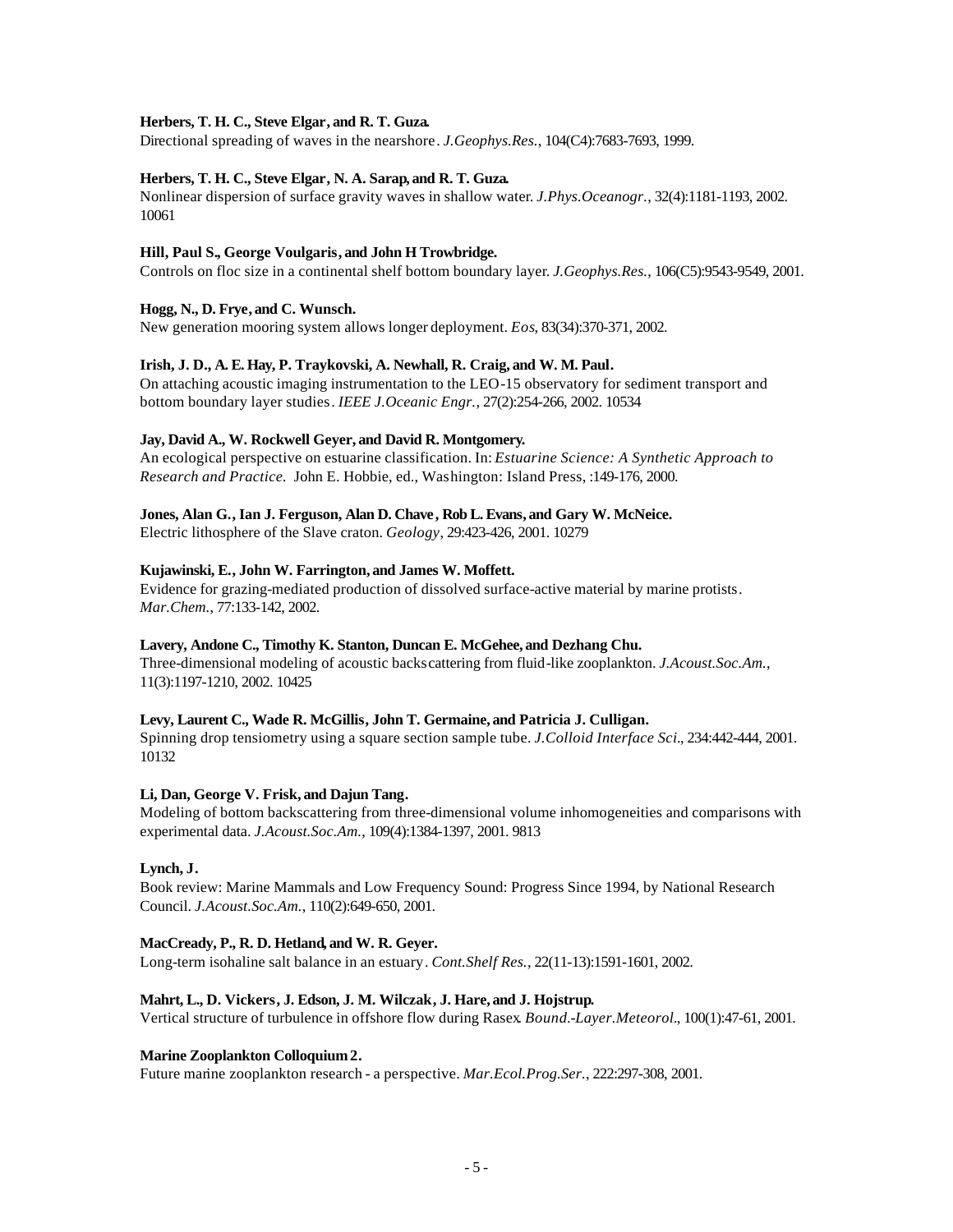# **McGillicuddy, Dennis J., Jr.**

Models of small-scale patchiness. In: *Encyclopedia of Ocean Sciences*. John H. Steele, Karl K. Turekian, Steve A. Thorpe, eds., London: Academic Press, 5:2820-2833, 2001. 10265

# **McKenna, S. P., and W. R. McGillis.**

Fundamental performance of particle image and particle tracking velocimetry techniques. *Exp.Fluids*, 32:106- 115, 2000. 9962

# **Nakamura, Masahiko, Ralf Bachmayer, Louis L. Whitcomb, and Mark Grosenbaugh.**

H control of thruster for AUV. *Proceedings of the 8th International Offshore Polar Engineering Conference, Montreal, Canada, May 24-29, 1998.* Jin S. Chung, et al., eds., Golden, CO: International Society of Offshore and Polar Engineers (ISOPE), 2:255-262, 1998.

# **Norheim, C. A., T. H. C. Herbers, and Steve Elgar.**

Nonlinear evolution of surface wave spectra on a beach. *J.Phys.Oceanogr.*, 28:1534-1551, 1998.

# **Nowacek, Douglas P., Mark P. Johnson, Peter L. Tyack, Kenneth A. Shorter, William A. McLellan, and D. Ann Pabst.**

Buoyant balaenids: The ups and downs of buoyancy in right whales. *Proc.R.Soc.Lond.B*, 268:1811-1816, 2001. 10463

# **Noyes, T. James, R. T. Guza, Steve Elgar, and T. H. C. Herbers.**

Comparison of methods for estimating nearshore shear wave variance. *J.Atmos.Oceanic Technol.*, 19:136- 143, 2002. 10368

# **Plant, W. J., W. C. Keller, V. Hesany, T. Hara, E. Bock, and M. A. Donelan.**

Bound waves and Bragg scattering in a wind-wave tank. *J.Geophys.Res.*, 104(2):3243-3263, 1999.

## Preisig, James C., and Mark P. Johnson.

Signal detection for communications in the underwater acoustic environment. *IEEE J.Oceanic Eng.*, 26(4):572-585, 2001. 10193

## **Rajan, S. D., J. A. Doutt, and W. M. Carey.**

Inversion for the compressional wave speed profile of the bottom from synthetic aperture experiments conducted in the Hudson Canyon area. *IEEE J.Oceanic Eng.*, 23(3):174-187, 1998.

# **Raubenheimer, B., Steve Elgar, and R. T. Guza.**

Estimating wave heights from pressure measured in a sand bed. *J.Waterw.Port Coast.Ocean Eng.*, 124:151- 154, 1998.

## **Ruessink, B. G., J. R. Miles, F. Feddersen, R. T. Guza, and S. Elgar.**

Modeling the alongshore current on barred beaches. *J.Geophys.Res.*, 106(C10):22,451-22,463, 2001. 10355

# **Scheirer, Daniel S., Daniel J. Fornari, Susan E. Humphris, and Steve Lerner.**

High-resolution seafloor mapping using the DSL-120 sonar system: Quantitative assessment of sidescan and phase-bathymetry data from the Lucky Strike segment of the Mid-Atlantic Ridge. *Mar.Geophys.Res.*, 21(1/2):121-142, 2000. 10107

## **Schmitt, R. W., and J. R. Ledwell.**

Dispersion and diffusion in the deep ocean. In: *Encyclopedia of Ocean Sciences.* John H. Steele, Karl K. Turekian, Steve A. Thorpe, eds., London: Academic Press, 2:726-733, 2001.

## **Seewald, Jeffrey S., Kenneth W. Doherty, Terence R. Hammar, and Stephen P. Liberatore.**

A new gas-tight isobaric sampler for hydrothermal fluids. *Deep-Sea Res.I*, 49:189-196, 2001. 10510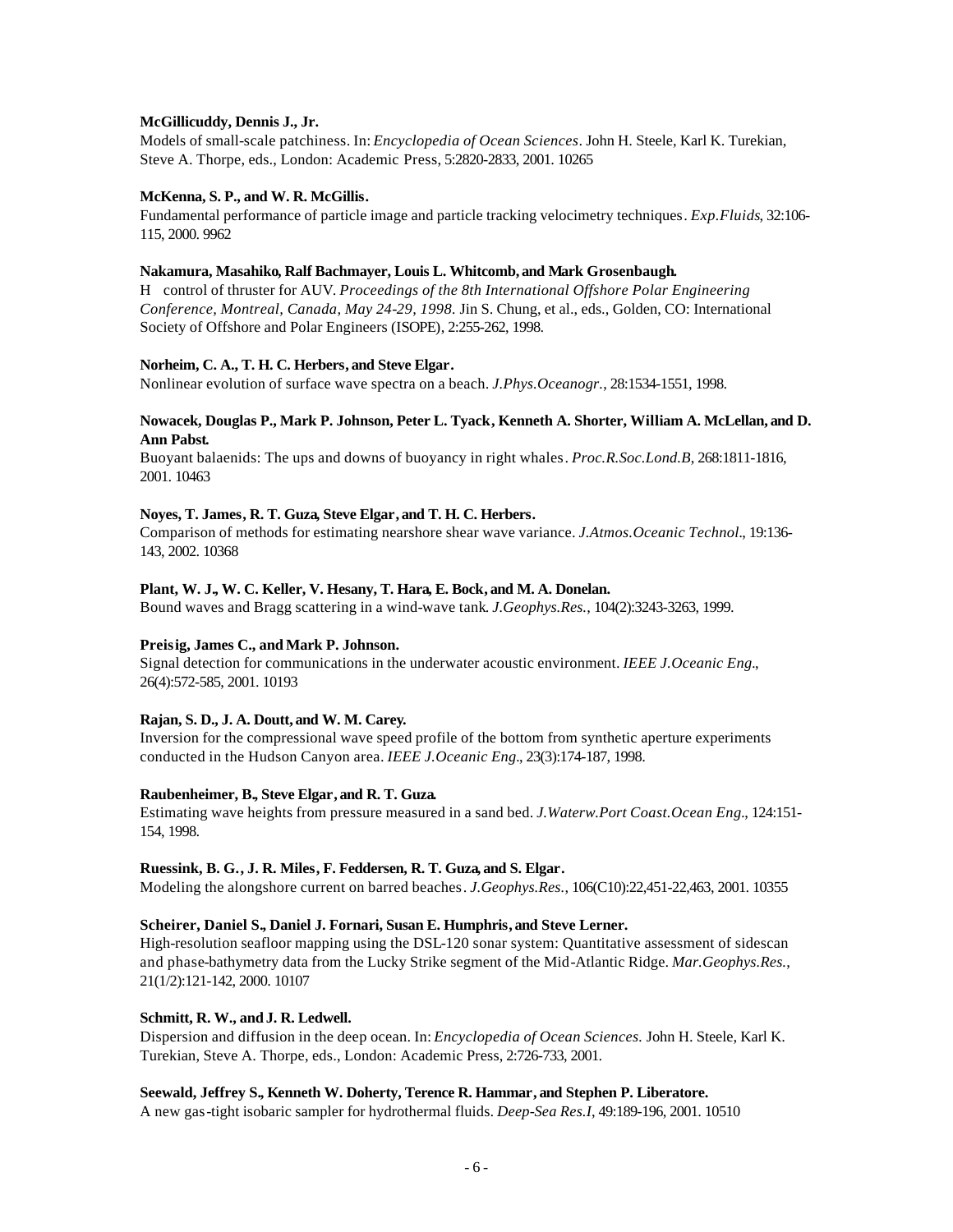# **Sheremet, A., R. T. Guza, S. Elgar, and T. H. C. Herbers.**

Observations of nearshore infragravity waves: Seaward and shoreward propagating components. *J.Geophys.Res.*, 107(C8),3095,doi:10.1029/2001JC000970, 2002. 10453A

# **Singh, Hanumant, James Bellingham, Franz Hover, Steve Lerner, Bradley A. Moran, Keith von der Heydt, and Dana Yoerger.**

Docking for an autonomous ocean sampling network. *IEEE J.Oceanic Eng.*, 26(4):498-514, 2001. 10564

## **Singh, Hanumant, Oscar Pizarro, Louis Whitcomb, and Dana Yoerger.**

In-situ attitude calibration for high resolution bathymetric surveys with underwater robotic vehicles. In: *2000 IEEE International Conference on Robotics and Automation, April 24-28, 2000, San Francisco, CA*. Piscataway, NJ: IEEE Robotics and Automation Society, 2:1767-1774, 2000. 10037

# **Sisson, John D., Jeff Shimeta, Cheryl Ann Zimmer, and Peter Traylovski.**

Mapping epibenthic assemblages and their relations to sedimentary features in shallow-water, high-energy environments. *Cont.Shelf Res.*, 22:565-583, 2002. 9755

## **Snelgrove, Paul V. R., Judith P. Grassle, and Cheryl Ann Zimmer.**

Adult macrofauna effects on Capitella sp. I larval settlement: A laboratory flume study. *J.Mar.Res.*, 59:657- 674, 2001. 10031

# **Stanton, T. K.**

Book review: Fundamental of Acoustical Oceanography, by Herman Medwin and Clarence S. Clay. *J.Acoust.Soc.Am.*, 105(4):2065-2066, 1999.

# **Stanton, Timothy K., Dezhang Chu, and Peter H. Wiebe.**

Acoustic scattering models of zooplankton from several major anatomical groups: theory and experiement. In: *16th International Congress on Acoustics and 135th Meeting Acoustical Society of America, The Sound of the Future: A Global View of Acoustics in the 21st Century, Seattle, Washington, 20-26 June 1998.* Patricia K. Kuhl and Lawrence A. Crum, eds., 3:1811-1812, 1998. 9665

## **Stokey, R., B. Allen, T. Austin, N. Forrester, M. Purcell, and C. von Alt.**

Enabling technologies for REMUS docking: An integral component of an autonomous ocean-sampling network. *IEEE J.Oceanic Eng.*, 26(4):487-497, 2001.

## **Sundermeyer, Miles, and James R. Ledwell.**

Lateral dispersion over the continental shelf: Analysis of dye-release experiments. *J.Geophys.Res.*, 106(C5):9603-9621, 2001. 10209

## **Tang, Xiaoou, K. W. Stewart, Luc Vincent, He Huang, Marty Marra, Scott M. Gallager, and Cabell S. Davis.**

Automatic plankton image recognition. *Artificial Intelligence Review*, 12(1-3):177-199, 1998. 9214

# **Traykovski, Peter, Alex E. Hay, James D. Irish, and James F. Lynch.**

Geometry, migration, and evolution of wave orbital ripples at LEO-15. *J.Geophys.Res.*, 104(C1):1505-1524, 1999. 9796

# **Valiela, I., P. Peckol, C. D'Avanzo, J. Kremer, D. Hersh, K. Foreman, K. Lajtha, B. Seely, W. R. Geyer, T. Isaji, and R. Crawford.**

Ecological effects of major storms on coastal watersheds and coastal waters. *J.Coast.Res.*, 14(1):218-238, 1998.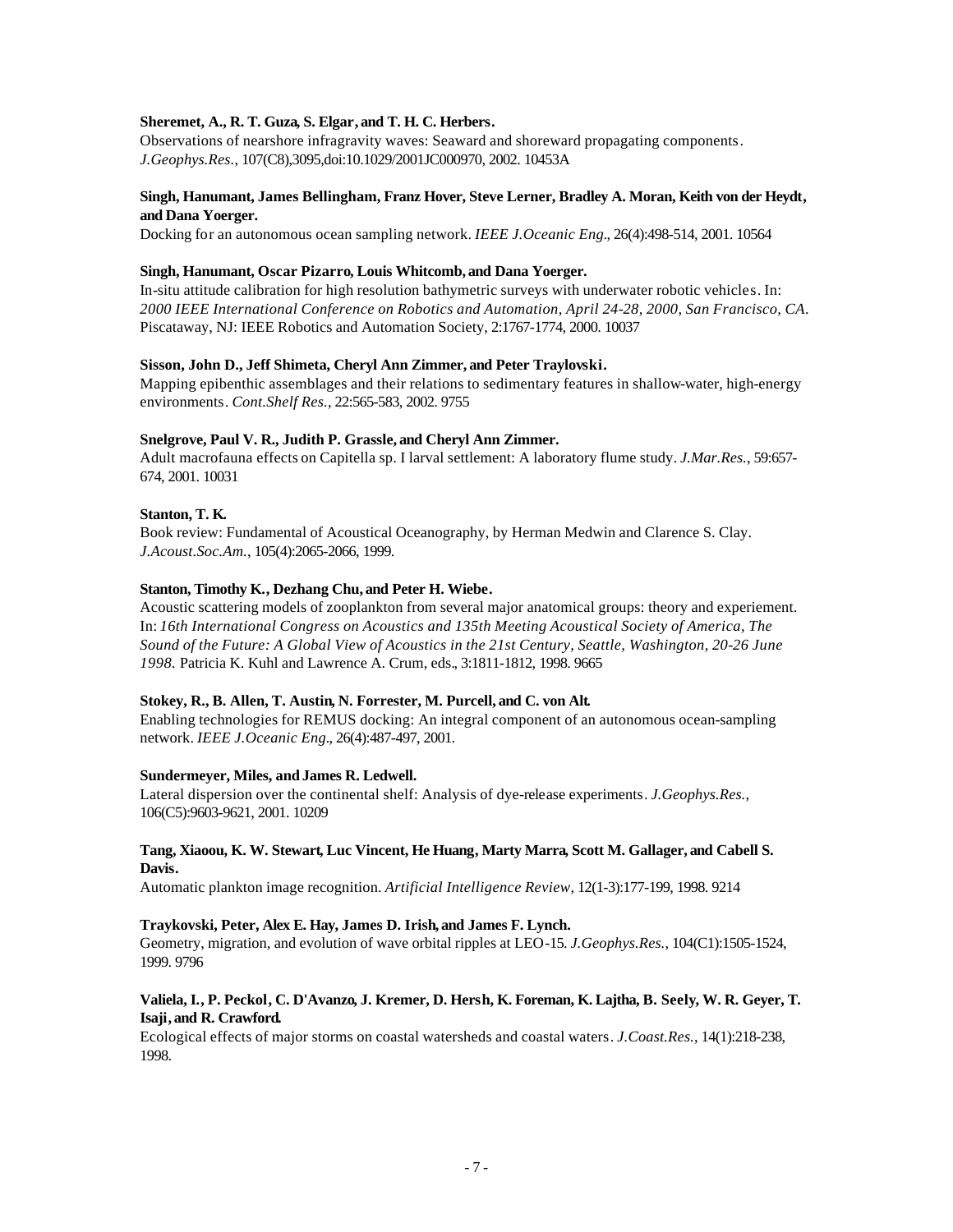#### **Warren, Joseph D., Timothy K. Stanton, Dezhang Chu, Duncan E. McGehee, and Robert L. Eastwood.**

Pulse compression processing of zooplankton echoes. In: *16th International Congress on Acoustics and 135th Meeting Acoustical Society of America, The Sound of the Future: A Global View of Acoustics in the 21st Century, Seattle, Washington, 20-26 June 1998.* Patricia K. Kuhl and Lawrence A. Crum, eds., 4:2787- 2788, 1998.

#### **Warren, Joseph D., Timothy K. Stanton, Duncan E. McGehee, and Dezhang Chu.**

Effect of animal orientation on acoustic estimates of zooplankton properties. *IEEE J.Oceanic Eng.*, 27(1):130-138, 2002S. 10198

# Watson, Andrew J., and James R. Ledwell.

Oceanographic tracer release experiments using sulfur hexafluoride. *J.Geophys.Res.*, 105(C6):14325-14337, 2000. 10049

## **White, S. N., A. D. Chave, G. T. Reynolds, and C. L. Van Dover.**

Ambient light emission from hydrothermal vents on the Mid-Atlantic Ridge. *Geophys.Res.Lett.*, 29, doi:10.1029/2001GL014106, 2002.

#### **White, Sheri N., Alan D. Chave , and George T. Reynolds.**

Investigations of ambient light emission at deep-sea hydrothermal vents. *J.Geophys.Res.*, 107(B1), 2001,doi:10.1029/2000JB000015, 2002. 10331

## **Wiebe, Peter H., Timothy K. Stanton, Charles H. Greene, Mark C. Benfield, Heidi M. Sosik, Tom Austin, Joseph D. Warren, and Terry Hammar.**

BIOMAPER-II: An integrated instrument platform for coupled biological and physical measurements in coastal and oceanic regimes. *IEEE J.Oceanic Eng.*, 27(3):700-716, 2002S. 10655

#### **Wooding, F. Beecher, K. R. Peal, and J. A. Collins.**

ORB Ocean-bottom seismic data logger. *Sea Technol.*, 39(8):85-89, 1998.

#### **Woodruff, Jonathan D., W. Rockwell Geyer, Christopher K. Sommerfield, and Neal W. Driscoll.**

Seasonal variation of sediment deposition in the Hudson River estuary. *Mar.Geol*, 179(1-2):105-119, 2001. 10471

## **Worcester, P. F., B. D. Cornuelle, M. A. Dziechiuch, W. H. Munk, J. A. Colosi, B. M. Howe, J. A. Mercer, R. C. Spindel, K. Metzger, T.G. Birdsall, and A. B. Baggeroer.**

A test of basin-scale acoustic thermometry using a large-aperture vertical array at 3250-km range in the eastern North Pacific Ocean. *J.Acoust.Soc.Am.*, 105(6):3185-3201, 1999.

#### **Yoerger, Dana R., Albert M. Bradley, Barrie B. Walden, Marie-Helene Cormier, and William B. F. Ryan.**

Fine-scale seafloor survey in rugged deep-ocean terrain with an autonomous robot. In: *Proceedings 2000 ICRA Millennium Conference. IEEE International Conference on Robotics and Automation, April 24-28, 2000, San Francisco, California*. Piscataway, NJ: IEEE Robotics and Automation Society, 2:1787-1792, 2000. 10024

#### **Zappa, C. J., W. E. Asher, A. T. Jessup, J. Klinke, and S. R. Long.**

Effect of microscale wave breaking on air-water gas transfer. In: *Gas Transfer at Water Surfaces.* M. A. Donelan, W. M. Drennan, E. S. Saltzman and P. Wanninkhof, eds., Washington DC: American Geophysical Union, :23-29, 2002.

## **Zemmelink, H. J., W. W. C. Gieskes, W. Klaassen, H. W. J. de Baar, J. W. H. Dacey, E. J. Hintsa, and W. R. McGillis.**

Simultaneous use of relaxed eddy accumulation and gradient flux techniques for the measurement of sea-toair exchange of dimethylsulphide. *Atmos.Environ.*, 36:5709-5717, 2002. 10757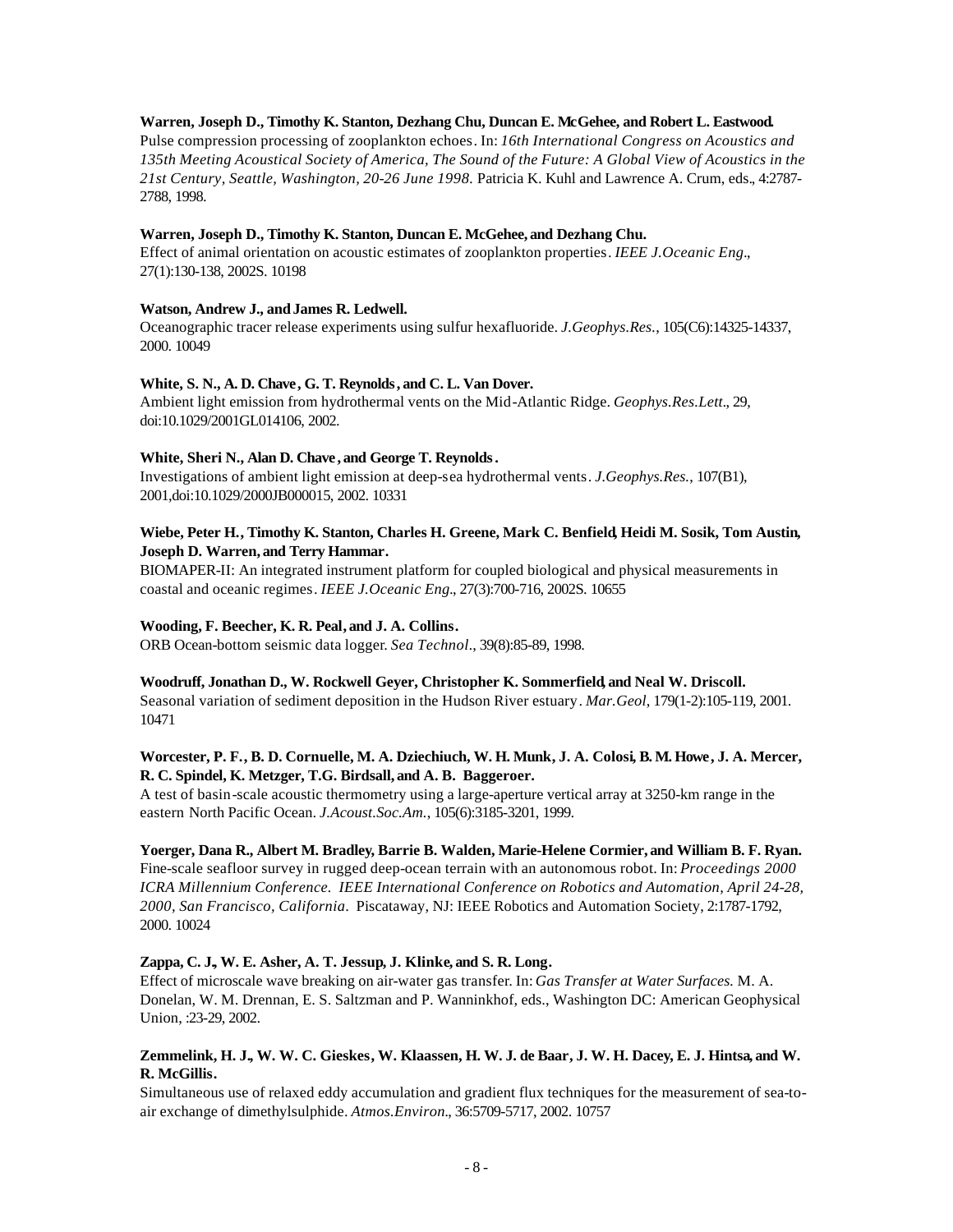# **Biology**

# **Aguilera, Angeles, Bruce A. Keafer, G. H. Rau, and Donald M. Anderson.**

Immunomagnetic isolation of live and preserved Alexandrium fundyense cells: Species-specific physiological, chemical, and isotopic analyses. *Mar.Ecol.Prog.Ser.*, 237:65-78, 2002. 10550

## **Amaral-Zettler, Linda A. and David A. Caron.**

New insights into the phylogeny of the acantharea based on SSU rRNA gene sequencing. *Eur.J.Protistol.*, 36(1):34-39, 2000. 10129

# **Anderson, D. M.**

Phytoplankton blooms. In: *Encyclopedia of Ocean Sciences.* John H. Steele, Karl K. Turekian, Steve A. Thorpe, eds., London: Academic Press, 4:2179-2192, 2001.

## **Anderson, Donald M., and Patricia M. Glibert.**

Harmful algal blooms and eutrophication: Nutrient sources, composition, and consequences. *Estuaries*, 25(4B):704-726, 2002. 10398

## **Andreasen, Eric A., Mark E. Hahn, Warren Heideman, Richard E. Peterson, and Robert L. Tanguay.**

The zebrafish (*Danio rerio*) aryl hydrocarbon receptor type 1 (zfAHR1) is a novel vertebrate receptor. *Mol.Pharmacol.*, 62:234-249, 2002. 10571

# **Arnofsky, Pamela F.**

*Spiomenia spiculata* gen. et sp. Nov. (Aplacophera: Neomeniomorpha) collected from the deep waters of the West European Basin. *The Veliger*, 43(2):110-117, 2000. 9747

## **Ashjian, Carin J., Sharon L. Smith, Charels N. Flagg, and Nasseer Idrisi.**

Distribution, annual cycle, and vertical migration of acoustically derived biomass in the Arabian Sea during 1994-1995. *Deep-Sea Res.II*, 49:2377-2402, 2002. 10537

# **Atkins, Michael S., Magda A. Hanna, Erine A. Kupetsky, Mak A. Saito, Craig A. Taylor, and Carl O. Wirsen.**

Tolerance of flagellated protists to high sulfide and metal concentrations potentially encountered at deepsea hydrothermal vents. *Mar.Ecol.Prog.Ser.*, 226:63-75, 2002. 10600

## Barbeau, M. A., and J. E. McDowell.

Improving the production of scallops from bottom culture. *World Aquacult.*, 29(4):12-16, 1998.

## **Bard, Shannon Mala, Susan Bello, Mark Hahn, and John J. Stegeman.**

Expression of P-glycoprotein in killfish (*Fundulus heteroclitus*) exposed to environmental xenobiotics. *Aquat.Toxicol.*, 59:237-251, 2002. 10306

## **Benfield, Mark C., Cabell S. Davis, and Scott M. Gallager.**

Estimating the in-situ orientation of *Calanus finmarchicus* on Georges Bank using the Video Plankton Recorder. *Plankton Biol.Ecol.*, 47(1):69-72, 2000. 9974

## **Betka, Marlies, Alice Welenc, Diana G. Franks, Mark E. Hahn, and Gloria V. Callard.**

Characterization of two Aryl hydrocarbon receptor (Ahr) mRNA forms in Squalus acanthias and stagedependent expression during spermatogenesis. *Bull.Mt.Desert Isl. Biol.Lab.*, 39:110-112, 2000. 10116

# **Blake, James A., andPamela L. Arnofsky.**

Reproduction and larval development of the spioniform Polychaeta with application to systematics and phylogeny. *Hydrobiologia*, 402:57-106, 1999. 9930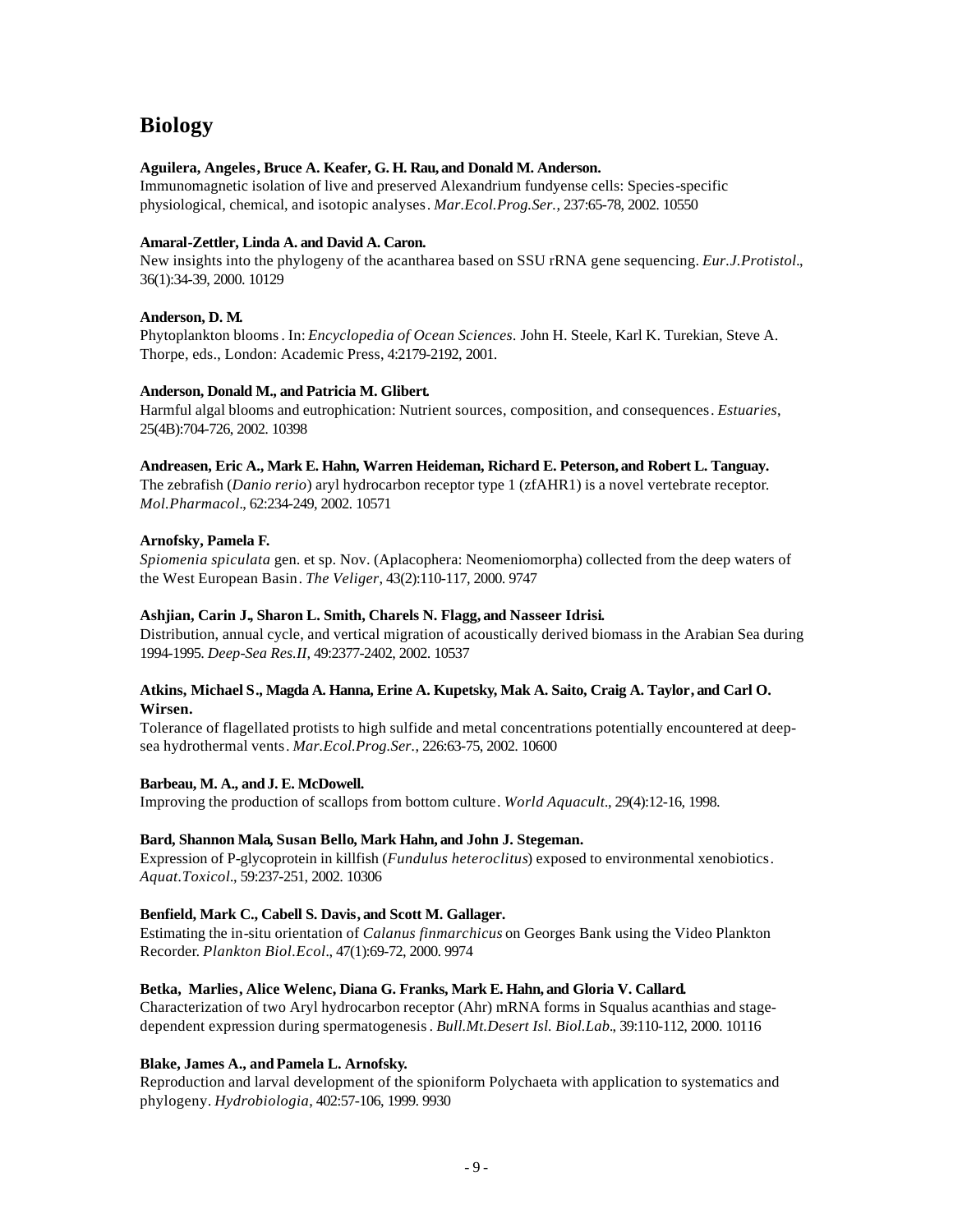# **Bucklin, A., O. S. Astthorsson, A. Gislason, L. D. Allen, S. B. Smolenack, and P. H. Wiebe.**

Population genetic variation of *Calanus finmarchicus* in Icelandic waters: Preliminary evidence of genetic differences between Atlantic and Arctic populations. *ICES J.Mar.Sci.*, 57:1592-1604, 2000. 10293

## **Bucklin, Ann, Peter Wiebe, Susann B. Smolenack, Nancy Copley, and M. Elizabeth Clarke.**

Integrated biochemical, molecular genetic, and bioacoustical analysis of mesoscale variability of the euphausiid Nematoscelis difficilis in the California Current. *Deep-Sea Res.I*, 49:437-462, 2002. 10427

## **Campana, S. E., and S. R. Thorrold.**

Otoliths, increments, and elements: Keys to a comprehensive understanding of fish populations? *Can.J.Fish.Aquat.Sci.*, 58:30-38, 2001.

# **Caswell, Hal, and Ron Etter.**

Cellular automaton models for competition in patchy environments: Facilitation, inhibition, and tolerance. *Bull.Math.Biol.*, 61(4):625-649, 1999. 9825

# **Caswell, Hal, andThomas N. Kaye.**

Stochastic demography and conservation of an endangered perennila plant (*Lomatium bradshawii*) in a dynamic fire regime. *Adv.Ecol.Res.*, 32:1-51, 2001. 10052

# **Chu, Dezhang, Peter Wiebe, and Nancy Copley.**

Inference of material properties of zooplankton from acoustic and resistivity measurements. *ICES J.Mar.Sci.*, 57:1128-1142, 2000. 9988

# Dacey, J. W., and H. J. Zemmelink.

Dimethyl sulphide, COS, CS<sub>2</sub>, NH<sub>4</sub>, non-methane hydrocarbons, organo-halogens. In: *Encyclopedia of Ocean Sciences*. John H. Steele, Karl K. Turekian, Steve A. Thorpe, eds., London: Academic Press, 1:131- 137, 2001.

# **Dahlgren, Thomas G., Bertil Akesson, Christoffer Schander, Kenneth M. Halanych, and Per Sundberg.**

Molecular phylogeny of the model annelid Ophryotrocha. *Biol.Bull.*, 201:193-203, 2001. 10442

# **Dennett, Mark A., David A. Caron, Anthony F. Michaels, Scott M. Gallager, and Cabell S. Davis.**

Video plankton recorder reveals high abundances of colonial radiolaria in surface waters of the central North Pacific. *J.Plankton Res.*, 24(8):797-805, 2002. 10616

# **Dennett, Mark R., Sylvie Mathot, David A. Caron, Walker O. Smith, Jr., and Darcy J. Lonsdale.**

Abundance and distribution of phototrophic and heterotrophic nano- and microplankton in the southern Ross Sea. *Deep-Sea Res.II*, 48:4019-4037, 2001. 10376

# **DuRand, Michele D., and Robert J. Olson.**

Diel patterns in optical properties of the chlorophyte Nannochloris sp.: Relating individual-cell to bulk measurements. *Limnol.Oceanogr.*, 43(6):1107-1118, 1998. 9655

## **Dusenberry, J. A., R. J. Olson, and S. W. Chisholm.**

Photoacclimation kinetics of single-cell fluorescene in laboratory and field populations of Prochlorococcus. *Deep-Sea Res.I*, 48(6):1443-1458, 2001.

## **Dusenberry, Jeffrey A., Robert J. Olson, and Sallie W. Chisholm.**

Frequency distributions of phytoplankton single-cell fluorescence and vertical mixing in the surface ocean. *Limnol.Oceanogr.*, 44(2):431-435, 1999.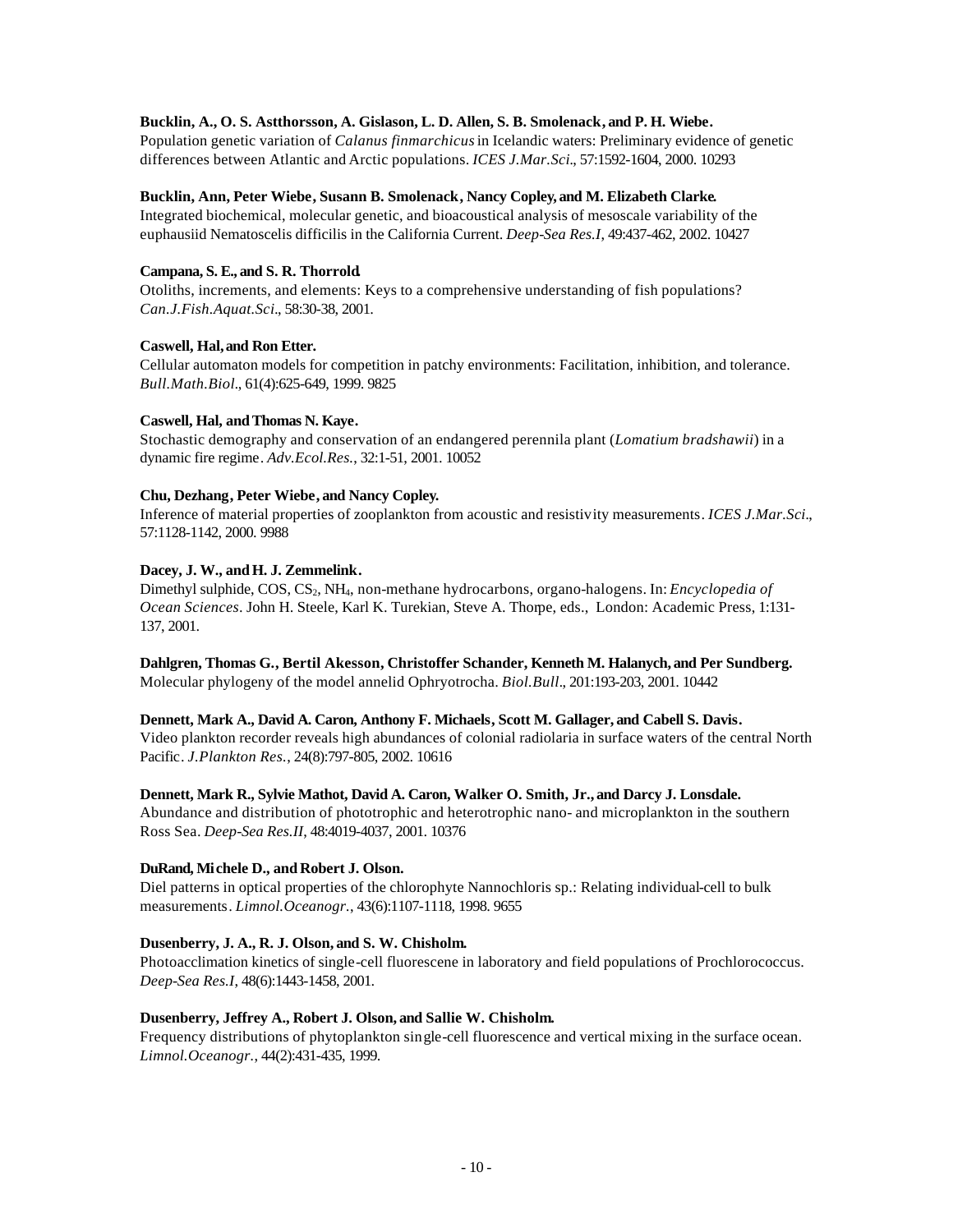## **Edgcomb, Virginia A., David T. Kysela, Andreas Teske, Alvin de Vera Gomez, and Mitchell L. Sogin.**

Benthic eukaryotic diversity in a hydrothermal vent environment. *Proc.Nat.Acad.Sci.USA*, 99(11):7658-7662, 2002. 10481

## **Edwards, Andrew M., andJohn Brindley.**

Zooplankton mortality and the dynamical behaviour of plankton population models. *Bull.Math.Biol.*, 61(2):303-339, 1999. 9721

# **Etter, R. J., and L. S. Mullineaux.**

Deep-sea communities. In: *Marine Community Ecology*. M. R. Bertness, R. Hey and S. Gaines, eds., Sunderland, Mass.: Sinauer Associates, :367-394, 2001. 10341

# **Fagan, William F., Mark A. Lewis, Michael G. Neubert, and P. van den Driessche.**

Invasion theory and biological control. *Ecology Lett.*, 5:148-157, 2002.

# **Fujiwara, Masami, andHal Caswell.**

Demography of the endangered North Atlantic right whale. *Nature*, 414:537-541, 2001. 10566

## **Gardner, W. D., J. C. Blakey, I. D. Walsh, M. J. Richardson, S. Pegau, J. R. V. Zaneveld, C. Roesler, M. C. Gregg, J. A. MacKinnon, H. M. Sosik, and A. J. Williams, III.**

Optics, particles, stratification, and storms on the New England continental shelf. *J.Geophys.Res.*, 106(C5):9473-9497, 2001.

# **Gebruk, A. V., P. Chevaldonne, T. Shank, R. Lutz, and R. Vrijenhoek.**

Deep-sea hydrothermal vent communities of the Logatchev area (14°45'N, Mid-Atlantic Ridge): Diverse biotopes and high biomass. *J.Mar.Biol.Assoc.U.K.*, 80(3):383-393, 2000. 10147

# **Guardia, Roser, Jose Raventos, and Hal Caswell.**

Spatial growth and population dynamics of a perennial tussock grass (*Achnatherum calamagrostis*) in a badland area. *J.Ecol.*, 88:950-963, 2000. 10134

# **Gueneau, Pulcherie, Francois Morel, Julie Laroche, and Deana Erdner.**

The petF region of the chloroplast genome from the diatom *Thalassiosira weissflogii*: Sequence, organization and phylogeny. *Eur.J.Phycol.*, 33:203-211, 1998.

## **Gulmann, Lara K., Lauren S. Mullineaux, and Heather L. Hunt.**

Effects of caging on retention of postlarval soft-shell clams (Mya arenaria). *J.Shellfish Res.*, 20:135-142, 2001. 10390

# **Hahn, Mark E.**

Dioxin toxicology and the aryl hydrocarbon receptor: Insights from fish and other non-traditional models. *Mar.Biotechnol.*, 3:S224-S238, 2001. 10330

# **Hahn, Mark E.**

Aryl hydrocarbon receptors: Diversity and evolution. *Chemico-Biological Interactions*, 141:131-160, 2002. 10588

# **Hahn, Mark E.**

Biomarkers and bioassays for detecting dioxin-like compounds in the marine environment. *Sci.Total Environ.*, 289:49-69, 2002. 9752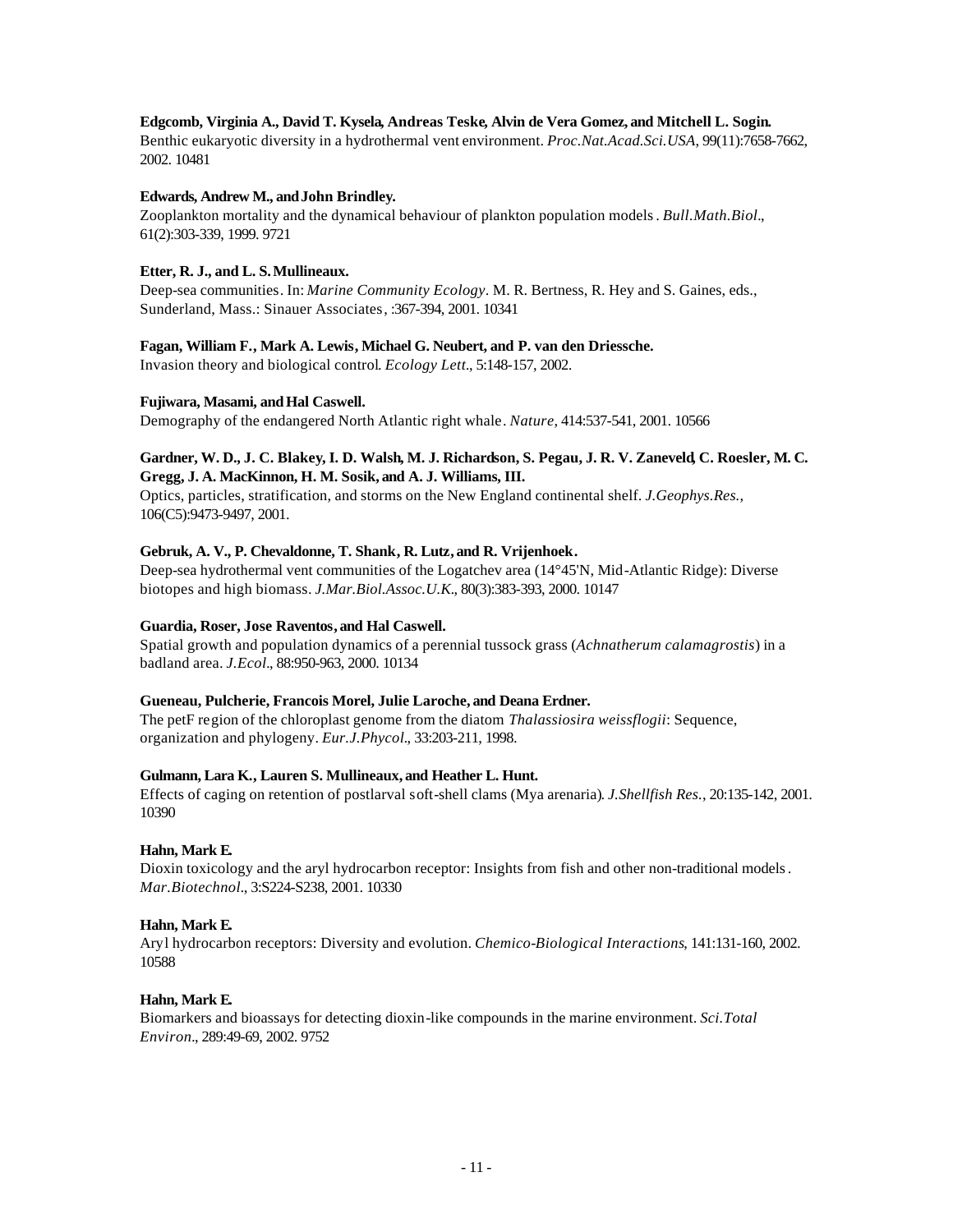# **Hahn, Mark E. and John J. Stegeman.**

Molecular biology and biotechnology in marine toxicology. In: *Opportunities for Environmental Applications of Marine Biotechnology: Proceedings of the October 5-6, 1999, Workshop*. Washington, DC: National Academy Press, :112-125, 2000. 10114

# **Halanych, K. M., T. G. Dahlgren, and D. McHugh.**

Unsegmented annelids? Possible origins of four lophotrochozoan worm taxa . *Integr.Comp.Biol.*, 42:678-684, 2002. 10762

## **Halanych, Kenneth M., Robert A. Feldman, and Robert C. Vrijenhoek.**

Molecular evidence that Sclerolinum brattstromi is closely related to vestimentiferans, not frenulate pogonophorans (Siboglinidae, Annelida). *Biol. Bull.*, 201:65-75, 2001. 10443

## **Halanych, Kenneth M., andYale Passamaneck.**

A brief review of metazoan phylogeny and future prospects in Hox-research. *Am.Zool.*, 41:629-639, 2001. 10441

## **Hamersley, M. Robert, and Brian L. Howes.**

Control of denitrification in a septage-treating artifical wetland: The dual role of particulate organic carbon. *Water Res.*, 26:4415-4427, 2002.

# **Hamersley, M. Robert, Brian L. Howes, David S. White, Susan Johnke, Dale Young, Susan B. Peterson, and John M. Teal.**

Nitrogen balance and cycling in an ecologically engineered septage treatment system. *Ecol.Eng.*, 18:61-75, 2001. 10324

# **Harbison, G. R.**

The parasites and predators of Thaliacea. In: *The Biology of Pelagic Tunicates.* Q. Bone, ed., Oxford: Oxford University Press, :187-214, 1998.

## **Harbison, G. R., G. I. Matsumoto, and B. H. Robison.**

*Lampocteis cruentiventer* gen. nov. sp. nov: A new mesopelagic lobate ctenophore, representing the type of a new family (class Tentaculata, order Lobata, family Lampoctenidae, fam. Nov.). *Bull.Mar.Sci.*, 68(2):299- 311, 2001.

## **Harris, R. P., P. H. Wiebe, J. Lenz, H. R. Skjoldal, and Mark Huntley.**

*ICES Zooplankton Methodology Manual.* R. P. Harris, P. H. Wiebe, J. Lenz, H. R. Skjoldal, and Mark Huntley, eds., New York: Academic Press, 684 pp., 2000.

## **Herdman, M., R. W. Castenholz, I. Iteman, J. B. Waterbury, and R. Rippka.**

The cyanobacteria: subsection I (formerly chroococcales wettstein 1924, emend. Rippka, Deruelles, Waterbury, Herdman and Stanier 1979). In: *Bergey's Manual of Systematic Bacteriology.* David R. Boone and Richard W. Castenholz, eds., New York: Springer, 1:493-514, 2001.

## **Hestermann, Eli V., John J. Stegeman, and Mark E. Hahn.**

Relative contributions of affinity and intrinsic efficacy to aryl hydrocarbon receptor ligand potency. *Toxicol.Appl.Pharmacol.*, 168(2):160-172, 2000. 10113

## **Hestermann, Eli V., John J. Stegeman, and Mark E. Hahn.**

Relationships among the cell cycle, cell proliferation, and aryl hydrocarbon receptor expression in PLHC-1 cells. *Aquat.Toxicol.*, 58:201-213, 2002. 10357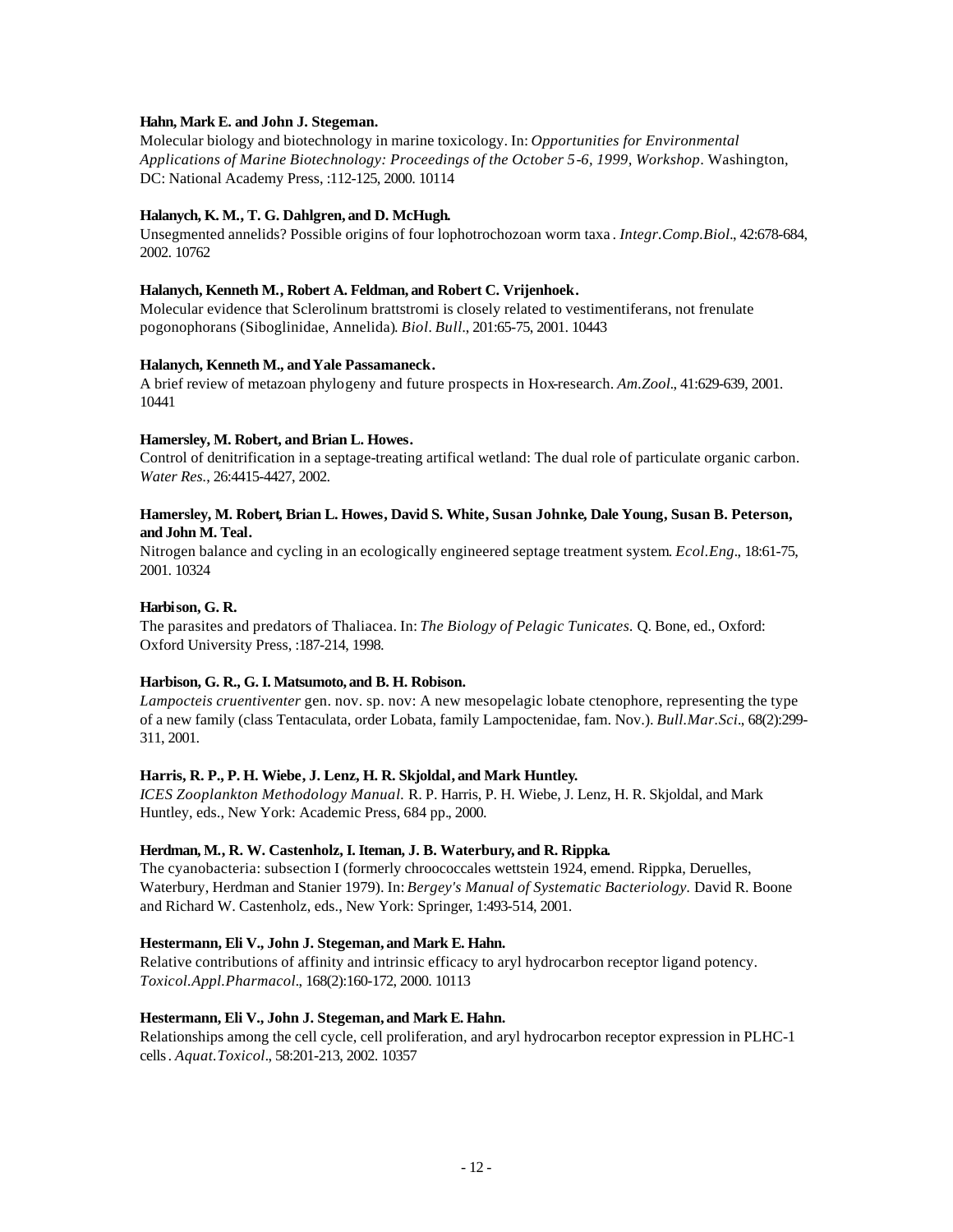## **Hestermann, Eli V., John J. Stegeman, and Mark E. Hahn.**

Serum withdrawal leads to reduced aryl hydrocarbon receptor expression and loss of cytochrome P4501A inducibility in PLHC-1 cells. *Biochem.Pharmacol.*, 63:1405-1414, 2002. 10397

# Hill, Mark F., and Hal Caswell.

The effects of habitat destruction in finite landscapes: A chain-binomial metapopulation model. *Oikos*, 93:321-331, 2001. 10189

# **Hill, Richard W.**

Sampling-induced artifacts in incubation experiments on biological processing of dimethylsulfide and similarly soluble gases. *Aquat.Microb.Ecol.*, 24:143-151, 2001. 9554

# **Hill, Richard W., John W. H. Dacey, and Ahser Edward.**

Dimethylsulfoniopropionate in giant clams (*Tridacnidae*). *Biol.Bull.*, 199:108-115, 2000. 9993

# Jensen, Brenda A., and Mark E. Hahn.

cDNA cloning and characterization of a high affinity aryl hydrocarbon receptor in a cetacean, the beluga, Delphinapterus leucas. *Toxicol.Sci.*, 64:41-56, 2001. 10403

# **Johnsen, Sonke.**

Hidden in plain sight: The ecology and physiology of organismal transparency. *Biol.Bull.*, 201(3):301-318, 2001. 10555

# **Karchner, Sibel I., Wade H. Powell, Diana G. Franks, and Mark E. Hahn.**

Regulatory interactions among three members of the vertebrate aryl hydrocarbon receptor family: AHR repressor, AHR1, and AHR2. *J.Biol.Chem.*, 277(9):6949-6959, 2002. 10562

# **Keller, A. A., C. Taylor, C. Oviatt, T. Dorrington, G. Holcombe, and L. Reed.**

Phytoplankton production patterns in Massachusetts Bay and the absence of the 1998 winter-spring bloom. *Mar.Biol.*, 138:1051-1062, 2001.

# **Kim, Eun-Young, and Mark E. Hahn.**

cDNA cloning and characterization of an aryl hydrocarbon receptor as a biomarker of dioxin susceptibility in harbor seals (*Phoca vitulina*). *Aquat.Toxicol.*, 58:57-73, 2002. 10418

## **Kim, Eun-Young, Mark E. Hahn, Hisato Iwata, Shinsuke Tanabe, and Nobuyuki Miyazaki.**

cDNA cloning of an aryl hydrocarbon receptor from Baikal seals (*Phoca sibirica*). *Mar.Environ.Res.*, 54:285- 289, 2002. 10475

## **Kleindinst, Judith L. and Donald M. Anderson.**

Pfiesteria-related educational products and information resources available to the public, health officials and researchers. *Environ.Health Perspect.*, 109(Supp 5):695-698, 2001. 10367

## **Levin, Lisa A., Ron J. Etter, Michael A. Rex, Andrew J. Gooday, Craig R. Smith, Jesus Pineda, Carol T. Stuart, Robert R. Hessler, and David Pawson.**

Environmental influences on regional deep-sea species diversity. *Ann.Rev.Ecol.Syst.*, 32:51-93, 2001.

# **Lilly, E. L., D. M. Kulis, P. Gentien, and D. M. Anderson.**

Paralytic shellfish poisoning toxins in France linked to a human-introduced strain of *Alexandrium catenella* from the Western Pacific: Evidence from DNA and toxin analysis. *J.Plankton Res.*, 24(5):443-452, 2002. 10572

## **Lundin, Kennet, and Christopher Schander.**

Ciliary ultrastructure of protobranchs (Mollusca, Bivalvia). *Invertebr.Biol.*, 120(4):350-357, 2001. 10115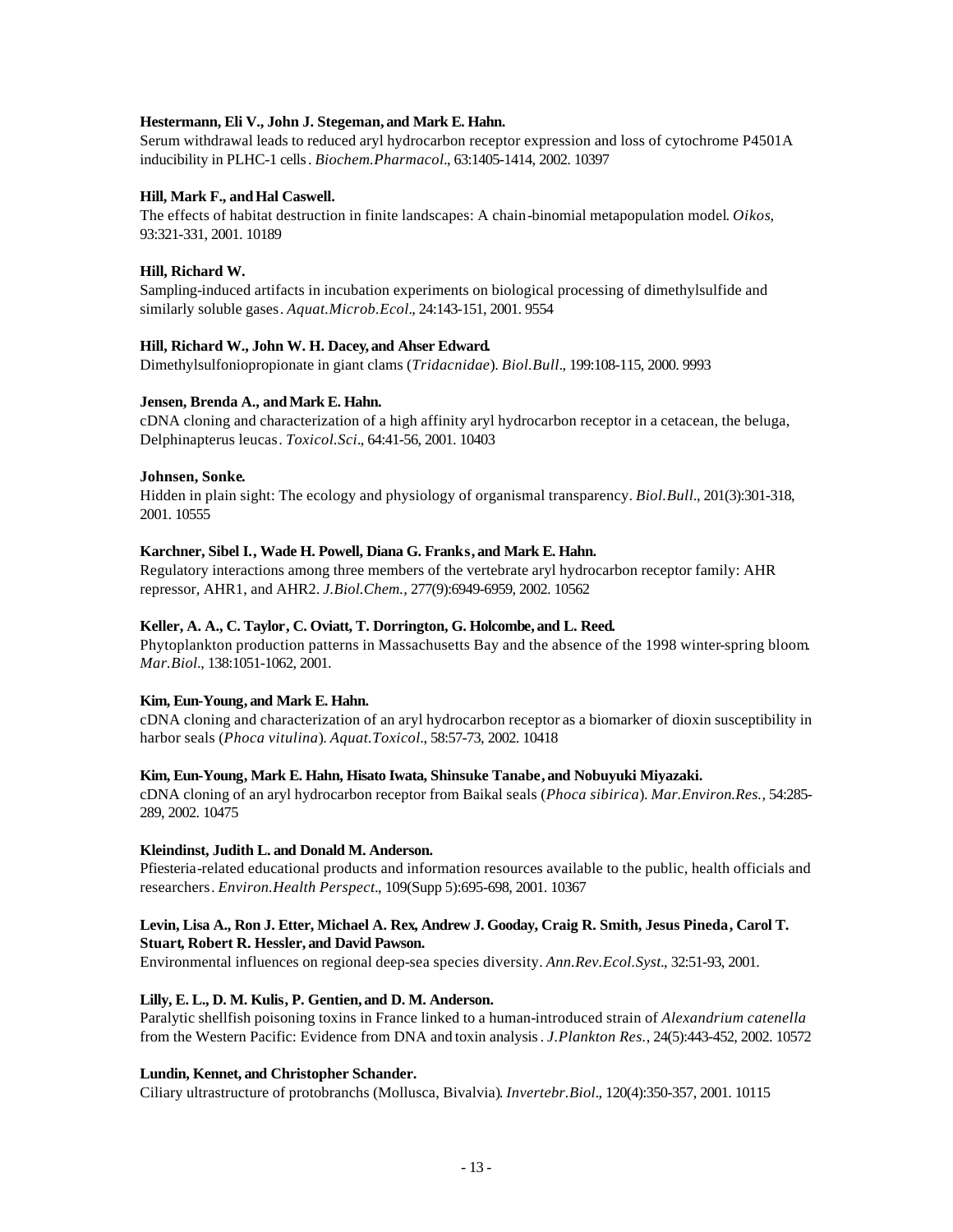# **Luther, George W. III, Tim F. Rozan, Martial Taillefert, Donald B. Nuzzio, Carol Di Meo, Timothy M. Shank, Richard A. Lutz, and S. Craig Cary.**

Chemical speciation drives hydrothermal vent ecology. *Nature*, 410:813-816, 2001.

# **Madin, L. P.**

Taxonomic outline of marine organisms. In: *Encyclopedia of Ocean Sciences.* John H. Steele, Karl K. Turekian, Steve A. Thorpe, eds., London: Academic Press, 2:1120-1130, 2001.

## **Madin, L. P., andD. Deibel.**

Feeding and energetics of Thaliacea. In: *The Biology of Pelagic Tunicates.* Q. Bone, ed., Oxford: Oxford University Press, :81-103, 1998.

# Madin, L. P., and G. R. Harbison.

Gelatinous zooplankton. In: *Encyclopedia of Ocean Sciences.* John H. Steele, Karl K. Turekian, Steve A. Thorpe, eds., London: Academic Press, 2:1120-1130, 2001.

# **McDowell, Judith E., Bruce A. Lancaster, Dale F. Leavitt, Pirjo Rantamaki, and Bonnie Ripley.**

The effects of lipophilic organic contaminants on reproductive physiology and disease processes in marine bivalve molluscs. *Limnol.Oceanogr.*, 44(3):903-909, 1999.

## **Metaxas, Anna.**

Behaviour in flow: Perspectives on the distribution and dispersion of meroplanktonic larvae in the water column . *Can.J.Fish.Aquat.Sci.*, 58(1):86-98, 2001. 10295

# **Miller, Patrick J. O., and David E. Bain.**

Within-pod variation in the sound production of a pod of killer whales, *Orcinus orca*. *Anim.Behav.*, 60(5):617-628, 2000. 10156

# **Miller, Patrick J. O., Nicoletta Biassoni, Amy Samuels, and Peter L. Tyack.**

Whale songs lengthen in response to sonar. *Nature*, 405:903, 2000. 10192

# **Miller, R. L., G. R. Harbison, and S. R. Hilfer.**

Evidence for dioecy in the mesopelagic ctenophore Bathocyroe fosteri (Lobata Ctenophora). *Invertebr.Reprod.Dev.*, 37(2):171-183, 2000.

## **Neubert, Michael G., Hal Caswell, and J. D. Murray.**

Transient dynamics and pattern formation: Reactivity is necessary for Turing instabilities. *Math.Biosci.*, 175:1-11, 2002. 10565

## **Nowacek, Douglas P., Mark P. Johnson, Peter L. Tyack, Kenneth A. Shorter, William A. McLellan, and D. Ann Pabst.**

Buoyant balaenids: The ups and downs of buoyancy in right whales. *Proc.R.Soc.Lond.B*, 268:1811-1816, 2001. 10463

## **Nowacek, Douglas P., Randall S. Wells, and Peter L. Tyack.**

A platform for continuous behavioral and acoustic observation of free-ranging marine mammals: Overhead video combined with underwater audio. *Mar.Mamm.Sci.*, 17(1):191-199, 2001. 10087

## **Olli, Kalle, and Jukka Sepala.**

Vertical niche separation of phytoplankton: Large-scale mesocosm experiments. *Mar.Ecol.Prog.Ser.*, 217:219-233, 2001. 10343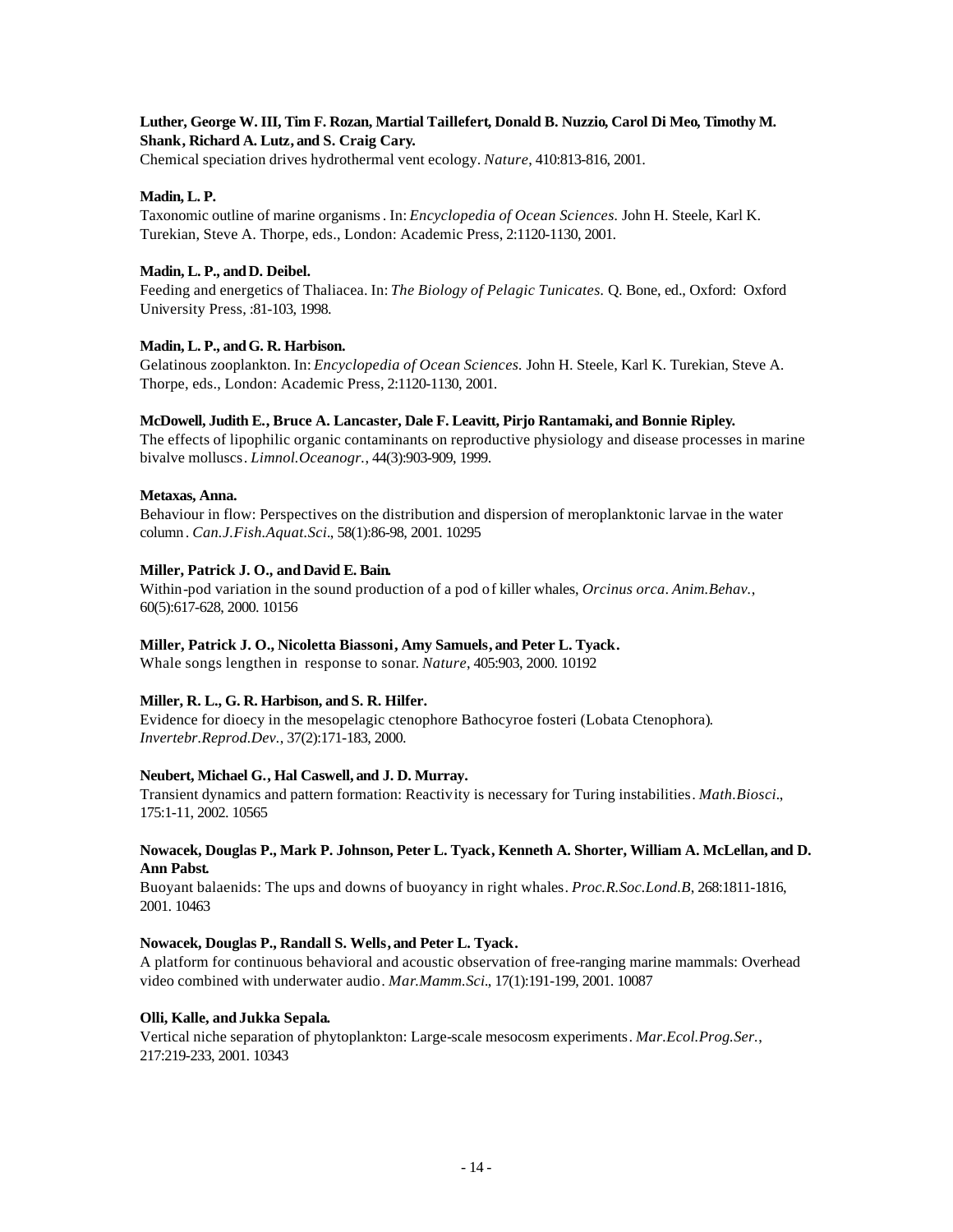# **Olson, R. J., H. M. Sosik, and A. M. Chekalyuk.**

Photosynthetic characteristics of marine phytoplankton from pump -during-probe fluorometry of individual cells at sea. *Cytometry*, 37(1):1-13, 1999. 9926

## **Orcutt, K. M., U. Rasmussen, E. A. Webb, J. B. Waterbury, K. Gundersen, and B. Bergman.**

Characterization of Trichodesmium spp. by genetic techniques. *Appl.Environ.Microbiol.*, 68(5):2236-2245, 2002.

# **Pearce, C. M., Scott M. Gallager, Joan L. Manuel, Darlene A. Manning, Ron K. O'Dor, and Edwin Bourget.**

Effect of thermoclines and turbulence on depth of larval settlement and spat recruitment of the giant scallop Placopecten magellanicus in 9.5 m deep laboratory mesocosms. *Mar.Ecol.Prog.Ser.*, 165:195-215, 1998.

# **Pershing, Andrew J., Peter H. Wiebe, James P. Manning, and Nancy J. Copley.**

Evidence for vertical circulation cells in the well-mixed area of Georges Bank and their biological implications. *Deep-Sea Res.II*, 48(1-3):283-310, 2001. 9810

## **Pineda, Jesus, and Manuel Lopez.**

Temperature, stratification and barnacle larval settlement in two Californian sites. *Cont.Shelf Res.*, 22:1183- 1198, 2002. 10521

# **Pineda, Jesus, Dirk Riebensahm, and Dorothy Medeiros-Bergen.**

Semibalanus balanoides in winter and spring: Larval concentration, settlement, and substrate occupancy. *Mar.Biol.*, 140(4):789-800, 2002. 10553

# Powell, Wade H., and Mark E. Hahn.

Identification and functional characterization of hypoxia-inducible factor 2á from the marine teleost, Fundulus heteroclitus: Interaction of HIF-2á with two ARNT2 splice variants. *J.Exp.Zool.*, 294:17-29, 2002. 10499

## **Rippka, R., J. B. Waterbury, M. Herdman, and R. W. Castonholz.**

The cyanobacteria: subsection II (formerly Pleurocapsales geiter 1925, emend. Waterbury, and Steiner, 1978). In: *Bergey's Manual of Systematic Bacteriology.* David R. Boone and Richard W. Castenholz, eds., New York: Springer, 1:514-539, 2001.

# **Rosenbaum, H. C., R. L. Brownell, M. W. Brown, C. Schaeff, V. Portway, B. N. White, S. Malik, L. A. Pastene, N. J. Patenaude, C. S. Baker, M. Goto, P. B. Best, P. J. Clapham, P. Hamilton, M. Moore, R. Payne, V. Rowntree, C. T. Tynan, J. L. Bannister, and R. DeSalle.**

World-wide genetic differentiation of Eubalaena: questioning the number of right whale species. *Mol.Ecol.*, 9:1793-1802, 2000.

## **Sancho, Gorka.**

Predatory behaviors of Caranx melampygus (Carangidae) feeding on spawning reef fishes: A novel ambushing strategy. *Bull.Mar.Sci.*, 66(2):487-496, 2000. 10122

## **Sancho, Gorka, Christopher W. Petersen, and Phillip S. Lobel.**

Predator-prey relations at a spawning aggregation site of coral reef. *Mar.Ecol.Prog.Ser.*, 203:275-288, 2000. 10123

## **Sancho, Gorka, Andrew R. Solow, and Phillip S. Lobel.**

Environmental influences on the diel timing of spawning in coral reef fishes. *Mar.Ecol.Prog.Ser.*, 206:193- 212, 2000. 10121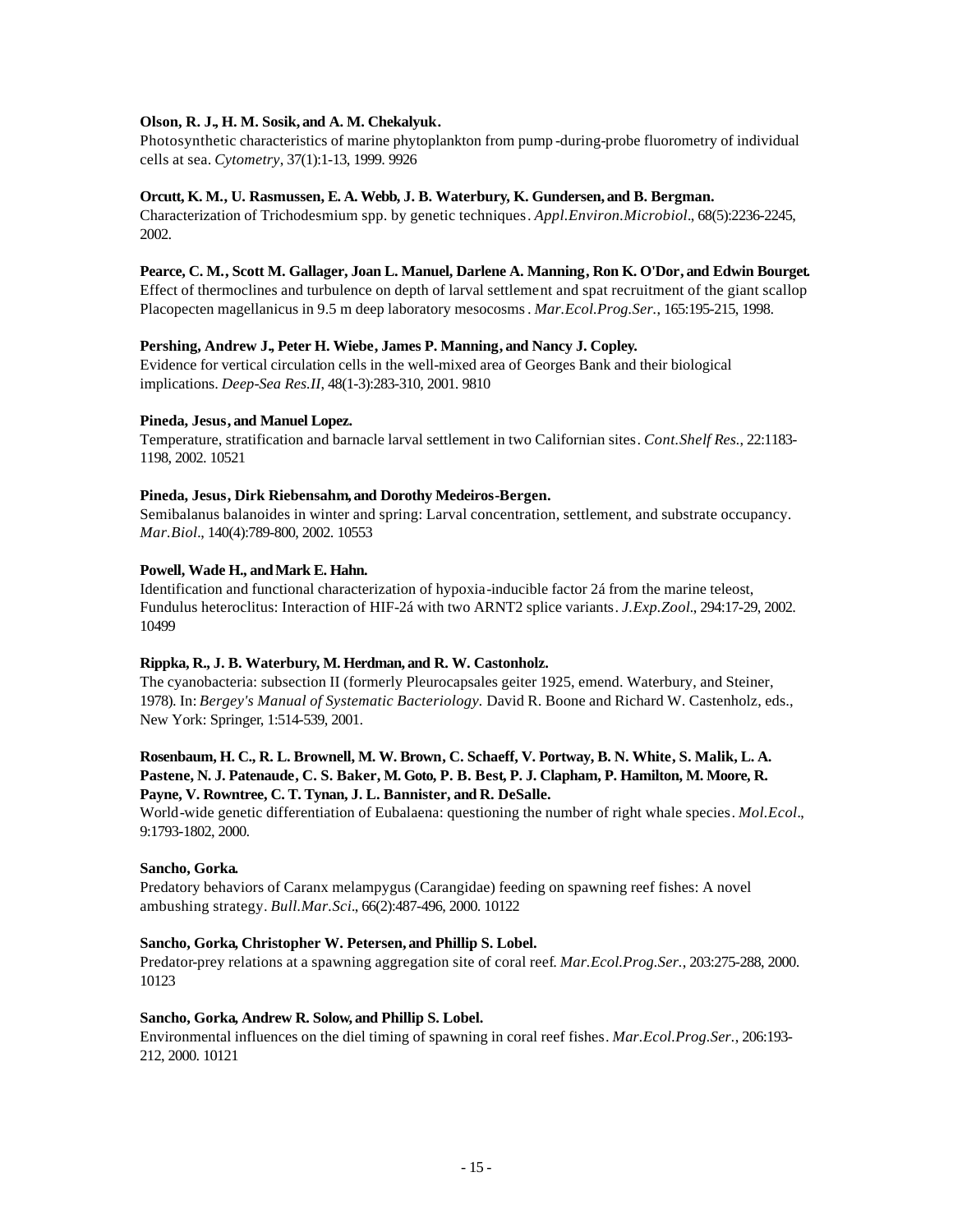# **Sanders, R. W., D. A. Caron, J. M. Davidson, M. R. Dennett, and D. M. Moran.**

Nutrient acquisition and population growth of a mixotrophic alga in axenic and bacterized cultures. *Microb.Ecol.*, 42:513-523, 2001.

## **Sayigh, Laela S., Peter L. Tyack, Randall S. Wells, Andrew R. Solow, Michael D. Scott, and A. B. Irvine.**

Individual recognition in wild bottlenose dolphins: A field test using playback experiments. *Anim.Behav.*, 57(1):41-50, 1999. 9238

# Schander, Christoffer, and Per Sundberg.

Useful characters in gastropod phylogeny-soft information or hard facts? *Syst.Biol.*, 50(1):136-141, 2001. 9946

# **Schander, Christoffer, Jacobus J. van Aartsen, and James X. Corgan.**

Families and genera of the Pyramidelloidea (mollusca: gasropoda). *Boll.Malacol.*, 34(9-12):145-166, 1999. 9986

# Scheltema, Amelie H., and Christoffer Schander.

Discrimination and phylogeny of solenogaster species through the morphology of hard parts (Mollusca, Aplacophora, Neomeniomorpha). *Biol.Bull.*, 198:121-151, 2000. 9746

# **Sell, Anne F., Donna van Keuren, and Laurence P. Madin.**

Predation by omnivorous copepods on early developmental stages of Calanus finmarchicus and Pseudocalanus spp.. *Limnol.Oceanogr.*, 46(4):953-959, 2001. 10386

# **Sengco, Mario R., Aishao Li, Kimberly Tugend, David Kulis, and Donald M. Anderson.**

Removal of red and brown tide cells using clay flocculation: 1. Laboratory culture experiments with Gymnodinium breve and Aurecoccus anophagefferens. *Mar.Ecol.Prog.Ser.*, 210:41-53, 2001. 10142

# **Sigalevich, Pavel, Mark V. Baev, Andreas Teske, and Yehuda Cohen.**

Sulfate reduction and possible aerobic metabolism of the sulfate-reducing bacterium Desulfovibrio oxyclinae in a chemostat coculture with Marinobacter sp. Strain MB under exposure to increasing oxygen concentrations. *Appl.Environ.Microbiol.*, 66(11):5013-5018, 2000.

## **Smolowitz, Roxanna, Dale Leavitt, and Frank Perkins.**

Observations of a protistan disease similar to QPX in *Mercenaria mercenaria* (hard clams) from the coast of Massachusetts. *J.Invertebr.Pathol.*, 71:9-25, 1998.

## **Solow, Andrew, Cabell Davis, and Qiao Hu.**

Estimating the composition of a sample when individuals are classified with error. *Mar.Ecol.Prog.Ser.*, 216:309-311, 2001. 10298

## **Sosik, Heidi M., and Robert J. Olson.**

Phytoplankton and iron limitation of photosynthetic efficiency in the Southern Ocean during late summer. *Deep-Sea Res.I*, 49:1125-1216, 2002. 10509

## **Souza, A. J., and J. Pineda.**

Tidal mixing modulation of sea-surface temperature and diatom abundance in Southern California. *Cont.Shelf Res.*, 21:651-666, 2001. 9872

# **Stanton, Timothy K., Dezhang Chu, and Peter H. Wiebe.**

Acoustic scattering models of zooplankton from several major anatomical groups: theory and experiement. In: *16th International Congress on Acoustics and 135th Meeting Acoustical Society of America, The Sound of the Future: A Global View of Acoustics in the 21st Century, Seattle, Washington, 20-26 June 1998.* Patricia K. Kuhl and Lawrence A. Crum, eds., 3:1811-1812, 1998. 9665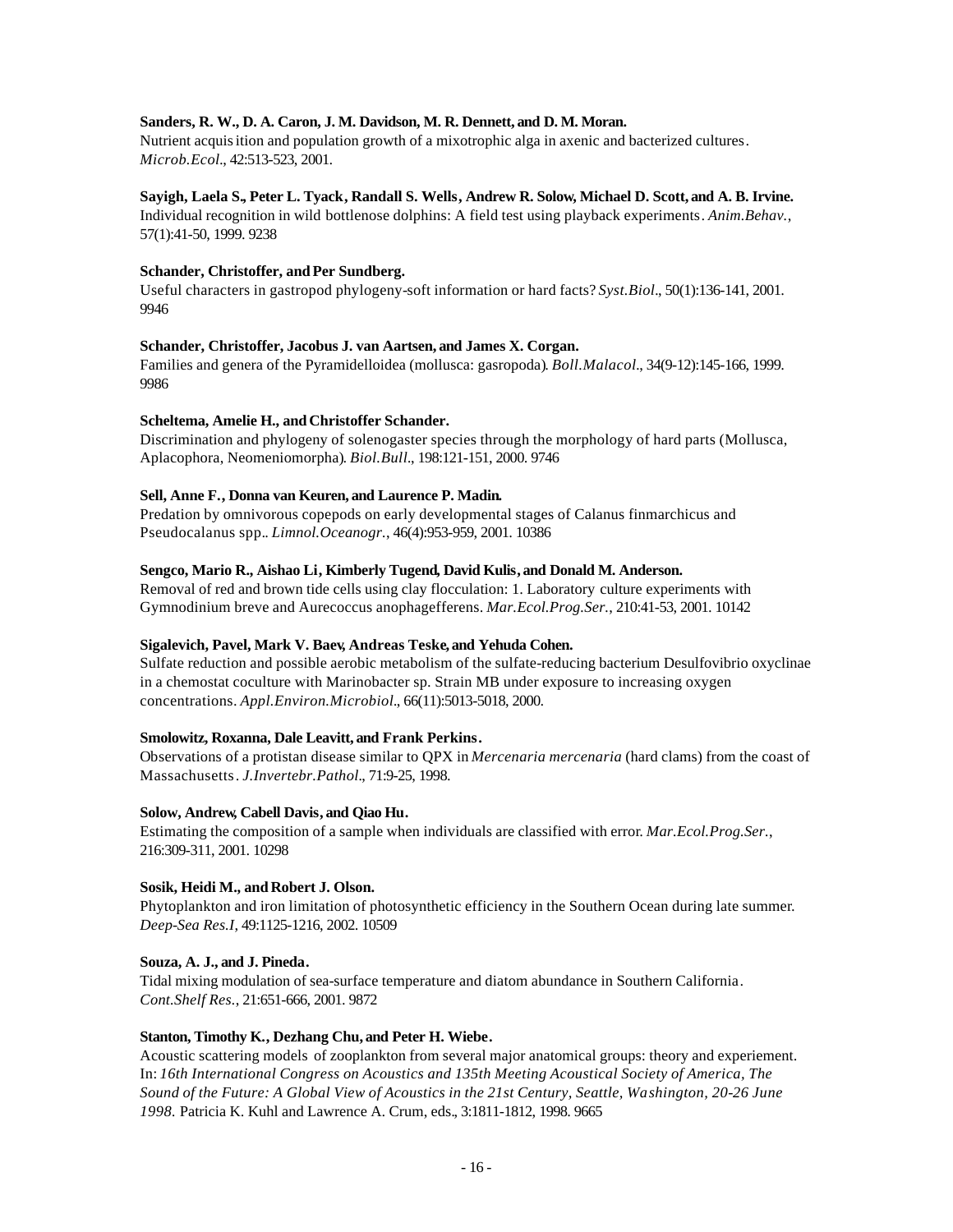## **Stegeman, John J., Jennifer J. Schlezinger, Donald E. Tillitt, and James E. Craddock.**

Cytochrome P450 1A expression in midwater fishes: Potential effects of chemical contaminants in remote oceanic zones. *Environ.Sci.Technol.*, 35:54-62, 2001. 10003

# **Tang, Xiaoou, K. W. Stewart, Luc Vincent, He Huang, Marty Marra, Scott M. Gallager, and Cabell S. Davis.**

Automatic plankton image recognition. *Artificial Intelligence Review*, 12(1-3):177-199, 1998. 9214

# **Teal, J. M.**

Salt marshes and mud flats. In: *Encyclopedia of Ocean Sciences.* John H. Steele, Karl K. Turekian, Steve A. Thorpe, eds., London: Academic Press, 5:2490-2495, 2001.

# **Teske, Andreas, Kai-Uwe Hinrichs, Virginia Edgcomb, Alvin de Vera Gomez, David Hysela, Sean P. Sylva, Mitchell L. Sogin, and Holger W. Jannasch.**

Microbial diversity of hydrothermal sediments in the Guaymas Basin: Evidence for anaerobic methanotrophic communities. *Appl.Environ.Microbiol.*, 68(4):1994-2007, 2002. 10624

# **Teske, Andreas P., and David A. Stahl.**

Microbial mats and biofilms: Evolution, structure, and function of fixed microbial communities. In: *Biodiversity of Microbial Life Foundation of Earth's Biosphere.* James T. Staley, Anna-Louise Reysenbach, eds., New York: Wiley-Liss, :49-100, 2002. 10399

# **Thomas, Rebecca E., Kurt M. Fristrup, and Peter L. Tyack.**

Linking the sounds of dolphins to their locations and behavior using video and multichannel acoustic recordings. *J.Acoust.Soc.Am.*, 112(4):1692-1701, 2002. 10444

# **Turner, Jefferson T., Gregory J. Doucette, Christine L. Powell, David M. Kulis, Bruce A. Keafer, and Donald M. Anderson.**

Accumulation of red tide toxins in larger size fractions of zooplankton asemblages from Massachusetts Bay, USA. *Mar.Ecol.Prog.Ser.*, 203:95-107, 2000. 10021

## **Tyack, P. L.**

Communication and Cognition. In: *Biology of Marine Mammals,* John E. Reynolds, III and John R. Twiss Jr., eds., Washington, DC: Smithsonian Press, :287-323, 1999. 9250

## **Tyack, P. L.**

Marine mammal overview. In: *Encyclopedia of Ocean Sciences.* John H. Steele, Karl K. Turekian, Steve A. Thorpe, eds., London: Academic Press, 3:1611-1621, 2001.

## **Tyack, P. L.**

Marine mammal social organization and communication. In: *Encyclopedia of Ocean Sciences.* John H. Steele, Karl K. Turekian, Steve A. Thorpe, eds., London: Academic Press, 3:1621-1628, 2001.

## **Tyack, P. L., and C. W. Clark.**

Communication and acoustic behavior of dolphins and whales. In: *Hearing by Whales and Dolphins.*  Whitlow W.L. Au, Arthur N. Popper, Richard R. Fay, eds., New York: Springer, :156-224, 2000. 10184

## **Urbach, E., D. J. Scanlan, D. L. Distel, J. B. Waterbury, and S. W. Chisholm.**

Rapid diversification of marine picophytoplankton with dissimilar light-harvesting structures inferred from sequences of Prochlorococcus and Synechococcus (cyanobacteria). *J.Mol.Evol.*, 46(2):188-201, 1998.

## **Verbrugge, L. A., J. P. Giesy, D. A. Verbrugge, B. R. Woodin, and J. J. Stegeman.**

Catalytic and immunochemical properties of hepatic cytochrome P450 1A in three avian species treated with beta-naphthoflavone or isosafrole. *Comp.Biochem.Physiol.*, 130:67-82, 2001. 10493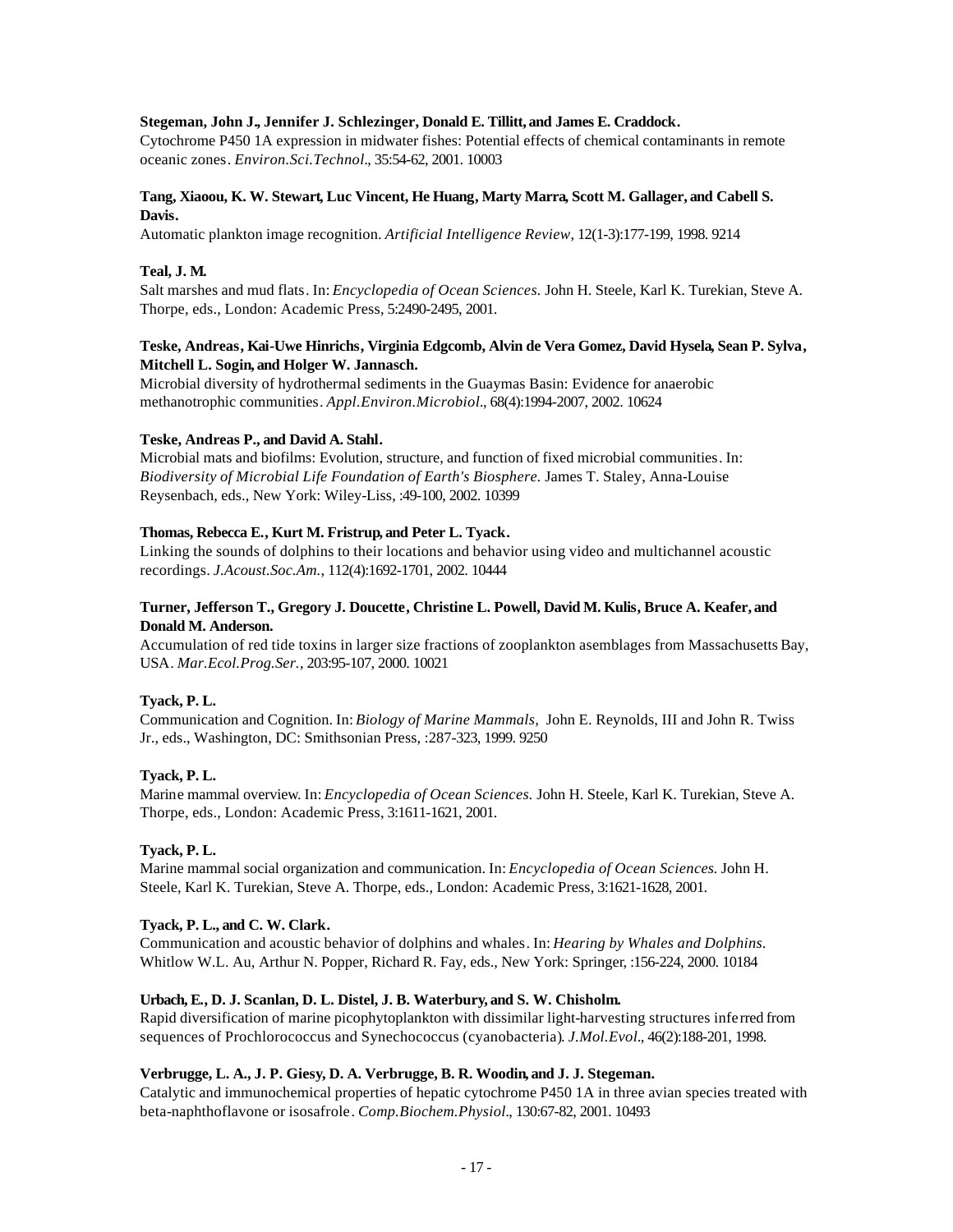## **von Herbing, Ione Hunt, Scott M. Gallager, and William Halteman.**

Metabolic costs of pursuit and attack in early larval Atlantic Cod. *Mar.Ecol.Prog.Ser.*, 216:201-212, 2001.

# **Wang, Mei-Hui, Mark Kot, and Michael G. Neubert.**

Integrodifference equations, Allee effects, and invasions. *J.Math.Biol.*, 44:150-168, 2002.

# **Watkins, William A., Mary Ann Daher, Nancy A. DiMarzio, Amy Samuels, Douglas Wartzok, Kurt M.**

# **Fristrup, Paul W. Howey, and Romaine R. Maiefski.**

Sperm whale dives tracked by radio tag telemetry. *Mar.Mamm.Sci.*, 18(1):55-68, 2002. 10110

# **Weisbrod, Anne V., Damian Shea, Michael J. Moore, and John J. Stegeman.**

Bioaccumulation patterns of polychlorinated biphenyls and chlorinated pesticides in Northwest Atlantic pilot whales. *Environ.Toxicol.Chem.*, 19(3):667-677, 2000.

# **Wiebe, P. H., andM. C. Benfield.**

Zooplankton sampling with nets and trawls. In: *Encyclopedia of Ocean Sciences.* John H. Steele, Karl K. Turekian, Steve A. Thorpe, eds., London: Academic Press, 6:3273-3253, 2001.

# **Wiebe, Peter H., Timothy K. Stanton, Charles H. Greene, Mark C. Benfield, Heidi M. Sosik, Tom Austin, Joseph D. Warren, and Terry Hammar.**

BIOMAPER-II: An integrated instrument platform for coupled biological and physical measurements in coastal and oceanic regimes. *IEEE J.Oceanic Eng.*, 27(3):700-716, 2002S. 10655

# **Wirsen, C. O., S. M. Sievert, C. M. Cavanaugh, S. J. Molyneaux, A. Ahmad, L. T. Taylor, E. F. Delong, and C. D. Taylor.**

Characterization of an autotrophic sulfide-oxidizing marine Arcobacter that produces filamentous sulfur. *Appl.Environ.Microbiol.*, 68(1):316-325, 2002. 10519

# **Zehr, Jonathan P., John B. Waterbury, Patricia J. Turner, Joseph P. Montoya, Enoma Omoregie, Grieg F. Steward, Andrew Hansen, and David M. Karl.**

Unicellular cyanobacteria fix N2 in the subtropical North Pacific Ocean. *Nature*, 412:635-638, 2001.

# **Zemmelink, H. J., W. W. C. Gieskes, P. M. Holland, and J. W. H. Dacey.**

Preservation of atmopsheric dimethyl sulphide samples on Tenax in sea-to-air flux measurements. *Atmos.Environ.*, 36:911-916, 2002. 10538

# **Zopfi, Jakob, Timothy G. Ferdelman, Bo Barker Jorgensen, Andreas Teske, and BoThamdrup.**

Influence of water column dynamics on sulfide oxidation and other major biogeochemical processes in the chemolline of Mariager Fjord (Denmark). *Mar.Chem.*, 74:29-51, 2001. 10204

# **Geology and Geophysics**

# **Acosta, J., A. Munoz, P. Herranz, C. Palomo, M. Ballesteros, M. Vaquero, and E. Uchupi.**

Pockmarks in the Ibiza Channel and western end of the Balearic Promontory (western Mediterranean) revealed by multibeam mapping. *Geo-Mar.Lett.*, 21:123-130, 2001.

# **Alley, R. B., P. U. Clark, L. D. Keigwin, and R. S. Webb.**

Making sense of millennial-scale climate change. In: *Mechanisms of Global Climate Change at Millennial Time Scales. Geophysical Monograph 112*. Peter U. Clark, Robert S. Webb, and Lloyd D. Keigwin, eds., Washington, DC: American Geophysical Union, :385-394, 1999.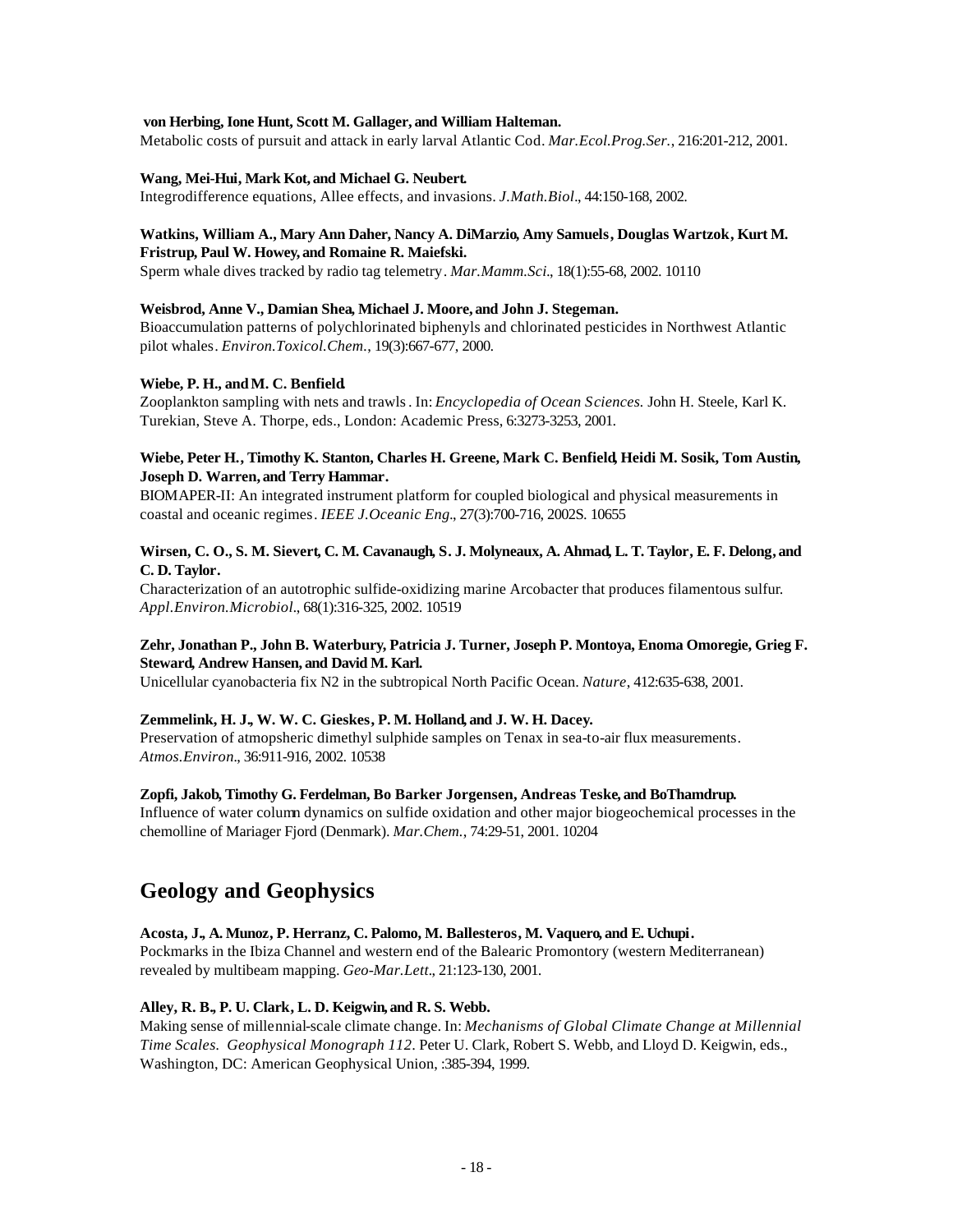# **Andrews, J. T., L. Keigwin, and A. E. Jennings.**

Abrupt deglaciation events and Holocene palaeoceanography from high-resolution cores, Cartwright Saddle, Labrador Shelf, Canada. *J.Quat.Sci.*, 14(5):383-397, 1999.

## **Bach, Wolfgang, Jeffrey C. Alt, Yaoling Niu, Susan E. Humphris, Jorg Erzinger, and Henry J. B. Dick.**

The geochemical consequences of late-stage low-grade alteration of lower ocean crust at the SW Indian Ridge: Results from ODP Hole 735B (Leg 176). *Geochim.Cosmochim.Acta*, 65(19):3267-3287, 2001. 10459

## **Bains, Santo, Richard D. Norris, Richard M. Corfield, and Kristina L. Faul.**

Termination of global warmth at the Palaeocene/Eocene boundary through productivity feedback. *Nature*, 407:171-174, 2000.

# **Behn, Mark D., and Jian Lin.**

Segmentation in gravity and magnetic anomalies along the U. S. East Coast passive margin: Implications for incipient structure of the oceanic lithosphere. *J.Geophys.Res.,*105(B11):25769-25790, 2000. 10313

# **Behn, Mark D., Jian Lin, and Maria T. Zuber.**

A continuum mechanics model for normal faulting using a strain-rate softening rheology: Implications for thermal and rheological controls on continental and oceanic rifting. *Earth Planet.Sci.Lett.*, 202:725-740, 2002. 10545

# **Behn, Mark D., Jian Lin, and Maria T. Zuber.**

Mechanisms of normal fault development at mid-ocean ridges. *J.Geophys.Res.*, 107(B4),2083,doi:10.1029/2001JB000503, 2002. 10540

# **Belkin, Igor M., R. Krishfield, and S. Honjo.**

Decadal variability of the North Pacific polar front: Subsurface warming versus surface cooling. *Geophys.Res.Lett.*, 29(9):65-1-65-4, 2002.

# **Billups, K., A. C. Ravelo, J. C. Zachos, and R. D. Norris.**

Link between oceanic heat transport, thermohaline circulation, and the Intertropical Convergence Zone in the early Pliocene Atlantic. *Geology*, 27(4):319-322, 1999.

## **Blackman, Donna K., Johnson R. Cann, Bob Janssen, and Deborah K. Smith.**

Origin of extensional core complexes: evidence from the Mid-Atlantic Ridge at Atlantis Fracture Zone. *J.Geophys.Res.*, 103(B9):21315-21333, 1998.

**Bolle, M.-P., A. Pardo, K.-U. Hinrichs, T. Adatte, K. Von Salis, S. Burns, G. Keller, and N. Muzylev.** The Paleocene-Eocene transition in the marginal northeastern Tethys (Kazakhstan and Uzbekistan). *Int.J.Earth Sci.*, 89:390-414, 2000.

# **Borisova, Anastassia Yu, Ignor K. Nikogosian, James S. Scoates, Dominique Weis, Dimitri Damasceno, Nobumichi Shimizu, and Jacques L. R. Touret.**

Melt, fluid and crystal inclusions in olivine phenocrysts from Kerguelen plume-derived picritic basalts: Evidence for interaction with the Kerguelen Plateau lithosphere. *Chem.Geol.*, 183:195-220, 2002.

# **Canales, J. P., J. J. Danobeitia, and A. B. Watts.**

Wide-angle seismic constraints on the internal structure of Tenerife, Canary Islands. *J.Volcanol.Geotherm.Res.*, 103:65-81, 2000.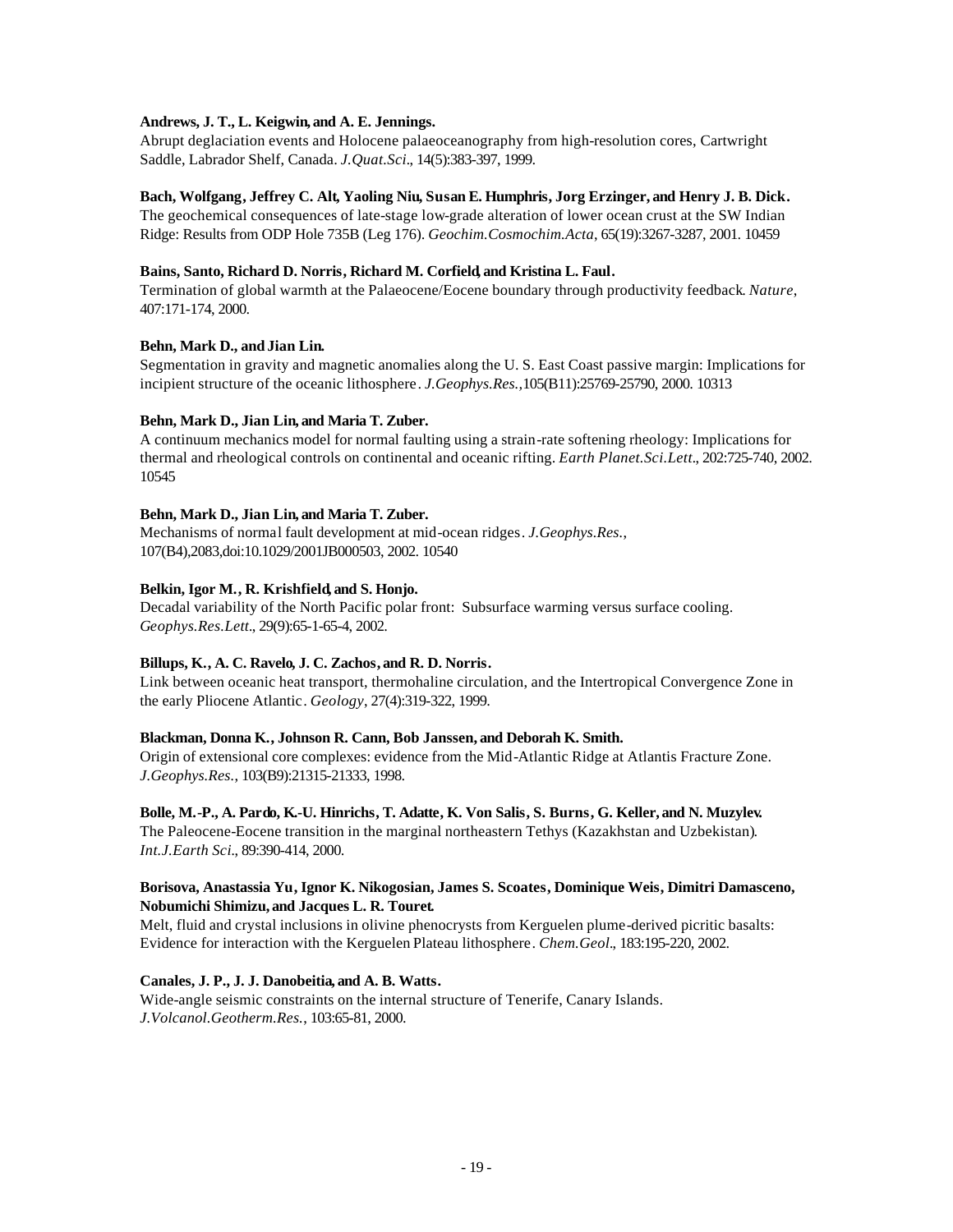# **Chadwick, W., E. Baker, D. Butterfield, P. Canales, S. Carbotte, D. Caress, D. Chadwell, R. Detrick, J. Diebold, A. Harding, J. Hildebrand, H. Jannasch, K. Johnson, G. Kent, R. Koski, J. Morton, W. Normark, M. Perfit, C. Reiss, et al.**

The RIDGE Seafloor Observatory at the Cleft Segment: Investigation of linkages between geodetic, geophysical, geochemical, and water column processes. *RIDGE Events*, 11(1)18-24, 2001.

# **Chen, Y. John, andJian Lin.**

Mechanisms for the formation of ridge-axis topography at slow-spreading ridges: A lithospheric-plate flexural model. *Geophys.J.Int.*, 136:8-18, 1999.

# **Clift, Peter, Jae Il Lee, Marin K. Clark, and Jerzy Blusztajn.**

Erosional response of South China to arc rifting and monsoonal strengthening: A record from the South China Sea. *Mar.Geol.*, 184(3-4):207-226, 2002. 10542

# **Clift, Peter D., Nobumichi Shimizu, Graham D. Layne, and Jersy Blusztajn.**

Tracing patterns of erosion and drainage in the paleogene Himalaya through ion probe Pb isotope analysis of detrital K-feldspars in the Indus Molasse, India. *Earth Planet.Sci.Lett.*, 188:475-491, 2001. 10457

# **Cochran, James R., Daniel J. Fornari, Bernard J. Coakley, Randall Herr, and Maurice A. Tivey.**

Continuous near-bottom gravity measurements made with a BGM -3 gravimeter in DSV ALVIN on the East Pacific Rise Crest near 9°31'N and 9°50'N. *J.Geophys.Res.*, 104(B5):10841-10861, 1999. 9890

## **Detrick, Robert S.**

Portrait of a magma chamber. *Nature*, 406:578-579, 2000.

## **dos Santos Neto, Eugenio vaz, John M. Hayes, and Tikae Takaki.**

Paleoclimatic assessment of cretaceous lacustrine and marine-evaporitic sequences from the Potiguar Basin (Brazil) based on the hydrogen isotopic compositions of saturated hydrocarbons. *Rev.Lat.Am.Geoguim.Org.*, 4:5-24, 1998.

# Draut, Amy E., and Peter D. Clift.

The origin and significance of the Delaney Dome Formation, Connemara, Ireland. *J. Soc.London*, 159(1):95- 103, 2002. 10546

## **Erbacher, Jochen, Brian T. Huber, Richard D. Norris, and Molly Markey.**

Increased thermohaline stratification as a possible cause for an ocean anoxic event in the Cretaceous period. *Nature*, 409:325-327, 2001.

## **Evans, B., J. Renner, and G. Hirth.**

A few remarks on the kinetics of static grain growth in rocks. *Int.J.Earth Sci.*, 90:88-103, 2001.

## **Evans, Rob. L., Alan D. Chave , and John R. Booker.**

On the importance of offshore data for magnetotelluric studies of ocean-continent subduction systems. *Geophys.Res.Lett.*, 29(9),doi:10.1029/2001GL013960, 2002. 10535

## **Fornari, D. J.**

Deep submergence, science of. In: *Encyclopedia of Ocean Sciences.* John H. Steele, Karl K. Turekian, Steve A. Thorpe, eds., London: Academic Press, 2:643-658, 2001.

## **Fornari, Daniel J., Rachel M. Haymon, Michael R. Perfit, and Tracy K. Gregg.**

Axial summit trough of the East Pacific Rise 9° - 10°N: Geological characteristics and evolution of the axial zone on fast-spreading mid-ocean ridges. *J.Geophys.Res.*, 103(B5):9827-9855, 1998. 9643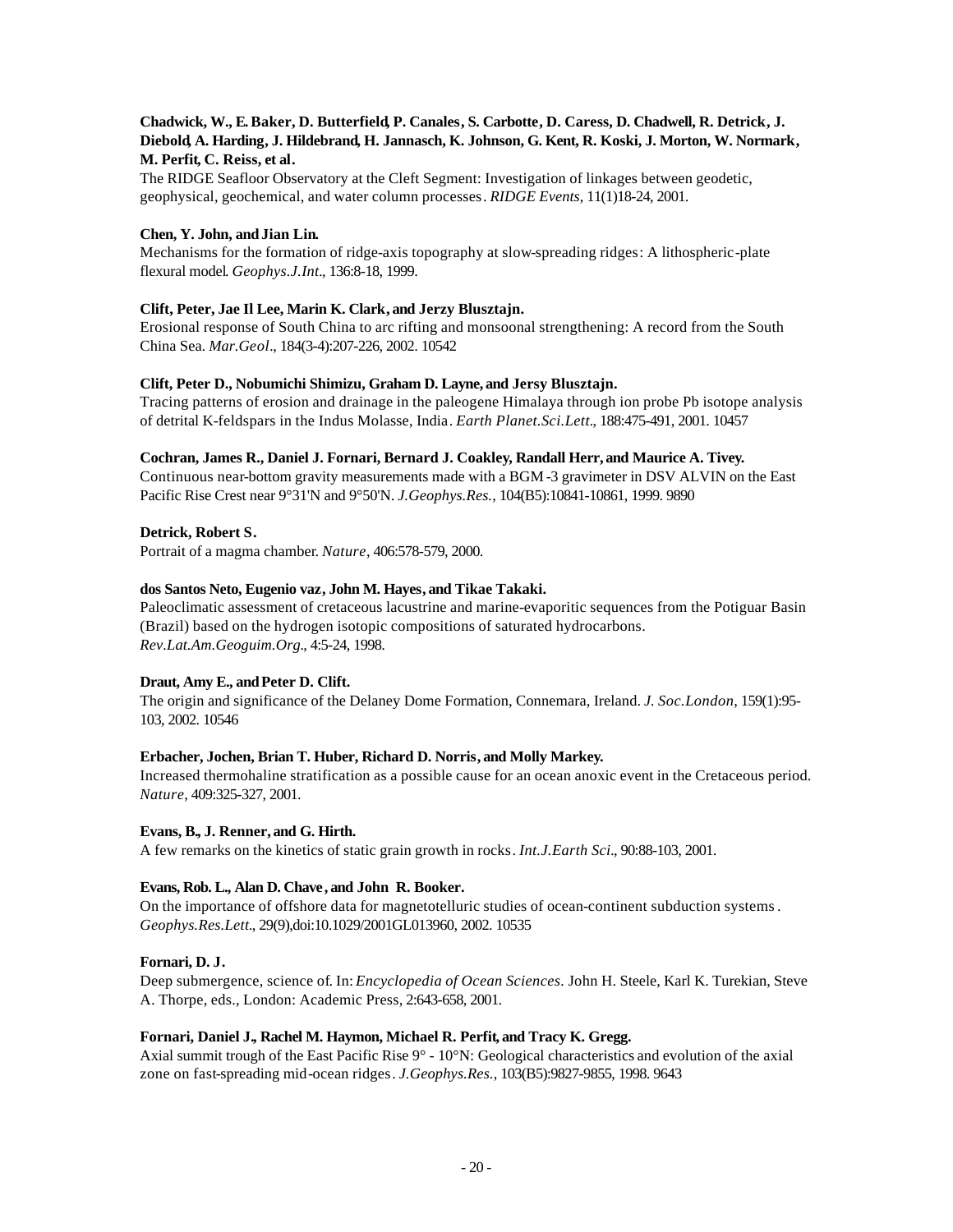# **Fornari, Dan, Greg Kurras, Margo Edwards, Wayne Spencer, and Bill Hersey.**

Mapping volcanic morphology on the crest of the East Pacific Rise 9°49'-52'N using the WHOI towed camera system: a versatile new digital camera sled for seafloor mapping. *BRIDGE Newsletter*, 14:4-12, 1998.

# **Fryer, P., D. J. Fornari, and M. R. Perfit.**

Future research directions in deep submergence science. *Mar.Technol.Soc.J.*, 33(4):74-79, 2000.

## **Gaetani, Glenn A., and Bruce E. Watson.**

Modeling the major-element evolution of olivine-hosted melt inclusions. *Chem.Geol.*, 183:25-41, 2002.

# **Garrido, Carlos J., Peter B. Kelemen, and Greg Hirth.**

Variation of cooling rate with depth in lower crust formed at an oceanic spreading ridge: Plagioclase crystal size distributions in gabbros from the Oman ophiolite. *Geochem.Geophys.Geosys.*, 2:16 October 2001, Paper no.:2000GC1110136, http://g-cubed.org/gc2001/2000GC000136/article2000GC000136.pdf, 2001.

# **Harris, Robert N., Grant Garven, Jennifer Georgen, Marcia K. McNutt, Lizet Christiansen, and Richard P. Von Herzen.**

Submarine hydrogeology of the Hawaiian archipelagic apron 2. Numerical simulations of coupled heat transport and fluid flow. *J.Geophys.Res.*, 105(B9):21371-21385, 2000.

# **Harris, Robert N., Richard P. Von Herzen, Marcia K. McNutt, Grant Garven, and Kelsey Jordahl.**

Submarine hydrogeology of the Hawaiian archipelagic apron 1. Heat flow patterns north of Oahu and Maro Reef. *J.Geophys.Res.*, 105(B9):21353-21369, 2000. 10207

# **Hayes, John M.**

Fractionation of the isotopes of carbon and hydrogen in biosynthetic processes. In: *Stable Isotope Geochemistry, Reviews in Mineralogy and Geochemistry.* John W. Valley and David R. Cole, eds., Mineralogical Society of America, 43:225-278, also available at nosams.whoi.edu/jmh /, 2001.

# **Hinrichs, K.-U., Richard D. Pancost, Roger E. Summons, G. Dennis Sprott, Sean P. Sylva, Jaap S. Sinninghe Damste, and John M. Hayes.**

Mass spectra of sn-2-hydrozyarchaeol, a polar lipid biomarker for anaerobic methanotrophy. *Geochem.Geophys.Geosys.*, 1:26 May 2000, Paper no.: 2000GC000042, http://gcubed.org/gc2000/2000GC000042/article2000GC000042.pdf, 2000.

# **Hinrichs, K.-U., R. R. Schneider, P. J. Muller, and J. Rullkotter.**

A biomarker perspective on paleoproductivity variations in two Late Quaternary sediment sections from the Southeast Atlantic Ocean. *Org.Geochem.*, 30:341-366, 1999.

## **Hinrichs, Kai-Uwe, Geoffrey Eglinton, Michael H. Engel, and Roger E. Summons.**

Exploiting the multivariate isotopic nature of organic compounds. *Geochem.Geophys.Geosys.*, 2:2 July 2002, Paper no.: 2001GC000142, http://g-cubed.org/gc2001/2001GC000142/article2001GC000142.pdf, 2001.

# **Hirth, G., J. W. Dunlap, and C. Teyssier.**

Dislocation creep regimes in naturally deformed quartz aggregates. In: *Fault-Related Rocks*. A. W. Snoke, J. A. Tullis, and V. R. Todd, eds., Princeton University Press, :500-501, 1998.

# **Hirth, G., andJ. Tullis.**

Dislocation creep regimes in experimentally deformed quartz aggregates. In: *Fault-Related Rocks*. A. W. Snoke, J. A. Tullis, and V. R. Todd, eds., Princeton University Press, :496-499, 1998.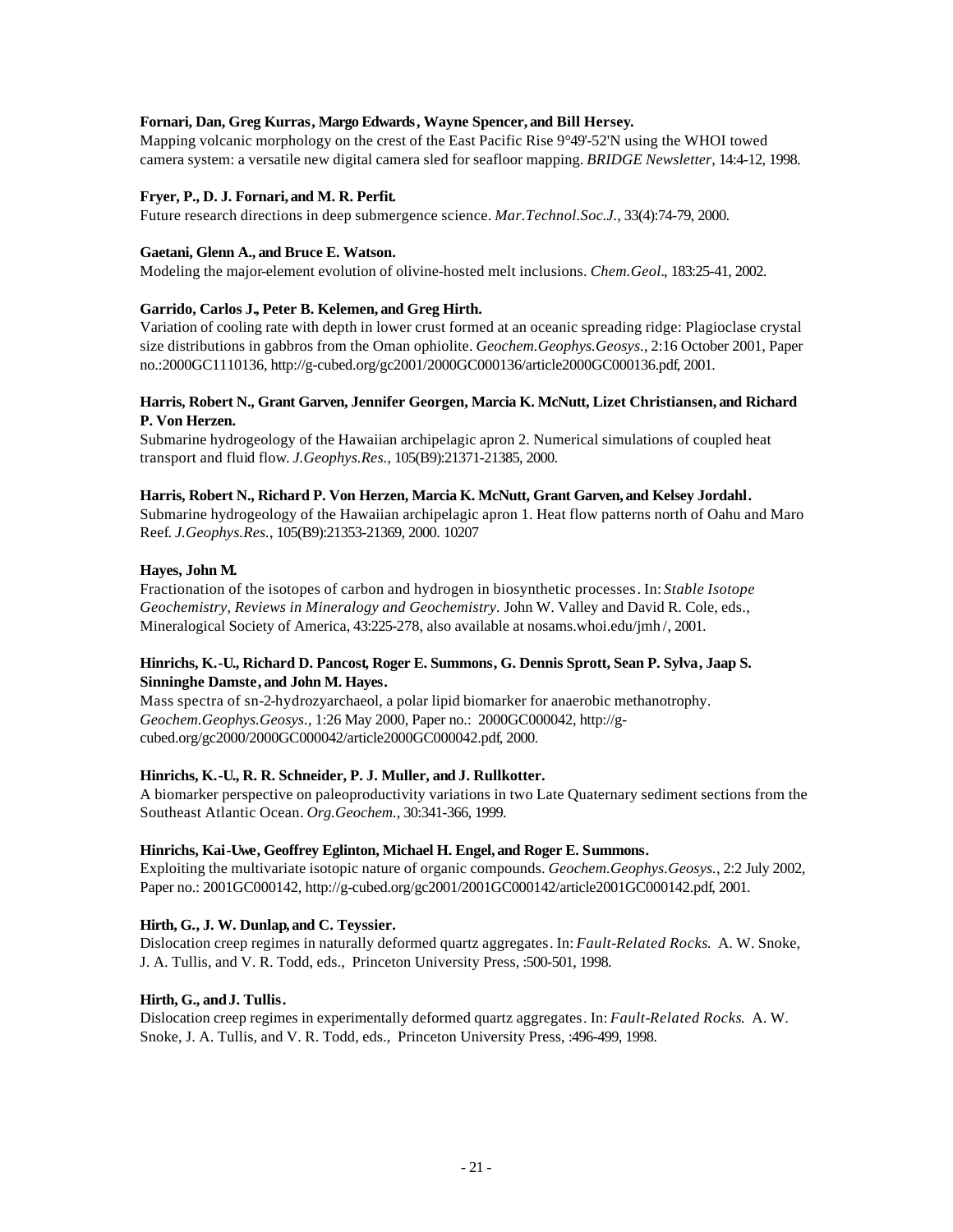# **Holbrook, W. Steven, H. C. Larsen, J. Korenaga, T. Dahl-Jensen, I. D. Reid, P. B. Kelemen, J. R. Hopper, G. M. Kent, D. Lizarralde, S. Bernstein, and R. S. Detrick.**

Mantle thermal structure and active upwelling during continental breakup in the North Atlantic. *Earth Planet.Sci.Lett.*, 190:251-266, 2001.

# **Honjo, S.**

Trapped particulate flux. In: *Encyclopedia of Ocean Sciences.* John H. Steele, Karl K. Turekian, Steve A. Thorpe, eds., London: Academic Press, 6:3045-3048, 2001.

## **Honjo, Susumu, Jack Dymond, Warren Prell, and Venugopalan Ittekkot.**

Monsoon-controlled export fluxes to the interior of the Arabian Sea. *Deep-Sea Res.II*, 46:1859-1902, 1999. 9916

## **Hotinski, R., K. Bice, L. Kump, R. Najjar, and M. Arthur.**

Ocean stagnation and end-Permian anoxia. *Geology*, 29:7-10, 2001.

# **Humphris, Susan E.**

The FY'00 ODP science plan; Legs 188-193. *JOIDES Journal*, 24(2):38-40, 1998.

# **Humphris, Susan E., and Margaret K. Tivey.**

A synthesis of geological and geochemical investigations of the TAG hydrothermal field: Inisghts into fluid flow and mixing processes in a hydrothermal system. In: *Ophiolites and Oceanic Crust.* Boulder, CO: Geological Society of America, 349:213-235, 2000. 10009

# **Jahnke, Linda L., Wolfgang Eder, Robert Huber, Janet M. Hope, Kai-Uwe Hinrichs, John M. Hayes, David J. Des Marais, Sherry L. Cady, and Roger S. Summons.**

Signature lipids and stable carbon isotope analyses of Octopus Spring hyperthermophilic communities compared with those of Aquificales representatives. *Appl.Environ.Microbiol.*, 67(11):5179-5189, 2001.

# **Johnson, Kevin T. M., Jennifer R. Reynolds, Denys Vonderhaar, Deborah K. Smith, and Laura S. Kong.**

Petrological systematics of submarine basalt glasses from the Puna Ridge, Hawai'i: Implications for rift zone plumbing and magmatic processes. In: *Hawaiian Volcanoes: Deep Underwater Perspectives. Geophysical Monograph 128.* Eiichi Takahashi, Peter W. Lipman, Michael O. Garcia, Jiro Naka, and Shigeo Aramaki, eds., Washington, DC: American Geophysical Union, :143-159, 2002.

## **Jones, Alan G., Ian J. Ferguson, Alan D. Chave , Rob L. Evans, and Gary W. McNeice.**

Electric lithosphere of the Slave craton. *Geology*, 29:423-426, 2001. 10279

# **Jull, M., P. B. Kelmen, and K. Sims.**

Consequences of diffuse and channelled porous melt migration on uranium series disequilibria. *Geochim.Cosmochim.Acta*, 66(23):4133-4148, 2002. 10716

# **Karner, Garry D., and Neal W. Driscoll.**

Tectonic and stratigraphic development of the West African and eastern Brazilian margins; insights from quatitative basin modelling. In: *The Oil and Gas Habitats of the South Atlantic.* Nick R. Cameron, Raymond H. Bate, and Val S. Clure, eds., London: The Geological Society, :11-40, 1999. 9748

# **Kelemen, Peter B., Michael Braun, and Greg Hirth.**

Spatial distribution of melt conduits in the mantle beneath oceanic spreading ridges: Observations from the Ingalls and Oman ophiolites. *Geochem.Geophys.Geosys.*, 1:11 June 2000, Paper no. 1999GC000012, http://gcubed.org/gc2000/1999GC000012/article1999GC000012.pdf, 2000.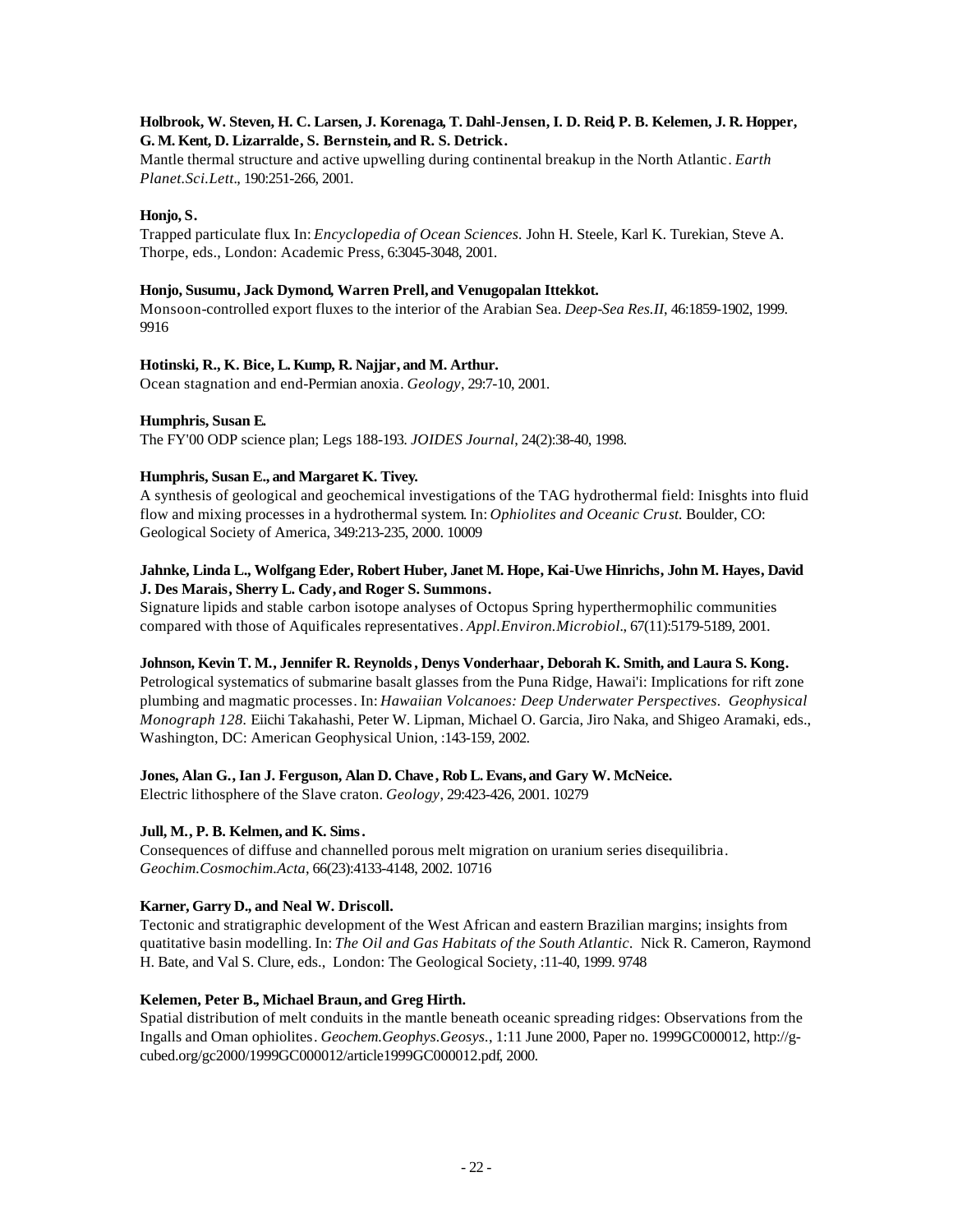# **Koga, Kenneth T., Peter B. Kelemen, and Nobumichi Shimizu.**

Petrogenesis of the crust-mantle transition zone and the origin of lower crustal wehrlite in the Oman ophiolite. *Geochem.Geophys.Geosys.*, 2:4 Sept 2001, Paper no. 200GC000132, http://gcubed.org/gc2001/2000GC000132/article2000GC000132.pdf, 2001.

# **Kroon, D., R. D. Norris, and A. Klaus.**

Drilling Blake Nose; the search for evidence of extreme Palaeogene-Cretaceous climates and extraterrestrial event. *Geol. Today*, 14(6):222-226, 1998.

## **Kroon, Dick, Richard D. Norris, and Adam Klaus.**

*Western North Atlantic Palaeogene and Cretaceous Palaeoceanography*. D. Kroon, R. D. Norris, and A. Klaus, eds., London: The Geological Society, 319 pg., 2001.

# **Kurras, G. J., M. H. Edwards, and D. J. Fornari.**

High-resolution bathymetry of the East Pacific Rise axial summit trough 9°49' - 51'N: A compilation of Alvin scanning sonar and altimetry data from 1991-1995. *Geophys.Res.Let.*, 25(8):1209-1212, 1998. 9647

# **Lynch-Stieglitz, Jean, William B. Curry, and Niall Slowey.**

Weaker Gulf Stream in the Florida Straits during the last glacial maximum. *Nature*, 402(6762):644-648, 1999.

# **Marchitto, Thomas, Glenn A. Jones, Glenn A. Goodfriend, and Christopher R. Weidman.**

Precise temporal correlation of Holocene mollusk shells using sclerochronology. *Quat.Res.*, 53(2):236-246, 2000. 9821

# **McCorkle, D. C., H. H. Veeh, and D. T. Heggie.**

Glacial-interglacial paleoceanography from Australian margin sediments: northwest Australian margin and Great Australian Bight. *AGSO J.Aust.Geol.Geophys.*, 17(5/6):145-157, 1999.

# **McNichol, A. P., A. J. T. Jull, and G. S. Burr.**

Converting AMS data to radiocarbon values: Considerations and conventions. *Radiocarbon*, 43(2A):313- 320, 2001. 10578

# **Mix, A. C., E. Bard, G. Eglinton, L. D. Keigwin, A. C. Ravelo, and Y. Rosenthal.**

Alke s and multiproxy strategies in paleoceanographic studies. *Geochem.Geophys.Geosys.*, http://gcubed.org/gc2000/2000GC000056/article2000GC000056.pdf, 2000.

# **Moore, L. J.**

Shoreline mapping techniques. *J.Coast.Res.*, 16(1):111-124, 2000.

## **Nazarova, Katherine A., Peter J. Wasilewski, and Henry J. B. Dick.**

Magnetic study of serpentized harzburgites from the Islas Orcadas Fracture Zone. *Mar.Geophys.Res.*, 21(5):475-488, 2000.

## **Nelson, D. M., R. F. Anderson, R. T. Barber, M. A. Brzezinski, K. O. Buesseler, Z. Chase, R. W. Collier, M.-L. Dickson, R. Francois, M. Hiscock, S. Honjo, J. Mara, W. R. Martin, R. N. Sambrottos, F. Sayles, and D. Sigmon.**

Vertical budgets for organic carbon and biogenic silica in the Pacific sector of the Southern Ocean, 1996- 1998. *Deep-Sea Res.II*, 49:1645-1674, 2002.

# **Norris, R., A. Klaus, and D. Kroon.**

Mid-Eocene deep water, the Late Palaeocene thermal maximum and continental slope mass wasting during the Cretaceous-Palaeogene impact. In: *Western North Atlantic Palaeogene and Cretaceous Palaeoceanography*. D. Kroon, R. D. Norris, and A. Klaus, eds., London: The Geological Society, :23-48, 2001.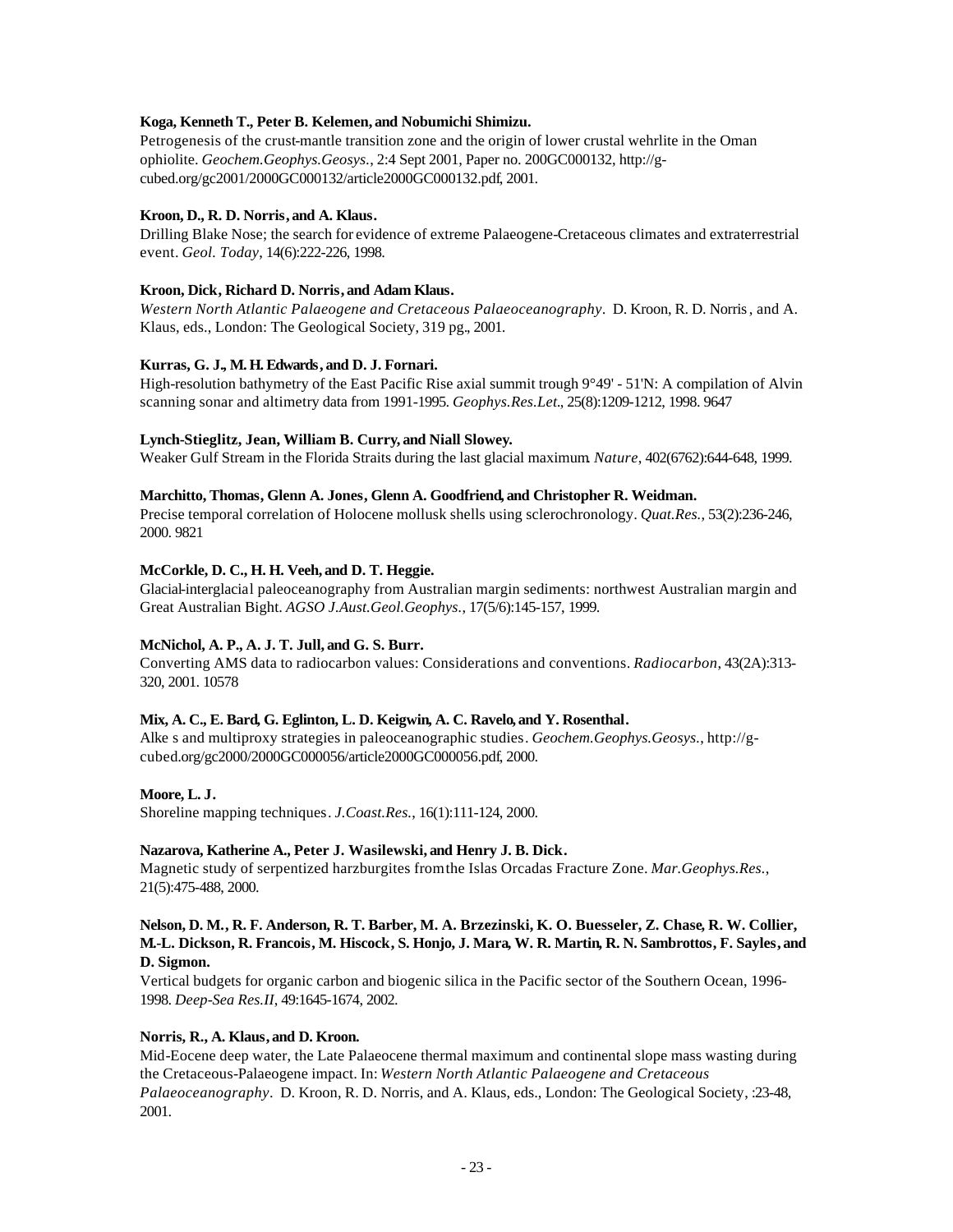# **Norris, R. D., and J. Firth.**

Mass wasting of Atlantic continental margins following the Chicxulub impact event. In: *Catastophic Events and Mass Extinctions: Impacts and Beyond.* C. Koeberl and K. G. MacLeod, eds., Boulder, CO: GSA, :79-95, 2002.

## **Norris, Richard D., Karen L. Bice, Elizabeth A. Magno, and Paul A. Wilson.**

Jiggling the tropical thermostat in the Cretaceous hothouse. *Geology*, 30(4):299-302, 2002.

# **Norris, Richard D., Byong-Kwon Park, Sunh-Ho Kang, Boo-Keun Khim.**

Stable isotope and ecological habitat of planktonic foraminifera adjacent to the ice edge in the western Weddell Sea. *Geosci.J.*, 2(2):88-98, 1998.

# **Orphan, V. J., K.-U. Hinrichs, W. Ussler III, C. K. Paull, L. T. Taylor, S. P. Sylva, J. M. Hayes, and E. F. Delong.**

Comparative analysis of methane-oxidizing archaea and sulfate-reducing bacteria in anoxic marine sediments. *Appl.Environ.Microbiol.*, 67(4):1922-1934, 2001.

# **Pearson, A., A. P. McNichol, B. C. Benitez-Nelson, J. M. Hayes, and T. I. Eglinton.**

Origins of lipid biomarkers in Santa Monica Basin surface sediment: A case study using compound-specific Ä <sup>14</sup>C analysis. *Geochim.Cosmochim.Acta*, 65(18):3123-3137, 2001.

# **Quillevere, Frederic, Richard D. Norris, Issam Moussa, and William A. Berggren.**

Role of photosymbiosis and biogeography in the diversification of early Palaeogene acarininids (planktonic foraminifera). *Paleobiology*, 27(2):311-326, 2001. 10369

# **Ravizza, G., J. Blusztajn, and H. M. Prichard.**

Re-Os systematics and platinum-group element distribution in metalliferous sediments from the Troodos ophiolite. *Earth Planet.Sci.Lett.*, 188:369-381, 2001.

# **Ravizza, G., R. M. Sherrell, M. P. Field, and E. A. Pickett.**

Geochemistry of the Margi umbers, Cyprus, and the Os isotope composition of Cretaceous seawater. *Geology*, 27(11):971-974, 1999.

# **Ravizza, G. E.**

Platinum group elements and their isotopes in the ocean. In: *Encyclopedia of Ocean Sciences.* John H. Steele, Karl K. Turekian, Steve A. Thorpe, eds., London: Academic Press, 4:2208-2217, 2001.

## **Renner, Jorg, Brian Evans, and Greg Hirth.**

Grain growth and inclusion formation in partially molten carbonate rocks. *Contrib.Mineral.Petrol.*, 142:501- 514, 2002.

## **Rohl, U., T. J. Bralower, R. D. Norris, and G. Wefer.**

New chronology for the late Paleocene thermal maximum and its environmental implications. *Geology*, 28:927-930, 2000.

## **Rosenthal, Y., G. P. Lohmann, K. C. Lohmann, and R. M. Sherrell.**

Incorporation and preservation of Mg in *Globigerinoides sacculifer*: Implications for reconstructing the temperature and  ${}^{18}O/{}^{16}O$  of seawater. *Paleoceanography*, 15(1):135-145, 2000. 9943

# **Rosenthal, Yair, and George P. Lohmann.**

Accurate estimation of sea surface temperatures using dissolution-corrected calibrations for Mg/Ca paleothermometry. *Paleoceanography*, 17(3):1044,doi:10.1029/2001PA000749, 2002, 2002.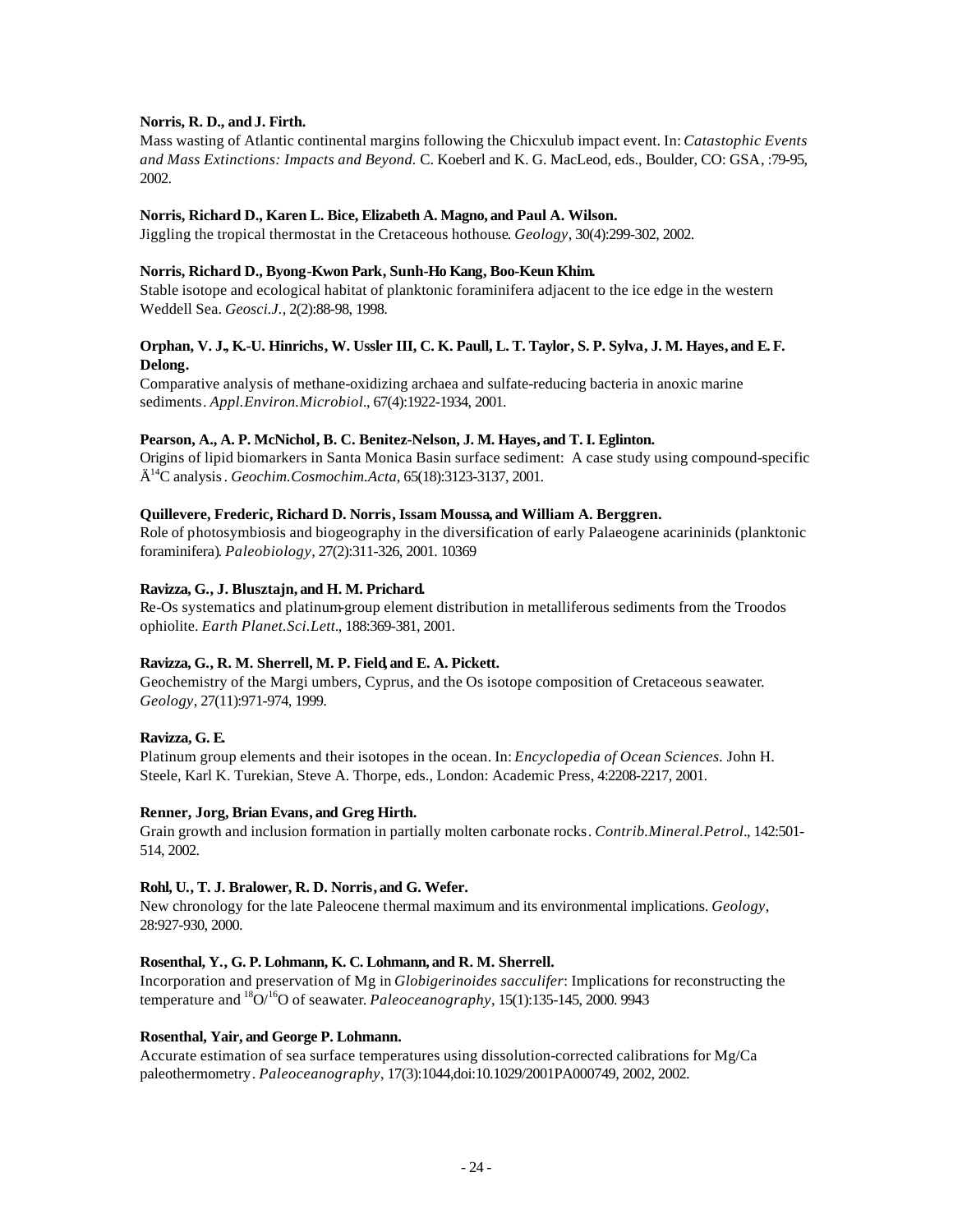# **Ross, D. A.**

*The Fisherman's Ocean.* Stackpole Books, Mechanicsburg, PA, 299 pp., 2000.

# **Scheirer, Daniel S., Daniel J. Fornari, Susan E. Humphris, and Steve Lerner.**

High-resolution seafloor mapping using the DSL-120 sonar system: Quantitative assessment of sidescan and phase-bathymetry data from the Lucky Strike segment of the Mid-Atlantic Ridge. *Mar.Geophys.Res.*, 21(1/2):121-142, 2000. 10107

# **Scherreiks, Rudolph and Peter D. Clift.**

On the origin of some Eohellenic ophiolites (commentary on Clift & Dixon 1998: jurassic ridge collapse, subduction initiation and ophiolite obduction in the southern Greek Tethys. Eclogae Helv 91/1). *Eclogae Helv.*, 91(3):431-434, 1998.

# **Schouten, Hans and Charles R. Denham.**

Comparison of volcanic construction in the Troodos ophiolite and ocean crust using paleomagnetic inclinations from Cyprus Crustal Study Project (CCSP) CY-1A and Ocean Drilling Program (ODP) 504B drill cores. In: *Ophiolites and Oceanic Crust: New Insights From Field Studies and the Ocean Drilling Program.* Yildirim Dilek et al., eds., Boulder, CO: Geological Society of America, :181-194, 2000. 10111

# **Schrag, Daniel P., Jess F. Adkins, Katherine McIntyre, Jane L. Alexander, David A. Hodell, Christopher D. Charles, and Jerry F. McManus.**

The oxygen isotopic composition of seawater during the Last Glacial Maximum. *Quat.Sci.Rev.*, 21:331-342, 2002.

# **Schultz, Richard A.**

Localization of bedding-plane slip and backthrust faults above blind thrust faults: Keys to wrinkle ridge structure. *J.Geophys.Res.*, 105(E5):12035-12052, 2000. 10145

# **Sessions, Alex L., Linda J. Jahnke, Arndt Schimmelmann, and John M. Hayes.**

Hydrogen isotope fractionation in lipids of the methane-oxidizing bacterium Methylococcus capsulatus. *Geochim.Cosmochim.Acta*, 66(22):3955-3969, 2002.

# **Shank, Timothy M., Daniel J. Fornari, Karen L. Von Damm, Marvin D. Lilley, Rachel M. Haymon, and Richard A. Lutz.**

Temporal and spatial patterns of biological community development at nascent deep-sea hydrothermal vents (9°50'N, East Pacific Rise). *Deep-Sea Res.II*, 45:465-515, 1998.

# **Sims, K. W. W., S. J. Goldstein, J. Blichert-Toft, M. R. Perfit, P. Kelemen, D. J. Fornari, P. Michael, M. T. Murrell, S. R. Hart, D. J. DePaolo, L. Blaa M. Jull, and J. Bender.**

Chemical and isotopic constraints on the generation and transport of magma beneath the East Pacific Rise. *Geochim.Cosmochim.Acta*, 66(19): 3481-3504, 2002.

## **Skovgaard, Anna Cecilie, Michael Storey, Joel Baker, Jerzy Blusztajn, and Stan R. Hart.**

Osmium - oxygen isotopic evidence for a recycled and strongly depleted component in the Iceland mantle plume. *Earth Planet.Sci.Lett.*, 194:259-275, 2001. 10557

# **Smith, Deborah K., Laura S. L. Kong, Kevin T. M. Johnson, and Jennifer R. Reynolds.**

Volcanic morphology of the submarine Puna Ridge, Kilauea Volcano. *Hawaiian Volcanoes: Deep Underwater Perspectives.* Eiichi Takahashi, Peter Lipman, Michael Garcia, Jiro Naka, and Shigeo Aramaki, eds., Washington, DC: American Geophysical Union, :125-142, 2002. 10455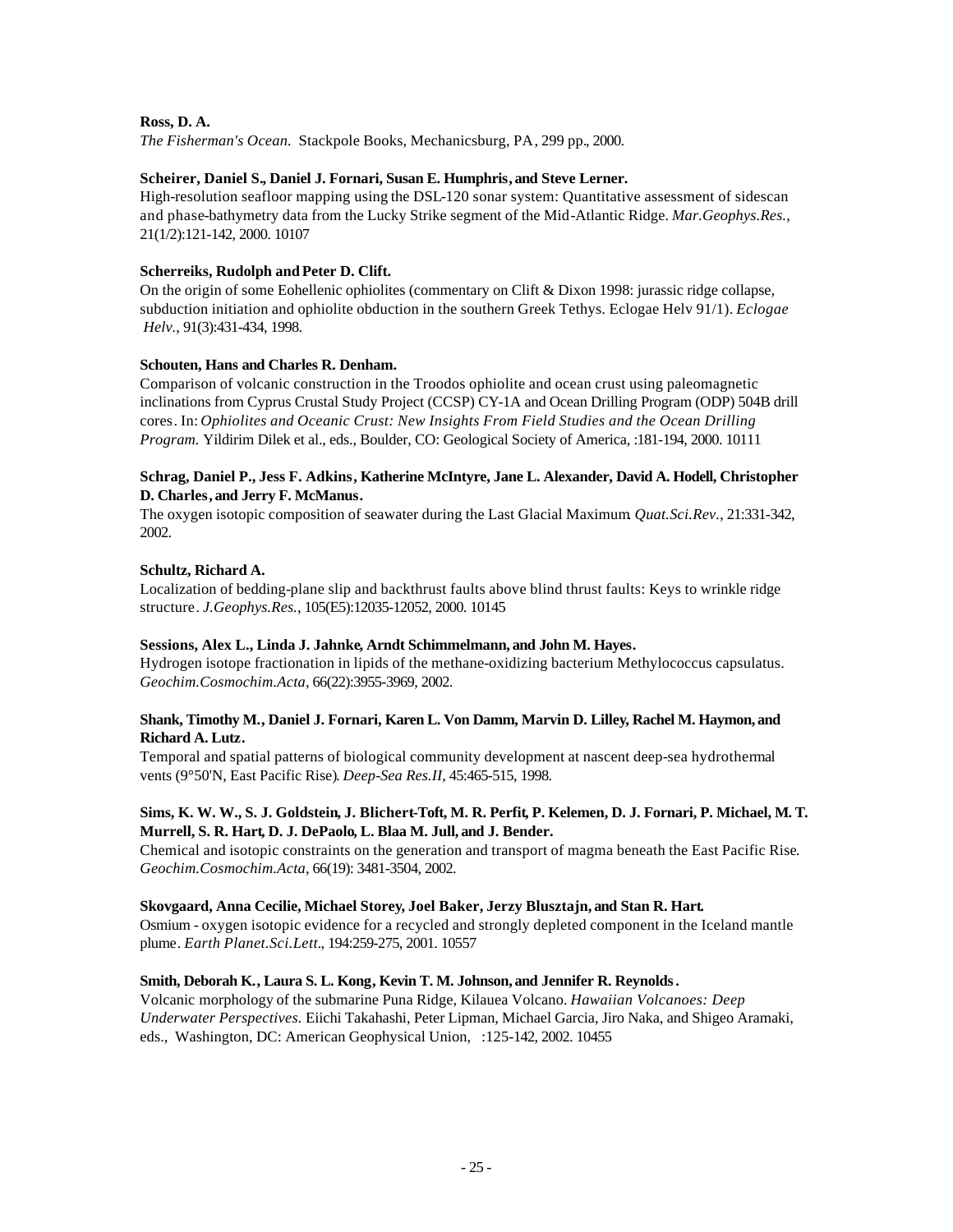# **Smith, Deborah K., Maya Tolstoy, Christopher G. Fox, DelWayne R. Bohnenstiehl, Haru Matsumoto, and Matthew J. Fowler.**

Hydroacoustic monitoring of seismicity at the slow-spreading Mid-Atlantic. *Geophys.Res.Lett.*, 29(11),1518,doi:10.1029/2001GL013912, 2002. 10536

# **Smith, Matthew C., Michael R. Perfit, Daniel J. Fornari, Ian W. Ridley, Margo H. Edwards, Gregory J. Kurras, and Karen L. Von Damm.**

Magmatic processes and segmentation at a fast spreading mid-ocean ridge: Detailed investigation of an axial discontinuity on the East Pacific Rise crest at 9°37' N. *Geochem.Geophys.Geosys.*, 2:16 October 2001, Paper no.: 2000GC000134,http://g-cubed.org/gc2001/2000GC000134/article2000GC000134.pdf, 2001.

# **Sobolev, Nikolay V., Gregory A. Snyder, Lawrence A. Taylor, Randall A. Keller, Emilya S. Yefimova, Vladimir N. Sobolev, and Nobumichi Shimizu.**

Extreme chemical diversity in the mantle during eclogitic diamond formation: evidence from 35 garnet and 5 pyroxene inclusions in a single diamond. *Int.Geol.Rev.*, 40(7):567-578, 1998.

# Sohn, R. A., and J. A. Hildebrand.

Hydroacoustic earthquake detection in the Arctic Basin with the Spinnaker Array. *Bull.Seismol.Soc.Am.*, 91(3):572-579, 2001.

# Stein, C. A., and R. P. Von Herzen.

Geophysical heat flow. In: *Encyclopedia of Ocean Sciences.* John H. Steele, Karl K. Turekian, Steve A. Thorpe, eds., London: Academic Press, 2:1149-1157, 2001.

# **Stephen, Ralph A.**

Fermat's principle for anisotropic elastic media. In: *Advances in Anisotropy: Selected Theory, Modeling, and Case Studies. Open File PUblication No. 5. Proceedings of the Seventh International Workshop on Seismic Anisotropy.* Julie A. Hood, ed., Tulsa, OK: Society of Exploration Geophysicists, :255-270, 2001. 9699

# Stracke, Andreas, and Ken W. W. Sims.

Assessing the presence of garnet-pyroxenite in the mantle sources of basalts through combined hafniumneodymium-thorium isotope systematics. *Geochem.Geophys.Geosys.*, 1:13 December 1999, Paper no. 1999GC000013 http://g-cubed.org/gc2000/1999GC000013/article1999GC000013.pdf, 1999.

# **Taylor, M. H., W. P. Dillon, and I. A. Pecher.**

Trapping and migration of methane associated with the gas hydrate stability zone at the Blake Ridge Diapir: New insights from seismic data. *Mar.Geol.,* 164:79-89, 2000.

# **Teske, Andreas, Kai-Uwe Hinrichs, Virginia Edgcomb, Alvin de Vera Gomez, David Hysela, Sean P. Sylva, Mitchell L. Sogin, and Holger W. Jannasch.**

Microbial diversity of hydrothermal sediments in the Guaymas Basin: Evidence for anaerobic methanotrophic communities. *Appl.Environ.Microbiol.*, 68(4):1994-2007, 2002. 10624

# **Tian, T., William S. D. Wilcock, Douglas R. Toomey, and Robert S. Detrick.**

Seismic heterogeneity in the upper crust near the 1991 eruption site on the East Pacific Rise, 9°50' N. *Geophys.Res.Lett.*, 27(16):2369-2372, 2000.

# Tivey, Maurice A., and H. Paul Johnson.

Crustal magnetization reveals subsurface structure of Juan de Fuca Ridge hydrothermal vent fields. *Geology*, 30(11):979-982, 2002.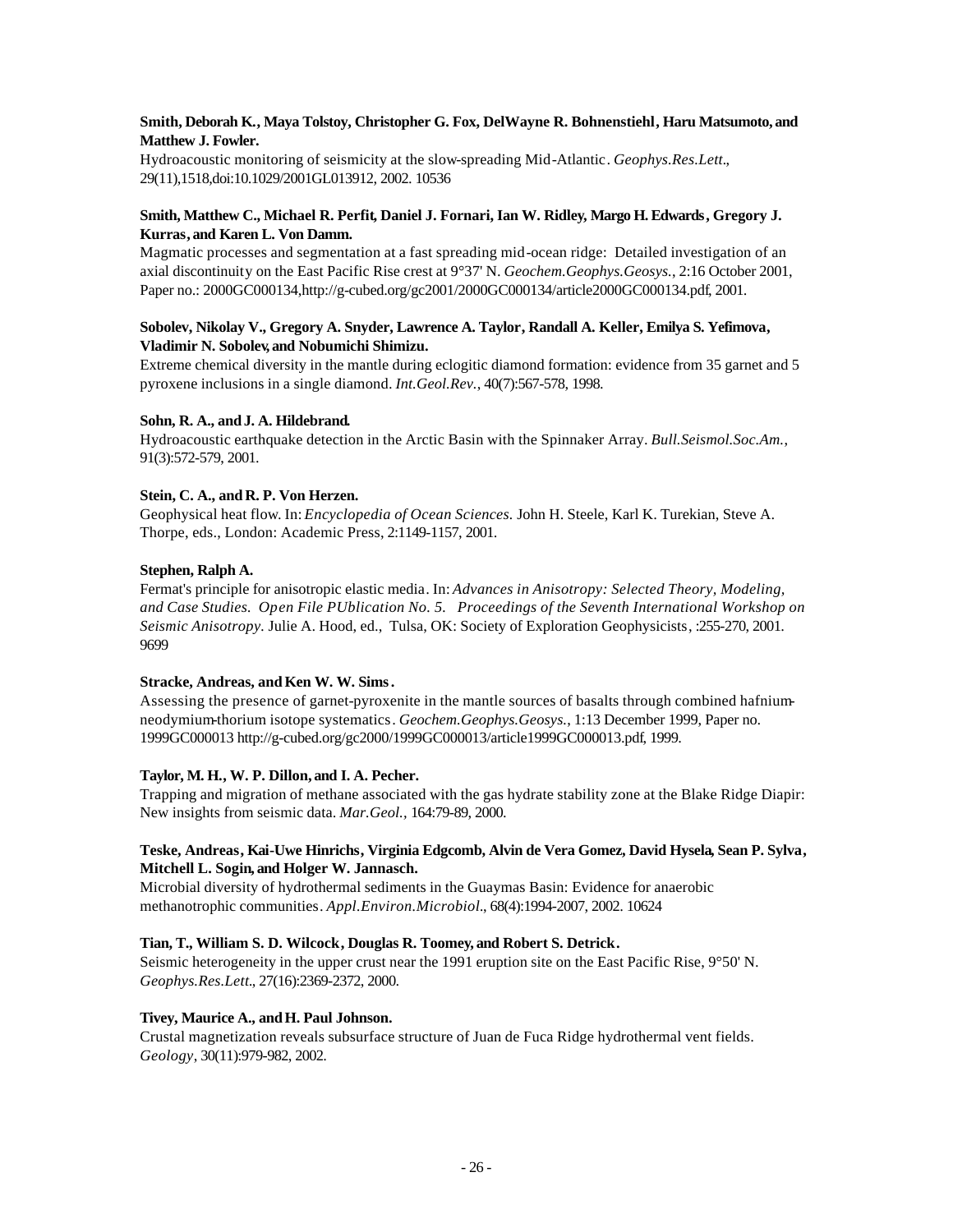# **Tripati, Aradhna, James Zachos, Louie Marincovich, Jr., and Karen Bice**

Late Paleocene Arctic coastal climate inferred from molluscan stable and radiogenic isotope ratios. *Palaeogeo.Palaeoclim.Palaeoecol.*, 170:101-113, 1999.

## **Wade, Bridget S., Dick Kroon, and Richard D. Norris.**

Orbitally forced climate change in late mid-Eocene time at Blake Nose (Leg 171B): evidence from stable isotopes in foraminifera. In: *Western North Atlantic Palaeogene and Cretaceous Palaeoceanography*. D. Kroon, R. D. Norris, and A. Klaus, eds., London: The Geological Society, :273-291, 2001.

## **Wallbridge, S., G. Voulgaris, B. N. Tomlinson, and M. B. Collins.**

Initial motion and pivoting characteristics of sand particles in uniform and heterogeneous beds: Experiments and modelling. *Sedimentology*, 46(1):17-32, 1999. 9646

# **Wang, P., W. Prell, and P. Blum.**

Exploring the Asian monsoon through drilling in the South China Sea. *JOIDES Journal*, 25(2):8-13, 2000.

# **Wang, P., W. Prell, and P. Blum.**

*Proc. ODP, Init. Repts.,* 184:1-103 and http://www-odp.tamu.edu/publications/184\_IR/184TOC.HTM, 2000.

# **Wolfe, C.J., and P. G. Silver.**

Seismic anisotropy of oceanic upper mantle: shear wave splitting methodologies and observations. *J.Geophys.Res*, 103(B1):749-771, 1998.

# **Wolfe, Cecily J.**

Mid-ocean ridge structures. In: *McGraw-Hill Yearbook of Science & Technology, 2000.* Compiled by staff of McGraw-Hill Encyclopedia of Science and Technolog. New York: McGraw-Hill, :257-259, 1999.

## **Wolfe, Cecily J., Frank L. Vernon, III, and Abdullah Al-Amri.**

Shear-wave splitting across western Saudi Arabia; the pattern of upper mantle anisotropy at a Proterozoic shield. *Geophys.Res.Lett.*, 26(6):779-782, 1999.

## **Wooding, F. Beecher, K. R. Peal, and J. A. Collins.**

ORB Ocean-bottom seismic data logger. *Sea Technol.*, 39(8):85-89, 1998.

## **Woodruff, Jonathan D., W. Rockwell Geyer, Christopher K. Sommerfield, and Neal W. Driscoll.**

Seasonal variation of sediment deposition in the Hudson River estuary. *Mar.Geol*, 179(1-2):105-119, 2001. 10471

## **Yoshinobu, Aaron S., and Greg Hirth.**

Microstructural and experimental constraints on the rheology of partially molten gabbro beneath oceanic spreading centers. *J.Struct.Geol.,* 24:1101-1107, 2002.

# **Marine Chemistry & Geochemistry**

# **Alt, Jeffrey C., and Wolfgang Bach.**

Data report: Low-grade hydrothermal alteration of uplifted lower oceanic crust, hole 735B: Minerology and isotope geochemistry. *Proc.ODP, Sci.Results*, 176:1-24 and http://wwwodp.tamu.edu/publications/176\_SR/VOLUME/CHAPTERS/SR176\_01.pdf, 2001.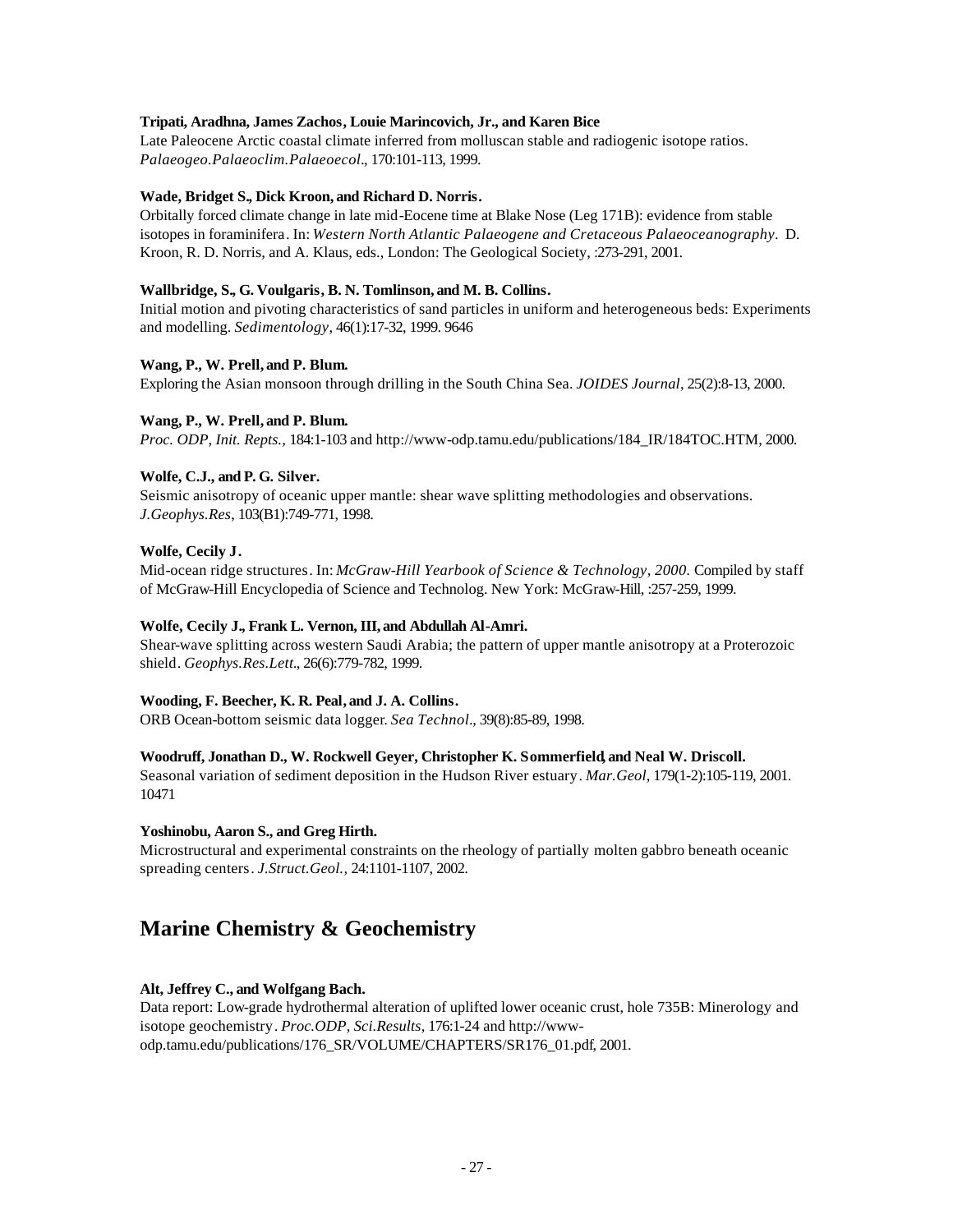# **Aluwihare, Lihini I., Daniel J. Repeta, and Robert F. Chen.**

Chemical composition and cycling of dissolved organic matter in the Mid-Atlantic Bight. *Deep-Sea Res.II*, 49:4421-4437, 2002.

# **Andrews, A. E., K. A. Boering, B. C. Daube, S. C. Wofsy, E. J. Hintsa, E. M. Weinstock, and T. P. Bui.**

Empirical age spectra for the lower tropical stratosphere from in situ observations of CO2: Implications for stratospheric transport. *J.Geophys.Res.*, 104(D21):26581-26595, 1999.

# **Antia, Avan N., Wolfgang Koeve , Gerhard Fischer, Thomas Blanz, Detlef Schulz-Bull, Jan Scholten, Susanne Neuer, Klaus Kremling, Joachim Kuss, Rolf Peinert, Dirk Hebbeln, Ulrich Bathmann, Maureen Conte, Uwe Fehner, and B. Zeitzschel.**

Basin-wide particulate carbon flux in the Atlantic Ocean: Regional export patterns and potential for atmospheric CO<sub>2</sub> sequestration. *Global Biogeochem. Cycles*, 15(4):845-862, 2001.

**Bach, Wolfgang, Jeffrey C. Alt, Yaoling Niu, Susan E. Humphris, Jorg Erzinger, and Henry J. B. Dick.** The geochemical consequences of late-stage low-grade alteration of lower ocean crust at the SW Indian Ridge: Results from ODP Hole 735B (Leg 176). *Geochim.Cosmochim.Acta*, 65(19):3267-3287, 2001. 10459

# **Barbeau, K., E. B. Kujawinski, and J. W. Moffett.**

Remineralization and recycling of iron, thorium and organic carbon by heterotrophic marine protists in culture. *Aquat.Microb.Ecol.*, 24:69-81, 2001. 10415

# **Barbeau, K., and J. W. Moffett.**

Dissolution of iron oxides by phagotrophic protists: using a novel method to quantify reaction rates. *Environ.Sci.Technol.*, 32(19):2969-2975, 1998.

# **Berg, G. M., P. M. Glibert, and C.-C. Chen.**

Dimension effects of enclosures on ecological processes in pelagic systems. *Limnol.Oceanogr.*, 44(5):1331- 1340, 1999.

# **Berg, Gry Mine, Daniel J. Repeta, and Julie Laroche.**

Dissolved organic nitrogen hydrolysis rates in axenic cultures of *Aureococcus anophagefferens* (Pelagophyceae): Comparison with heterotrophic bacteria. *Appl.Environ.Microbiol.*, 68:401-404, 2002.

# **Buesseler, K. O., L. Ball, J. Andrews, J. K. Cochran, D. J. Hirschberg, M. P. Bacon, A. Fleer, and M. Brzezinski.**

Upper ocean export of particulate organic carbon and biogenic silica in the Southern Ocean along 170° W. *Deep-Sea Res.II*, 48:4275-4297, 2001. 10328

# **Buesseler, K. O., and M. A. Charette.**

Comment on: How accurate are the <sup>234</sup>Th based particulate residence times in the ocean? by G. Kim, N. Hussain, and T. Church. *Geophys.Res.Lett.*, 27(13):1939-1940, 2000. 10164

# **Charette, Matthew, A., and Edward R. Sholkovitz.**

Oxidative precipitation of groundwater-derived ferrous iron in the subterranean estuary of a coastal bay. *Geophys.Res.Lett.*, 29(10),1444,doi:10.1029/2001GL014512, 2002. 10636

# **Choi, M. S., R. Francois, K. Sims, M. P. Bacon, S. Brown-Leger, A. P. Fleer, L. Ball, D. Schneider, and S. Pichat.**

Rapid determination of <sup>230</sup>Th and <sup>231</sup>Pa in seawater by desolvated micro-nebulization Inductively Coupled Plasma magnetic sector mass spectrometry. *Mar.Chem.*, 76:99-112, 2001. 10448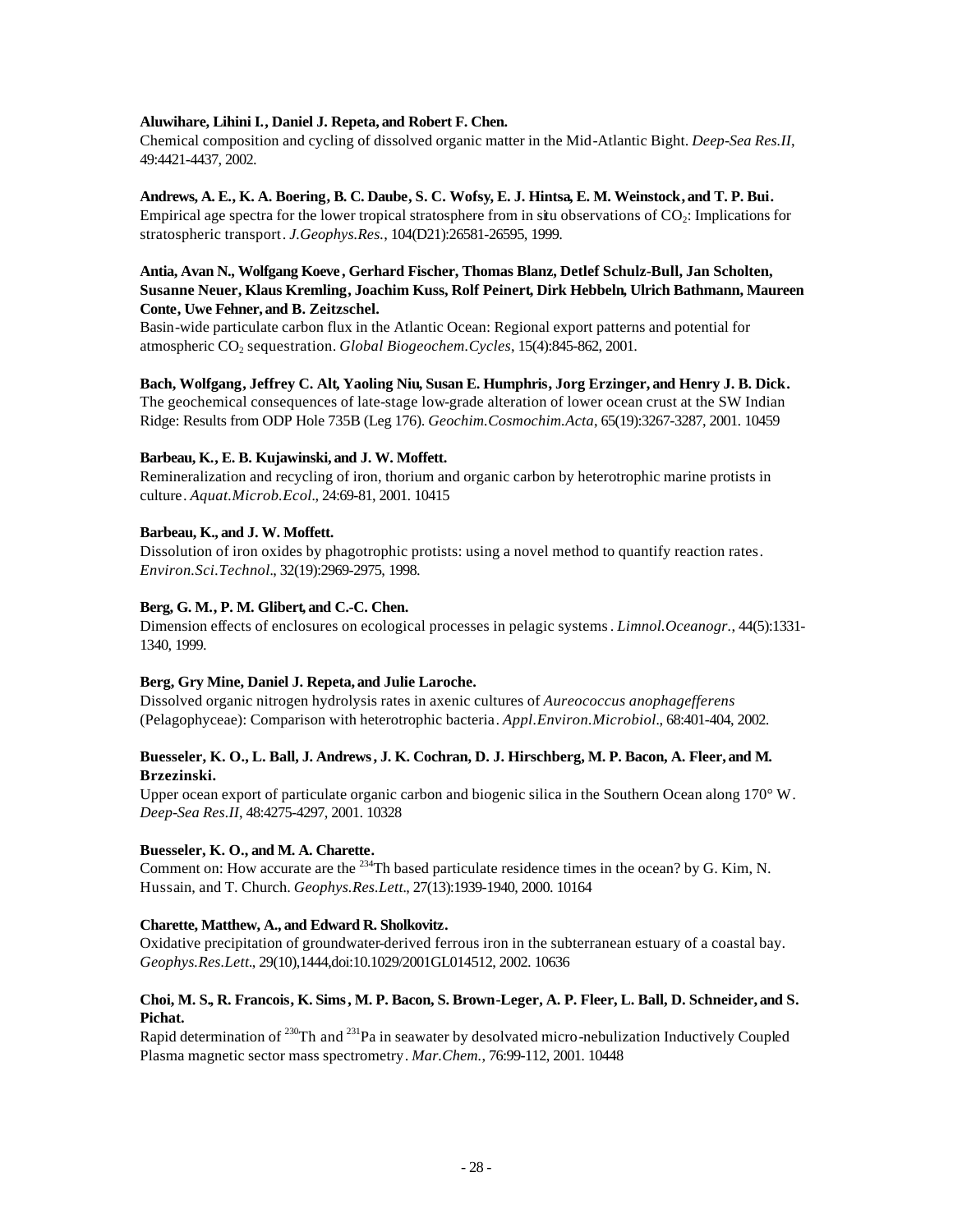## **Conte, Maureen H., and John C. Weber.**

Plant biomarkers in aerosols record isotopic discrimination of terrestrial photosynethesis. *Nature*, 417:639- 641, 2002.

# **Currie, L. A., B. A. Benner, J. D. Kessler, D. B. Klinedinst, G. A. Klouda, J. V. Marolf, J. F. Slater, S. A. Wise, H. Cachier, R. Cary, J. C. Chow, J. Watson, E. R. M. Druffel, C. A. Masiello, T. I. Eglinton, A. Pearson, C. M. Reddy, O. Gustafsson, J. G. Quinn, et al.**

A critical evaluation of interlaboratory data on total, elemental, and isotopic carbon in the carbonaceous particle reference material, NIST SRM 1649a. *J.Res.Natl.Inst.Stand.Technol.*, 107:279-298, 2002.

# **Dai, Minhan, James M. Kelley, and Ken O. Buesseler.**

Sources and migration of plutonium in groundwater at the Savanah River site. *Environ.Sci.Technol.*, 36:3690-3699, 2002. 10611

# **Deuser, W.**

Temporal variability of particle flux. In: *Encyclopedia of Ocean Sciences.* John H. Steele, Karl K. Turekian, Steve A. Thorpe, eds., London: Academic Press, 6:2925-2934, 2001. 10315

# **Doney, S. C., and D. M. Glover.**

Ocean carbon system, modeling of. In: *Encyclopedia of Ocean Sciences.* John H. Steele, Karl K. Turekian, Steve A. Thorpe, eds., London: Academic Press, 4:1929-1935, 2001.

# **Drenzek, Nicholas J., Carly, H. Tarr, Timothy I. Eglinton, Linnea J. Heraty, Neil C. Sturchio, Vernon J. Shiner, and Christopher M. Reddy.**

Stable chlorine and carbon isotopic compositions of selected semi-volatile organochlorine compounds. *Org.Geochem.*, 33:437-444, 2002. 10612

# **Edwards, K. J., T. M. Gihring, and J. F. Banfield.**

Seasonal variations in microbial populations and environmental conditions in an extreme acid mine drainage environment. *Appl.Environ.Microbiol.*, 65(8):3627-3632, 1999.

# **Eglinton, T. I., G. Eglinton, L. Dupont, E. R. Sholkovitz, D. Montlucon, and C. M. Reddy.**

Composition, age, and provenance of organic matter in NW African dust over the Atlantic Ocean. *Geochem.Geophys.Geosys.*, 3(8), 10.1029/2001GC000269, 2002. 10761

# **Eglinton, T. I., M. A. Goni, J. J. Boon, E. R. E. van der Hage, N. Terashima, and Y. Xie.**

Incorporation of <sup>13</sup>C-labeled coniferyl alcohol into developing *Ginkgo biloba L.* lignin revealed by analytical pyrolysis and CuO oxidation in combination with isotope ratio monitoring-gas chromatography-mass spectrometry. *Holzforschung*, 54:39-54, 2000. 9420

# **Eglinton, T. I., and A. Pearson.**

Single compound radiocarbon measurements. In: *Encyclopedia of Ocean Sciences.* John H. Steele, Karl K. Turekian, Steve A. Thorpe, eds., London: Academic Press, 5:2786-2795, 2001.

# **Friedrich, Michael, Bernd Kromer, Klaus F. Kaiser, Marco Spurk, Konrad A. Hughen, and Sigfus J. Johnsen.**

High-resolution climate signals in the Bolling-Allerod Interstadial (Greenland Interstadial 1) as reflected in European tree-ring chronologies compared to marine varves and ice-core records. *Quat.Sci.Rev.*, 20:1223- 1232, 2001.

## **Frysinger, Glenn S., Richard B. Gaines, and Christopher M. Reddy.**

GC x GC-A new analytical tool for environmental forensics. *Environ.Forensics*, 3:27-34, 2002. 10585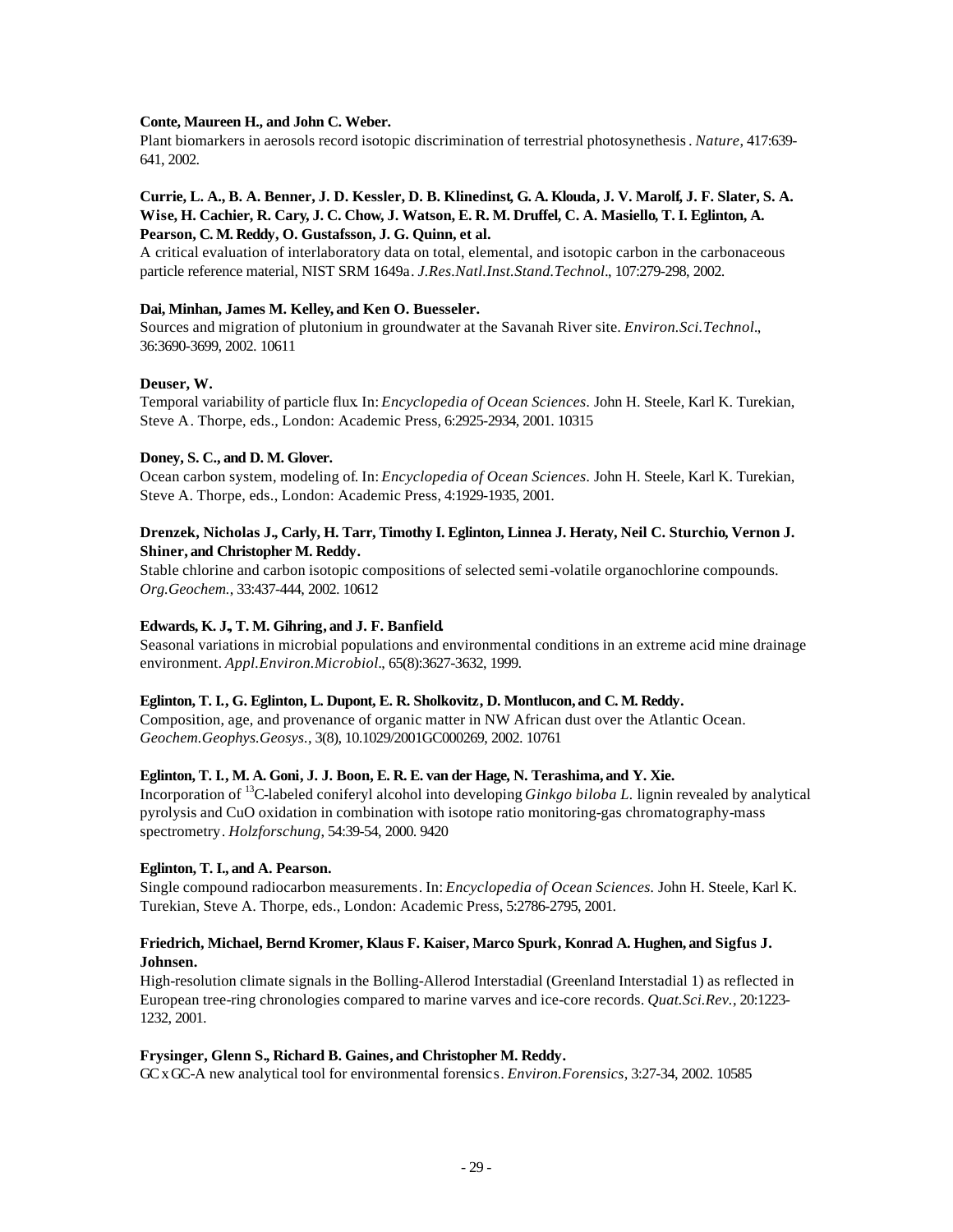## **Glover, David M., Scott C. Doney, Arthur J. Mariano, Robert H. Evans, and Scott J. McCue.**

Mesoscale variability in time-series data: Satellite-based estimates for the U. S. JGOFS Bermuda Atlantic Time-series Study (BATS) site. *J.Geophys.Res.*, 107(C8),3092,doi:10.1029/2000JC000589, 2002. 10507

## **Goldstone, J. V., and B. M. Voelker.**

Chemistry of superoxide radical in seawater: CDOM associated sink of superoxide in coastal waters. *Environ.Sci.Technol.*, 34(6):1043-1048, 2000. 10081

# **Greaves, M. J., H. Elderfield, and E. R. Sholkovitz.**

Corrigendum to "Aeolian sources of rare earth elements to the Western Pacific Ocean" (Mar.Chem.68 (1999) 31-38). *Mar.Chem.*, 74:319, 2001.

# **Gustafsson, Orjan, Thomas D. Bucheli, Zofia Kukulska, Mette Andersson, Claude Largeau, Jean-Noel Rouzaud, Christopher M. Reddy, and Timothy I Eglinton.**

Evaluation of a protocol for the quantification of black carbon in sediments. *Glob.Biogeochem.Cycles*, 15(4):881-890, 2001.

# **Hanisco, T. F., E. J. Lanzendorf, P.O. Wennberg, K. K Perkins, R. M. Stimpfle, P. B. Voss, J. G. Anderson, R. C. Cohen, D. W. Fahey, R. S. Gao, E. J. Hintsa, R. J. Salawitch, J. J. Margitan, C. T. McElroy, and C. Midwinter.**

Sources, sinks, and the distribution of OH in the lower stratosphere. *J.Phys.Chem.A*, 105(9):1543-1553, 2001.

# **Hannigan, Robyn E., and Edward R. Sholkovitz.**

The development of middle rare earth element enrichments in freshwaters: Weathering of phosphate minerals. *Chem.Geol.,* 175:495-508, 2001. 9961

# **Hood, E. M., B. L. Howes, and W. J. Jenkins.**

Dissolved gas dynamics in perennially ice-covered Lake Fryxell, Antarctica. *Limnol.Oceanogr.*, 43(2):265- 272, 1998. 9178

## **Huang, Y. S., K. H. Freeman, T. I. Eglinton, and F. A. Street-Perrott.**

 $\ddot{I}$ <sup>13</sup>C analyses of individual lignin phenols in Quaternary lake sediments: A novel proxy for deciphering past terrestrial vegetation changes. *Geology*, 27(5):471-474, 1999.

## **Hughen, Konrad A., John R. Southon, Scott J. Lehman, and Jonathan T. Overpeck.**

Synchronous radiocarbon and climate shifts during the last deglaciation. *Science*, 290(5498):1951-1954, 2000.

# **Hurst, D. F., G. S. Dutton, P. A. Romashkin, P. R. Wamsley, F. L. Moore, J. W. Elkins, E. J. Hintsa, E. M. Weinstock, R. L. Herman, E. J. Moyer, D. C. Scott, R. D. May, and C. R. Webster.**

Closure of the total hydrogen budget of the Northern Extratropical Lower Stratospehere. *J.Geophys.Res.*, 104(D7):8191-8200, 1999.

# **Jaffe, Lillie A., Bernhard Peucker-Ehrenbrink, and Steven T. Petsch.**

Mobility of rhenium, platinum group elements and organic carbon during black shale weathering. *Earth Planet.Sci.Lett.*, 198:339-353, 2002. 10539

# **Kujawinski, E., John W. Farrington, and James W. Moffett.**

Evidence for grazing-mediated production of dissolved surface-active material by marine protists. *Mar.Chem.*, 77:133-142, 2002.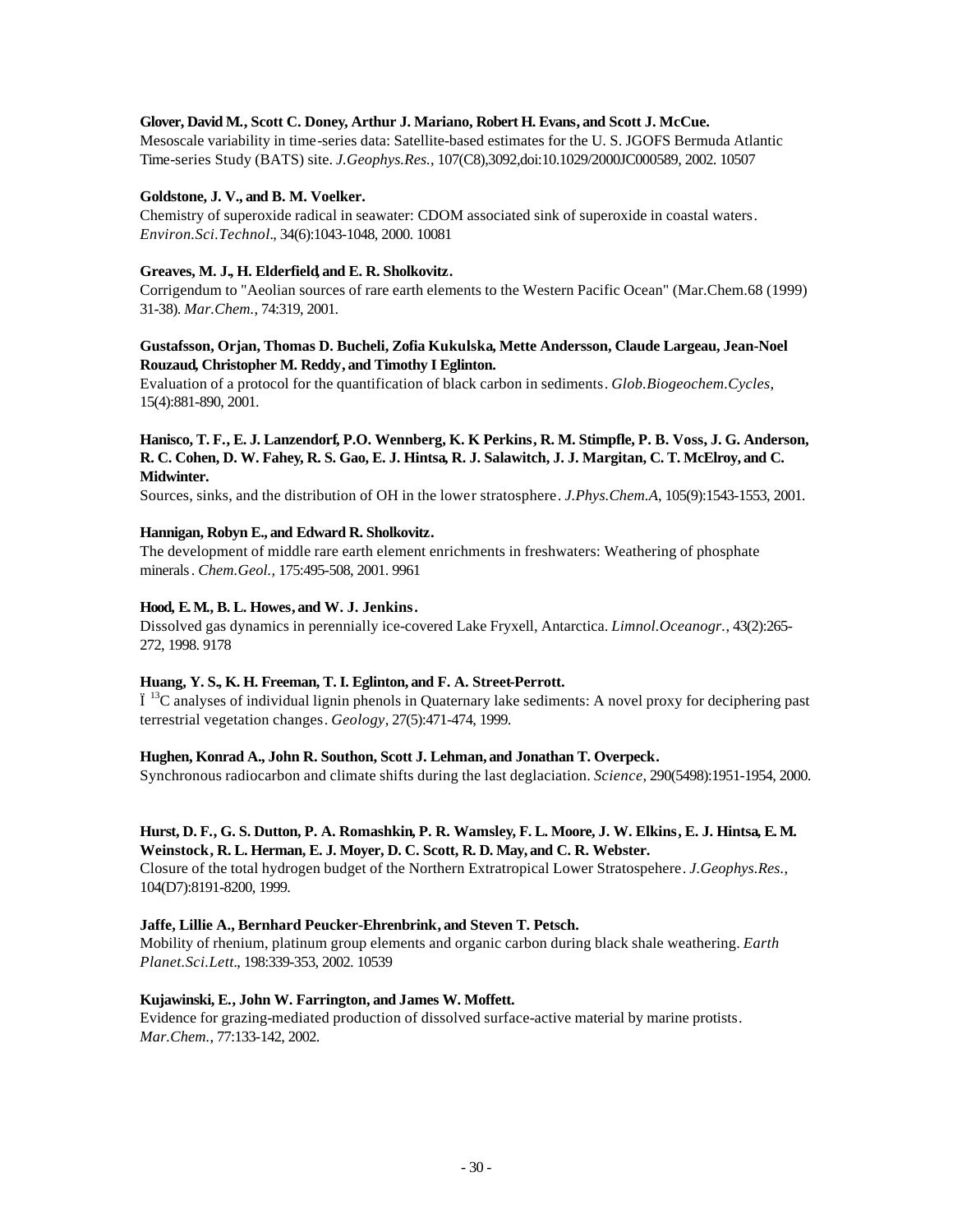# **Licciardi, Joseph M., Peter U. Clark, Edward J. Brook, Kenneth L. Pierce, Mark D. Kurz, David Elmore, and Pankaj Sharma.**

Cosmogenic  ${}^{3}$ He and  ${}^{10}$ Be chronologies of the late Pinedale northern Ye llowstone ice cap, Montana, USA. *Geology*, 29(12):1095-1098, 2001. 10490

# **McGuire, Molly M., Katrina J. Edwards, Jillian F. Banfield, and Robert J. Hamers.**

Kinetics, surface chemistry, and structural evolution of microbiallymediated sulfide mineral dissolution. *Geochim.Cosmochim.Acta*, 65(8): 1243-1258, 2002.

# **Michelsen, H. A., G. L. Manney, F. W. Irion, G. C. Toon, M. R. Gunson, C. P. Rinsland, R. Zander, E. Mahieu, M. J. Newchurch, P. N. Purcell, E. E. Remsberg, J. M. Russell, III, H. C. Pumphrey, J. W. Waters, R. M. Bevilacqua, K. K. Kelly, E. J. Hintsa, E. M. Weinstock, E.- W. Chiou, et al.**

ATMOS version 3 water vapor measurements: Comparisons with observations from two ER-2 Lyman-alpha hygrometers, MkIV, HALOE, SAGE II, MAS, and MLS. *J.Geophys.Res*, 107(D3),4027,doi:10.1029/2001JD000587, 2002.

# **Moore, J., K. Hughen, G. Miller, and J. Overpeck.**

Little ice age recorded in summer temperature reconstruction from varved sediments of Donard Lake, Baffin Island, Canada. *J.Paleolimnol.*, 24(4):503-517, 2001.

# **Moore, J. Keith, Scott C. Doney, David M. Glover, and Inez Y. Fung.**

Iron cycling and nutrient-limitation patterns in surface waters of the World Ocean. *Deep-Sea Res.II*, 49(1- 3):463-507, 2002.

# **Moore, J. Keith, Scott C. Doney, Joanie A. Kleypas, David M. Glover, and Inez Y. Fung.**

An intermediate complexity marine ecosystem model for the global domain. *Deep-Sea Res.II*, 49(1-3):403-462, 2002.

# **Moreira, Manuel, and Mark D. Kurz.**

Subducted oceanic lithosphere and the origin of the "high u" basalt helium isotopic signature. *Earth Planet.Sci.Lett.*, 189: 49-57, 2001. 10317

# **Naumann, Terry, Dennis Geist, and Mark Kurz.**

Petrology and geochemistry of volcano Cerro Azul: Petrologic diversity among the western Galapagos volcanoes. *J.Petrol.*, 43(5):859-883, 2002. 10556

# **Nelson, D. M., R. F. Anderson, R. T. Barber, M. A. Brzezinski, K. O. Buesseler, Z. Chase, R. W. Collier, M.-L. Dickson, R. Francois, M. Hiscock, S. Honjo, J. Mara, W. R. Martin, R. N. Sambrottos, F. Sayles, and D. Sigmon.**

Vertical budgets for organic carbon and biogenic silica in the Pacific sector of the Southern Ocean, 1996- 1998. *Deep-Sea Res.II*, 49:1645-1674, 2002.

# **Niu, Yaolong, Trinity Gilmore, Suzie Mackie, Alan Greig, and Wolfgang Bach.**

Mineral chemistry, whole-rock compositions, and petrogenesis of Leg 176 gabbros: Data and discussion. *Proc.ODP, Sci.Results*, 176:1-60 and http://wwwodp.tamu.edu/publications/176\_SR/VOLUME/CHAPTERS/SR176\_08.PDF, 2002.

# **Nodder, Scott D., Matthew A. Charette, Anya M. Waite, Tom W. Trull, Philip W. Boyd, John Zeldis, and Ken O. Buesseler.**

Particle transformations and export flux during an in situ iron-stimulated algal bloom in the Southern Ocean. *Geophys.Res.Lett.*, 28(12):2409-2412, 2001.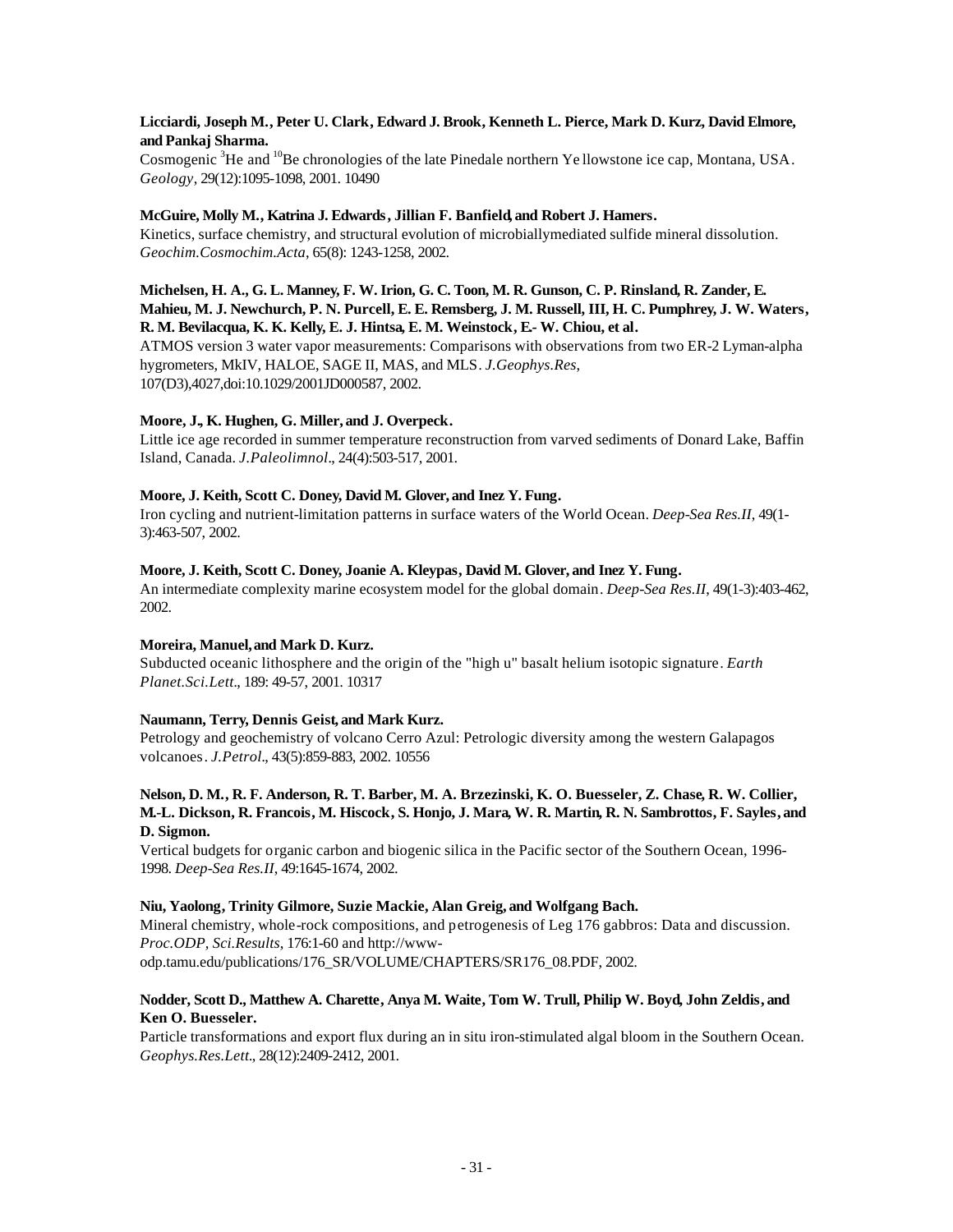# **Ocampo, Ruben, andDaniel J. Repeta.**

Isolation and structure determination of two novel  $C(13^2)$ -OH bacteriopheophytin alpha allomers from a coastal salt pond sediment. *Org,Chem.*, 33:849-854, 2002.

# **Palic, R., T. I. Eglinton, B. C. Benitez-Nelson, G. Eglinton, J. Velickovic, and G. Stojanovic.**

Alkanes from plants of the genus Achillea. *J.Serb.Chem.Soc.*, 64(7-8):443-446, 1999.

## Pantoja, S., and C. Lee.

Molecular weight distribution of proteinaceous material in Long Island Sound sediments. *Limnol.Oceanogr.*, 44(5):1323-1330, 1999.

# **Pantoja, Silvio, Daniel J. Repeta, Julian, P. Sachs, and Daniel M. Sigman.**

Stable isotope constraints on the nitrogen cycle of the Mediterranean Sea water column . *Deep-Sea Res.I*, 49:1609-1621, 2002.

# **Pearson, A., T. I. Eglinton, and A. P. McNichol.**

An organic tracer for surface ocean radiocarbons. *Paleoceanography*, 15(5):541-550, 2000. 10246

# **Pearson, A., A. P. McNichol, B. C. Benitez-Nelson, J. M. Hayes, and T. I. Eglinton.**

Origins of lipid biomarkers in Santa Monica Basin surface sediment: A case study using compound-specific Ä <sup>14</sup>C analysis. *Geochim.Cosmochim.Acta*, 65(18):3123-3137, 2001.

# **Peucker-Ehrenbrink, B.**

Comment on "Residence time of osmium in the oceans" by Rachel Oxburgh. *Geochem.Geophys.Geosyst.*, 3(10),1057,doi:10.1029/2001GC000297, 2002.

# Peucker-Ehrenbrink, Bernhard, and Bor-ming Jahn.

Rhenium-osmium isotope systematics and platinum group element concentrations: Loess and the upper continental crust. *Geochem.Geophys.Geosyst.*, 2, Paper No. 2001GC000172, 2001. 10495

## **Peucker-Ehrenbrink, Bernhard, and Mark W. Miller.**

Quantitative bedrock geology of the conterminous United States of America. *Geochem.Geophys.Geosys.*, 3(10),8000,doi:10.1029/2002GC000366, 2002. 10749

# **Pfister, Leonhard, Henry B. Selkirk, Eric J. Jensen, Mark R. Schoeberl, Owen B. Toon, Edward V.**

**Browell, William B. Grant, Bruce Gary, Michael J. Mahoney, Thaopaul V. Bui, and Eric Hinsta.** Aircraft observations of thin cirrus clouds near the tropical tropopause. *J.Geophys.Res.*, 106(D9):9765-9786, 2001.

## **Pike, S. M., and S. B. Moran.**

Trace elements in aerosol and precipitation at New Castle, NH, USA. *Atmos.Environ.*, 35:3361-3366, 2001. **Reddy, C. M., and J. G. Quinn.**

The North Cape oil spill: hydrocarbons in Rhode Island coastal waters and Point Judith pond. *Mar.Environ.Res.*, 52:445-461, 2001.

# **Reddy, C. M., J. G. Quinn, and J. King.**

Free and bound benzotriazoles in marine and freshwater sediments. *Environ.Sci.Technol.*, 34:973-979, 2000.

## **Reddy, C. M., L. Xu, N. J. Drenzek, N. C. Sturchio, L. J. Heraty, C. Kimblin, and A. Butler.**

A chlorine isotope effect for enzyme-catalyzed chlorination. *J.Am.Chem.Soc.*, 124:14526-14527, 2002. 10673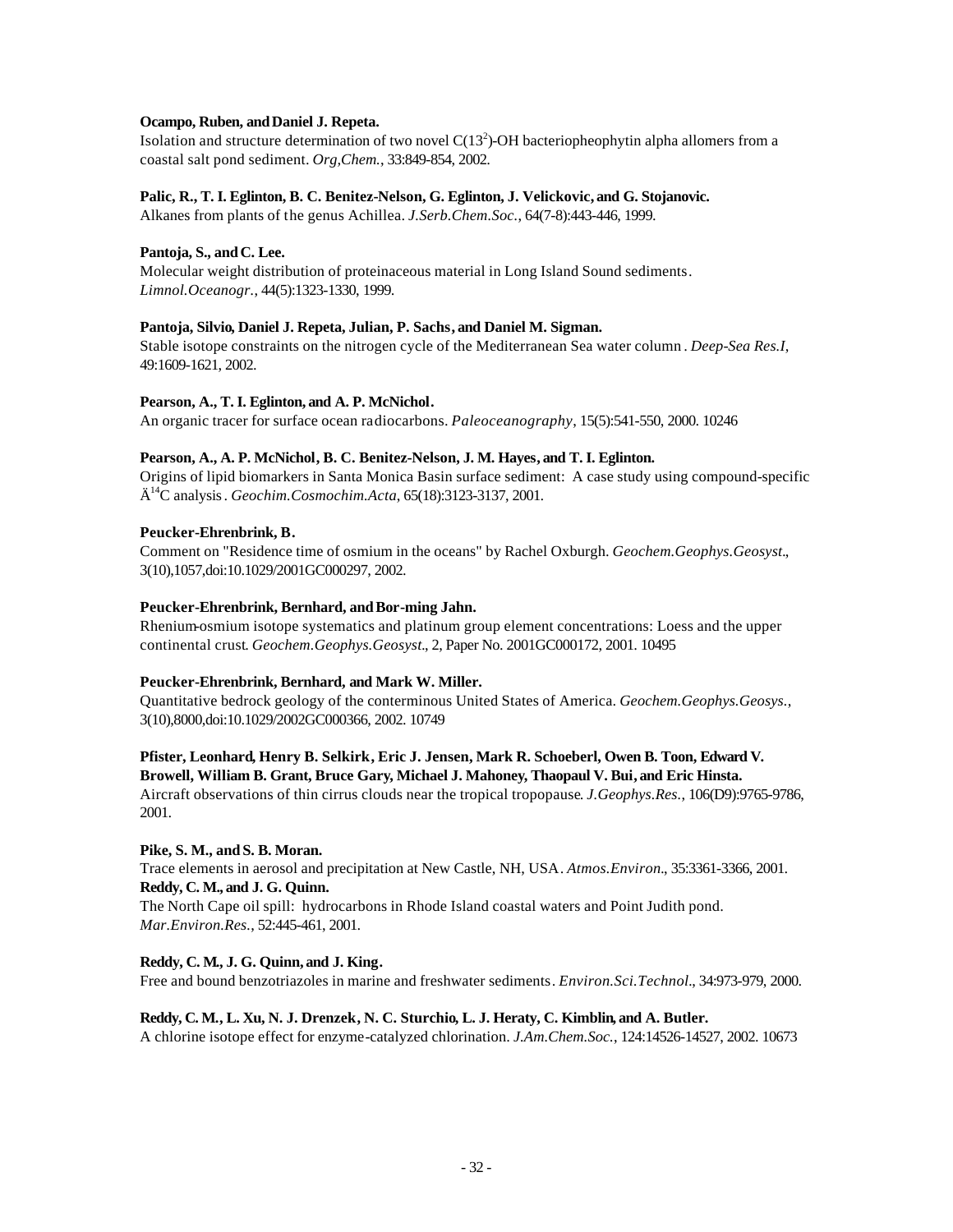# **Reddy, Christopher M., Nicholas J. Drenzek, Timothy I. Eglinton, Linnea J. Heraty, Neil C. Sturchio, and Vernon J. Shiner.**

Stable chlorine intramolecular kinetic isotope effects from the abiotic dehydrochlorination of DDT. *Environ.Sci.Pollut.Res.*, 9(3):183-186, 2002. 10432

# **Reddy, Christopher M., Timothy I. Eglinton, Jan P. Boon, and D. John Faulkner.**

Radiocarbon content of synthetic and natural semi-volatile halogenated organic compounds. *Environ.Pollu.*, 120:163-168, 2002. 10626

# **Reddy, Christopher M., Timothy I. Eglinton, Aubrey Hounshell, Helen K. White, Li Xu, Richard B. Gaines, and Glenn S. Frysinger.**

The West Falmouth oil spill after thirty years: The persistence of petroleum hydrocarbons in marsh sediments. *Environ.Sci.Technol.*, 36:4754-4760, 2002. 10811

# **Repeta, Daniel J., Tracy M. Quan, Lihini I. Aluwihare, and AmyMarie Accardi.**

Chemical characterization of high molecular weight dissolved organic matter in fresh and marine waters. *Geochim.Cosmochim.Acta*, 66:955-962, 2002.

# **Rutgers van der Loeff, Michiel, Ken Buesseler, Uli Bathmann, Inga Hense, and John Andrews.**

Comparison of carbon and opal export rates between summer and spring bloom periods in the region of the Antarctic Polar Front, SE Atlantic. *Deep-Sea Res.II*, 49:3849-3869, 2002. 10730

# **Ruttenberg, K. C.**

Phosphorus cycle. In: *Encyclopedia of Ocean Sciences.* John H. Steele, Karl K. Turekian, Steve A. Thorpe, eds., London: Academic Press, 4:2149-2162, 2001.

# **Saito, Mak A., andJames W. Moffett.**

Complexation of cobalt by natural organic ligands in the Sargasso Sea as determined by a new highsensitivity electrochemical cobalt speciation method suitable for open ocean work. *Mar.Chem.*, 75:49-68, 2001. 10435

## **Saito, Mak A., and James W. Moffett.**

Temporal and spatial variability of cobalt in the Atlantic Ocean. *Geochim.Cosmochim.Acta*, 66(11):1943- 1953, 2002. 10623B

# **Sassen, R., S. L. Losh, L. Cathles, III, H. H. Roberts, J. K. Whelan, A. V. Milkov, S. T Sweet, and D. A. DeFreitas.**

Massive vein-filling gas hydrate: Relation to ongoing gas migration from the deep subsurface in the Gulf of Mexico. *Mar.Pet.Geol.,* 18:551-560, 2001.

# **Sayles, F. L., W. R. Martin, Zanna Chase, and R. F. Anderson.**

Benthic remineralization and burial of biogenic Si02, CaCo3, organic carbon, and detrital material in the Southern Ocean along a transect at 170° west. *Deep-Sea Res.II*, 48:4323-4383, 2001. 10429

## **Schmitz, Birger, Mario Tassinari and Bernhard Peucker-Ehrenbrink.**

A rain of ordinary chondritic meteorites in the early Ordovician. *Earth Planet.Sci.Lett.*, 194:1-15, 2001.

## **Seewald, Jeffrey S., Kenneth W. Doherty, Terence R. Hammar, and Stephen P. Liberatore.**

A new gas-tight isobaric sampler for hydrothermal fluids. *Deep-Sea Res.I*, 49:189-196, 2001. 10510

## **Smith, J. B., E. J. Hintsa, N. T. Allen, R. M. Stimpfle, and J. G. Anderson.**

Mechanisms for midlatitude ozone loss: Heterogeneous chemistry in the lowermost stratosphere? *J.Geophys.Res.*, 106(D1):1297-1309, 2001.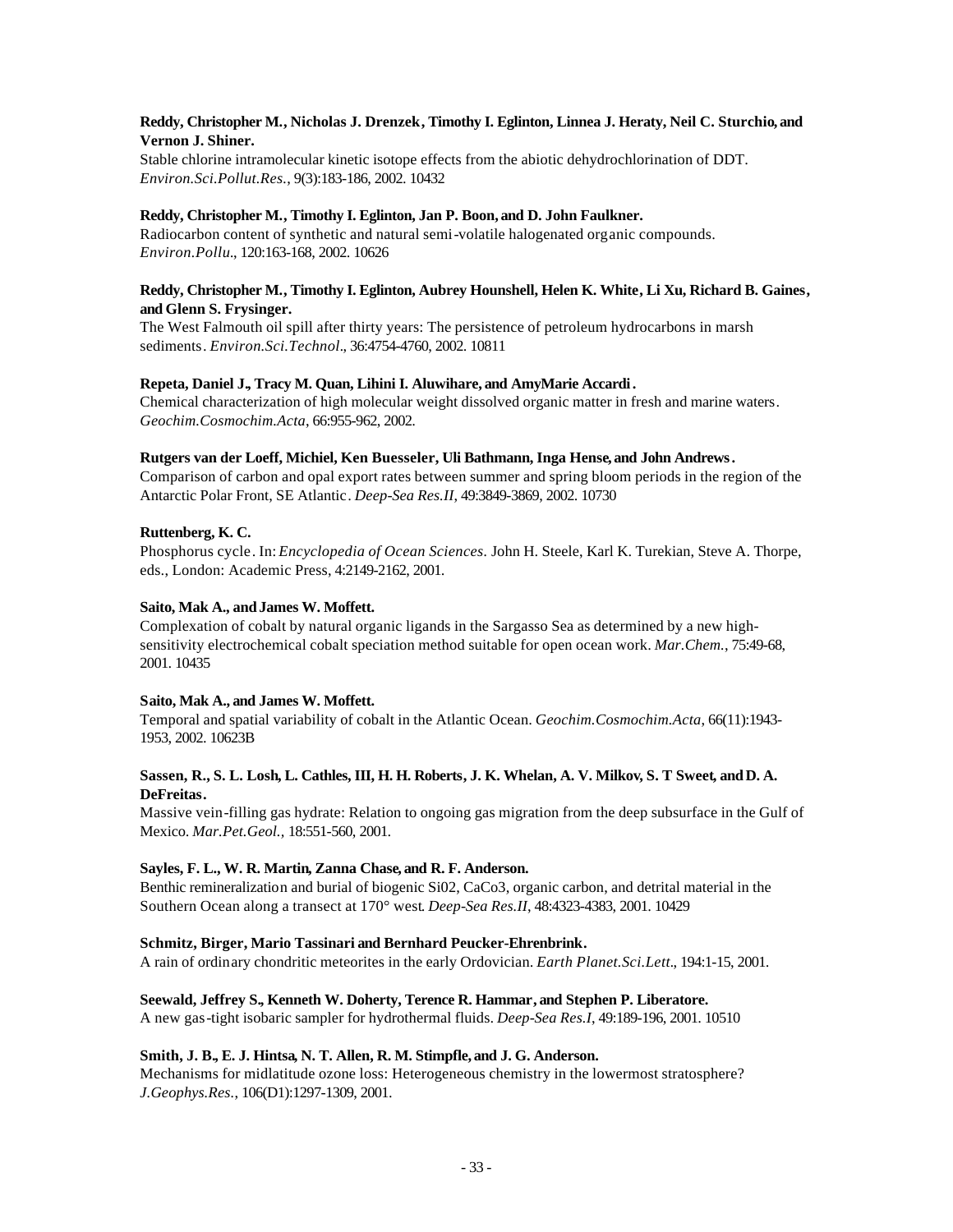# **Tamburini, Federica, Sylvain Huon, Philipp Steinmann, Francis E. Grousset, Thierry Adatte, and Karl B. Follmi.**

Dysaerobic conditions during Heinrich events 4 and 5L Evidence from phosphorus distribution in a North Atlantic deep-sea core. *Geochim.Cosmochim.Acta*, 66(23):4069-4083, 2002.

# **Testa, Jeremy, Matthew A. Charette, Edward R. Sholkovitz, Matt C. Allen, Adam Rago, and Craig W. Herbold.**

Dissolved iron cycling in the subterranean estuary of a coastal bay: Waquoit Bay, Massachusetts. *Biol.Bull.*, 203:255-256, 2002.

# **Tivey, M.K., K. Bemis, A. M. Bradley, J. Butterfield, J. R. Delaney, K. Ding, R. P. Dziak, C. Fisher, C. G. Fox, S. Hautala, D. Jackson, H. W. Jannasch, H. P. Johnson, S. K. Juniper, D. Kadko, D. S. Kelley, M. Lilley, R. E. McDuff, P. Rona, and J. Sarrazin.**

The RIDGE endeavour segment seafloor observatory: Recent successes and an overview of coordinated experiements for Y2K. *RIDGE Events*, 11(1):10-17, 2001.

# **Verity, P. G., J. E. Bauer, C. N. Flagg, D. J. DeMaster, and D. J. Repeta.**

The Ocean Margins Program: An interdisciplinary study of carbon sources, transformations, and sinks in a temperate continental margin sysyem. *Deep-Sea Res.II*, 49:4273-4295, 2002.

# **Vlahos, P., R. F. Chen, and D. J. Repeta.**

Dissolved organic carbon in the Mid Atlantic Bight. *Deep-Sea Res.II*, 49:4369-4385, 2002.

# **Voelker, Bettina M., David L. Sedlak, and Oliver C. Zafiriou.**

Chemistry of superoxide radical (O<sub>2</sub>) in seawater: Reactions with organic Cu complexes. *Environ.Sci.Tech.*, 34(6):1036-1042, 2000. 10082

# **Walter, H.-J., M. M. Rutgers van der Loeff, and R. Francois.**

Reliability of the <sup>231</sup>Pa/<sup>230</sup>Th activity ratio as a tracer for bioproductivity of the ocean. In: *Proxies in Paleoceanography.* Gerhard Fischer, Gerold Wefer, eds., Berlin: Springer, :393-408, 1999.

# **Wang, Xu-Chen, Robert F. Chen, Jean Whelen, and Lorraine Eglinton.**

Contribution of "old" carbon from natural marine hydrocarbon seeps to sedimentary and dissolved organic carbon pools in the Gulf of Mexico. *Geophys.Res.Lett.*, 28(17):3313-3316, 2001.

# **Weinstock, E. M., E. J. Hintsa, Kirk-Davidoff, J. G. Anderson, A. E. Andrews, R. L. Herman, C. R. Webster, M. Loewenstein, J. R. Podolske, and T. P. Bui.**

Constraints on the seasonal cycle of stratospheric water vapor using in situ measurements from the ER-2 and a CO photochemical clock. *J.Geophys.Res.*, 106(D19):22707-22724, 2001.

# **Xie, Huixiang, Steven S. Andrews, William R. Martin, Jared Miller, Lori Ziolkowski, Craig D. Taylor, and Oliver C. Zafiriou.**

Validated methods for sampling and headspace analysis of carabon monoxide in seawater. *Mar.Chem.*, 77(2- 3):93-108, 2002. 10501

# **Marine Policy Center**

# **Cowan, Diane F., Andrew R. Solow, and Andrew Beet.**

Patterns in abundance and growth of juvenile lobster, Homarus americanus. *Mar.Freshwater Res.*, 52(28):1095-1102, 2001.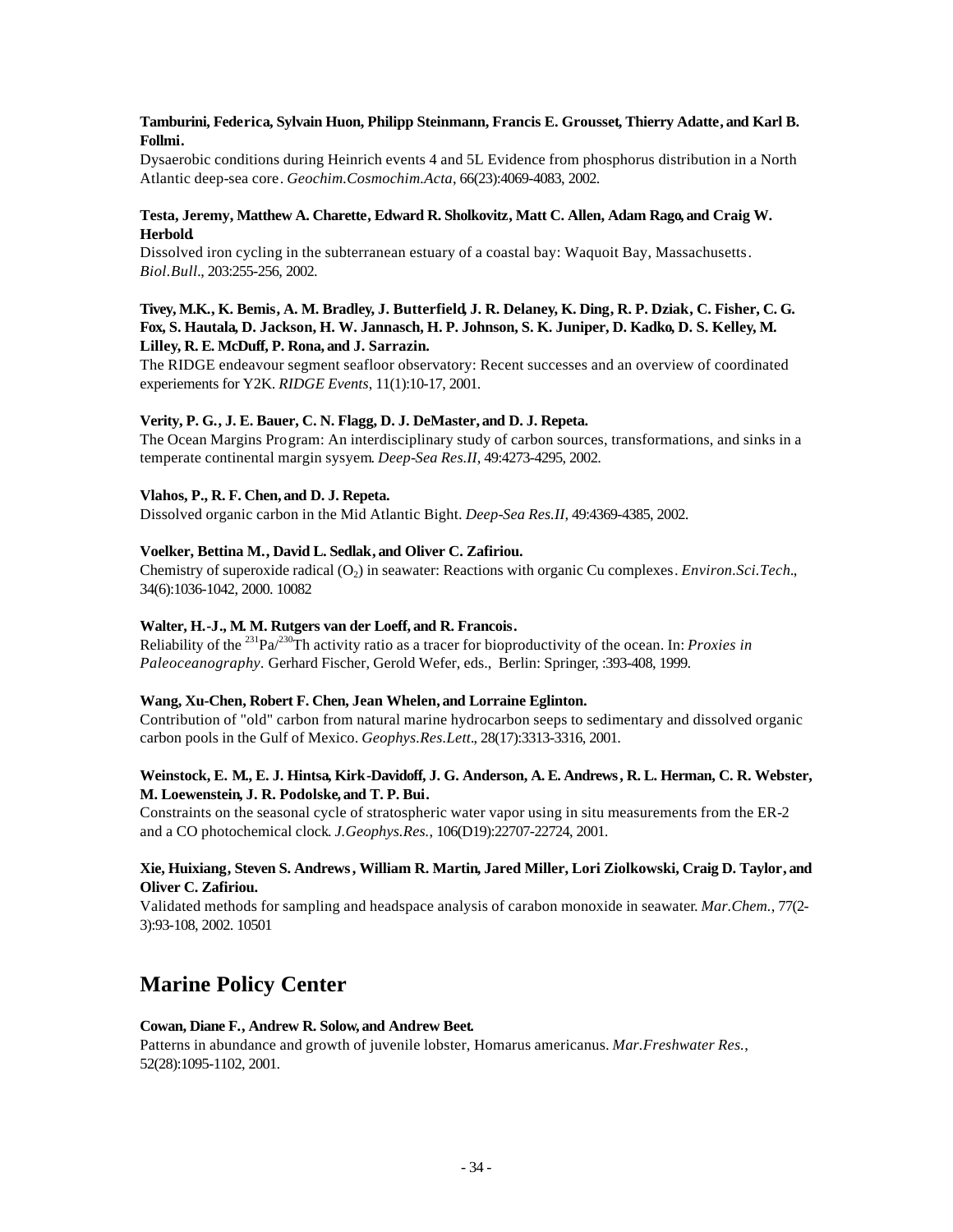# **Goudey, C.A., G. Loverich, H. Kite-Powell, and B. A. Costa-Pierce.**

Mitigating the environmental effects of mariculture through single-point moorings (SPMs) and drifting cages. *ICES J.Mar.Sci.*, 58(2):497-503, 2001.

## **Hoagland, P., D. M. Anderson, Y. Kaoru, and A. W. White.**

The economic effects of harmful algal blooms in the United States: estimates and acounting issues. *Estuaries*, 25(4B):819-837, 2002. 10637

# **Hoagland, P., J. Jacoby, and M. E. Schumacher.**

Law of the sea. In: *Encyclopedia of Ocean Sciences.* John H. Steele, Karl K. Turekian, Steve A. Thorpe, eds., London: Academic Press, 3:1481-1492, 2001. 10363

# **Hoagland, P., and D. Jin.**

A decision framework for the economically efficient control of harmful algal blooms. *Proc. 2nd Int'l Conf. On Harmful Algae Management and Mitigation*, http://vm.cfsan.fda.gov/~frf/ha01hoag.html, 2001.

# Hoagland, P., and H. L. Kite-Powell.

The economics of blue mussel growout: Aquaculture at an offshore site. *J.Shellfish Res.*, 19(1):573-574, 2000.

# **Hoagland, P., U. R. Sumaila, and S. Farrow.**

Marine protected areas. In: *Encyclopedia of Ocean Sciences.* John H. Steele, Karl K. Turekian, Steve A. Thorpe, eds., London: Academic Press, 3:1654-1659, 2001. 10364

# **Hoagland, P., andP. C. Ticco.**

Marine policy overview. In: *Encyclopedia of Ocean Sciences*. John H. Steele, Karl K. Turekian, Steve A. Thorpe, eds., London: Academic Press, 3:1646-1654, 2001. 10365

# **Jarvinen, Denise.**

Federal and state support for aquaculture development in the United States. *Aquacult.Econ.Manage.*, 4(3- 4):209-225, 2000. 9527

## **Jin, D., H. Kite-Powell, E. Thunberg, A. Solow, and W. Talley.**

A model of fishing vessel accident probability. *J.Safety Res.*, 33(4):497-510, 2002. 10738

## **Jin, Di, Hauke Kite-Powell, and Wayne Talley.**

The safety of commercial fishing: Determinants of vessel total losses and injuries. *J.Saf.Res.*, 32(2):209-228, 2001. 10349

## **Kildow, J. T., H. Kite-Powell, and C. S. Colgan.**

Estimating the economic value of the ocean. *Sea Technol.*, 41(1):65-67, 2000.

## **Kite-Powell, H. L.**

Shipping and ports. In: *Encyclopedia of Ocean Sciences.* John H. Steele, Karl K. Turekian, Steve A. Thorpe, eds., London: Academic Press, 5:2768-2776, 2001.

# **Kite-Powell, H. L. , and P. Hoagland.**

The economics of New England finfish growout: Aquaculture at an offshore site. *J.Shellfish Res.*, 20(1):521, 2001.

## **Mulligan, A. E., and D. P. Ahlfeld.**

Optimal plume capture design in unconfined aquifers. In: *Physicochemical Groundwater Remediation.*  James A. Smith and Susan E. Burns, eds., New York: Kluwer Academic/Plenum Publishers, :23-44, 2001.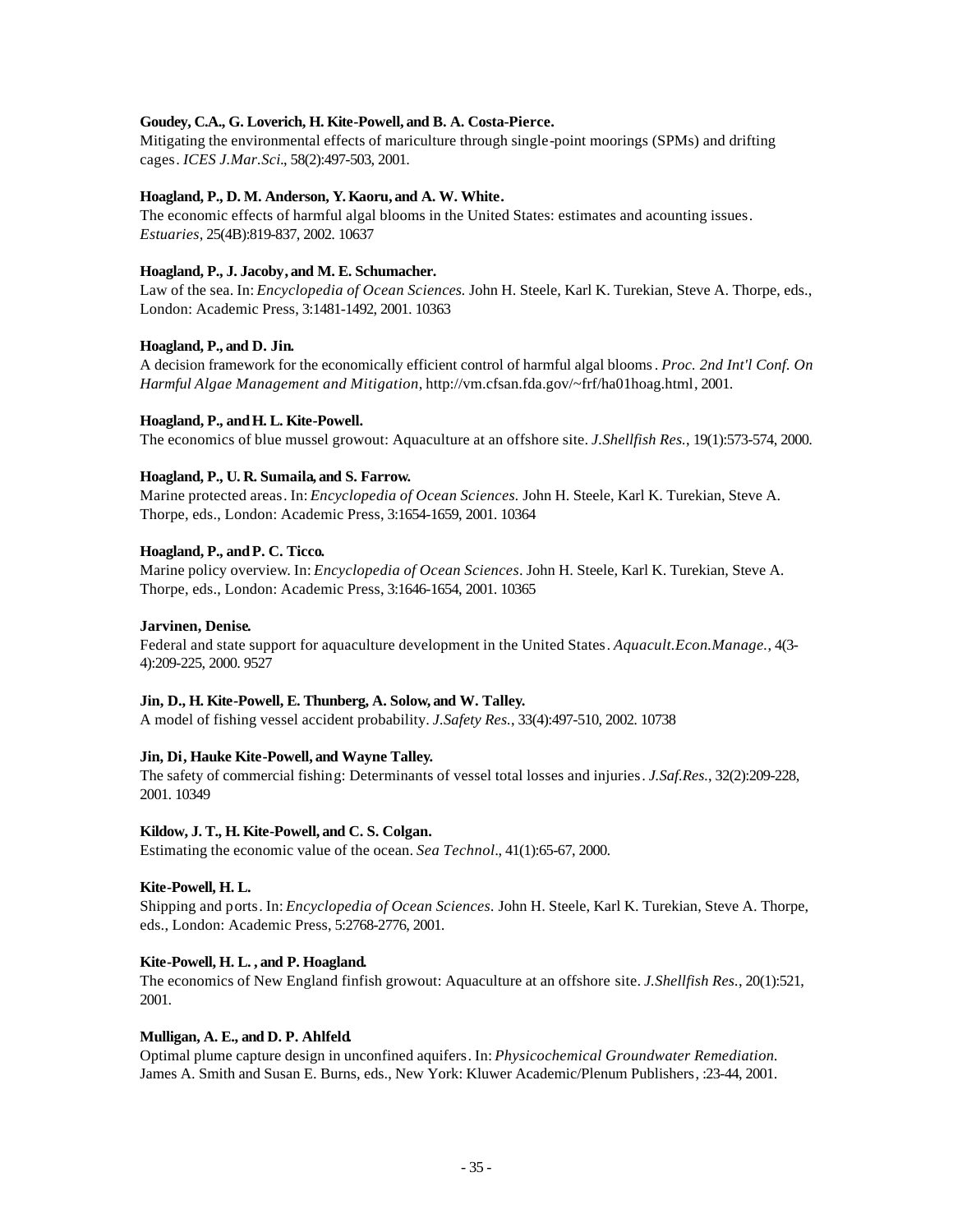# **Sayigh, Laela S., Peter L. Tyack, Randall S. Wells, Andrew R. Solow, Michael D. Scott, and A. B. Irvine.**

Individual recognition in wild bottlenose dolphins: A field test using playback experiments. *Anim.Behav.*, 57(1):41-50, 1999. 9238

## **Solow, A. R.**

Fisheries and Cliimate. In: *Encyclopedia of Ocean Sciences.* John H. Steele, Karl K. Turekian, Steve A. Thorpe, eds., London: Academic Press, 2:1000-1002, 2001.

## **Solow, Andrew, Cabell Dais, and Qiao Hu.**

Estimating the taxonomic composition of a sample when individuals are classified with error. *Mar.Ecol.Prog.Ser.*, 216:309-311, 2001.

## **Solow, Andrew R.**

A comment on testing for a decline in Upper Cretaceous dinosaur diversity. *Biometrics*, 56(4):1272-1273, 2000. 10300

## **Solow, Andrew R.**

A comment on two models of the remigration interval in marine turtles. *J.Theor.Biol.*, 209(3):371-372, 2001. 10345

## **Solow, Andrew R.**

Testing for a temperature effect on an early catch record. *Clim.Change*, 49:359-366, 2001. 9989

## **Solow, Andrew R.**

Estimating event rates in the presence of dating error with an application to lunar impacts. *Earth and Planetary Science Letters*, 199(1-2):1-6, 2002.

## **Solow, Andrew R.**

Fisheries recruitment and the North Atlantic oscillation. *Fish.Res.*, 54(2):295-297, 2002. 10314

## **Solow, Andrew R., Andrew Beet, and Diane Cowan.**

Optimal seasonal sampling for estimating an interannual trend. *Isr.J.Zool.*, 46:351-354, 2000. 10299

# **Solow, Andrew R., Karen A. Bjorndal, and Alan B. Bolten.**

Annual variation in nesting numbers of marine turtles: The effect of sea surface temperature on re-migration intervals. *Ecology Lett.*, 5:742-747, 2002. 10707

## **Solow, Andrew R., andChristopher J. Costello.**

A test for declining diversity. *Ecology*, 82(8):2370-2372, 2001. 10139

## **Solow, Andrew R., Christopher Costello, and Andrew Beet.**

Notes and comments: On an early result on stability and complexity. *Am.Nat.*, 154(5):587-588, 1999.

# **Solow, Andrew, Cabell Davis, and Qiao Hu.**

Estimating the composition of a sample when individuals are classified with error. *Mar.Ecol.Prog.Ser.*, 216:309-311, 2001. 10298

# **Solow, Andrew R., andLaura J. Moore.**

Testing for trend in North Atlantic hurricane activity, 1900-1998. *J.Clim.*, 15:3111-3114, 2002. 10413

## **Steele, J. H.**

Marine mesocosms. In: *Encyclopedia of Ocean Sciences.* John H. Steele, Karl K. Turekian, Steve A. Thorpe, eds., London: Academic Press, 3:1644-1647, 2001.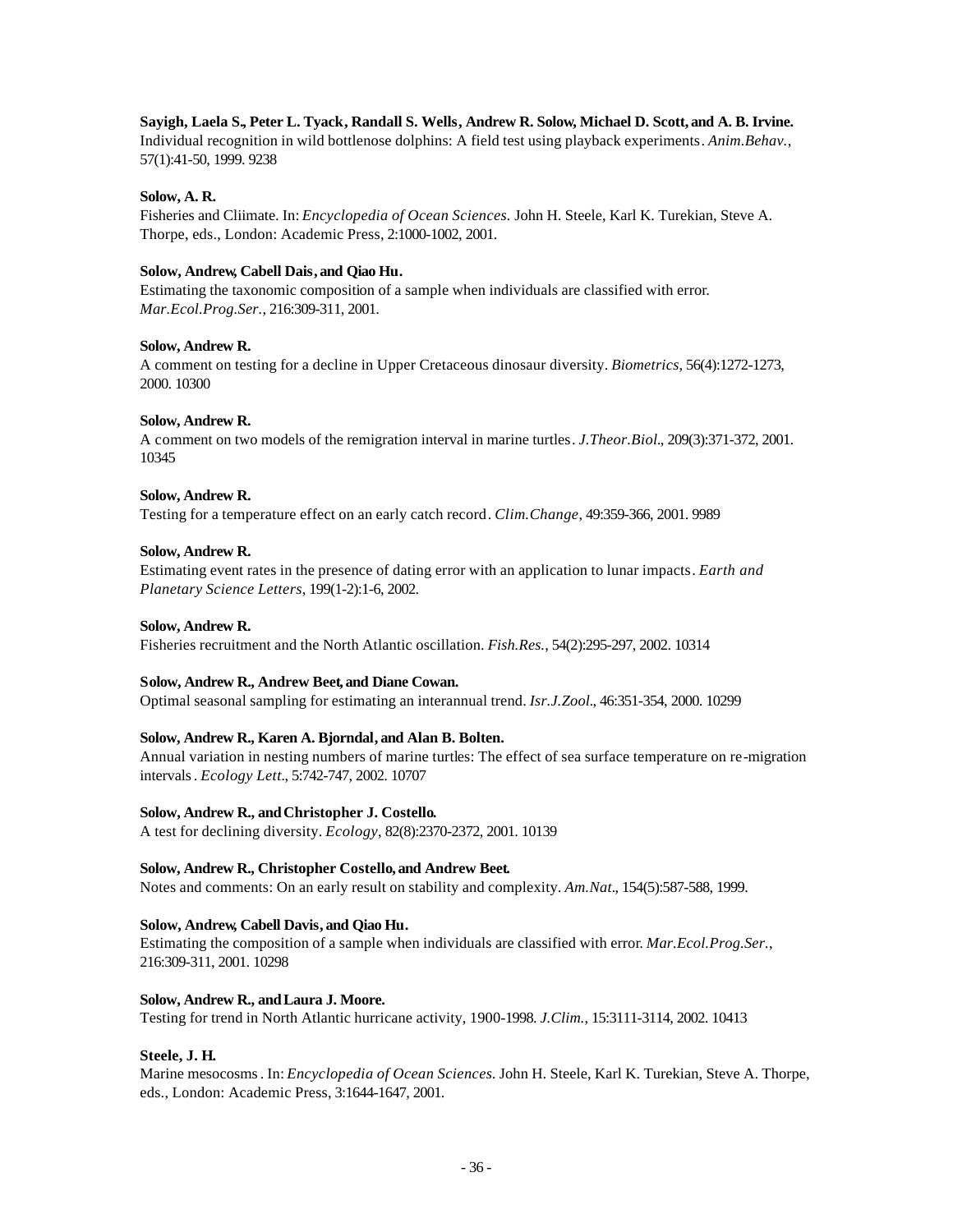# **Steele, J. H.**

Network analysis of food webs. In: *Encyclopedia of Ocean Sciences.* John H. Steele, Karl K. Turekian, Steve A. Thorpe, eds., London: Academic Press, 4:1870-1875, 2001.

# **Steele, J. H., and C. W. Clark.**

Relations between individual and population based plankton models. *J.Plankton Res.*, 20:1403-1415, 1998.

# **Physical Oceanography**

# **Anderson, S. P., E. F. Bradley, S. K. Esbensen, R. B. Lukas, G. A. Meehl, L. M. Rothstein, S. A. Rutledge, and J. A. Young.**

The "gaps group" report: the challenges that remain to complete the goals of COARE. In: *COARE-98, Proceedings of a conference on the TOGA coupled ocean-atmospheric response experiment, Boulder, CO, 7-14 July 1998.* Geneva, Switzerland: World Meteorological Organization, WCRP-107, WMO/TD-No.40, :142-147, 1999.

# **Aoyama, M., T. M. Joyce, T. Kawano, and Y. Takatsuki.**

Standard seawater comparison up to P129. *Deep-Sea Res.I*, 49:1103-1114, 2002.

# **Atherton, Juli.**

Forced Rossby waves in a basin with a meridional barrier and bottom friction. *Nuovo Cimento Soc.Ital.Fis.C-Geophys.Space Phys.*, 23(5):525-546, 2000. 10095

# **Austin, Jay A., and Steven J. Lentz.**

Two-dimensional wind-driven downwelling on a stratified shelf. *J.Phys.Oceanogr.*, 32:2171-2193, 2002. 10406

# **Bower, A. S., B. Le Cann, T. Rassby, W. Zenk, J. Gould, K. Speer, P. L. Richardson, M. O. Prater, and H. M. Zhang.**

Directly-measured mid-depth circulaton in the northeastern North Atlantic Ocean. *Nature*, 419:603-607, 2002.

## **Bower, Amy S., and Heather D. Hunt.**

Kinematics and dynamics of the Deep Western Boundary Current where it crosses under the Gulf Stream. *International WOCE Newsletter*, 34:3-5, 1999.

## **Cenedese, C., andP. F. Linden.**

Stability of a buoyancy-driven coastal current at the shelf break. *J.Fluid Mech.*, 452:97-121, 2002. 10014

## **Cenedese, Claudia.**

Laboratory experiments on mesoscale vortices colliding with a seamount. *J.Geophys.Res.*, 107(C6),3053,doi:10.1029/2000JC000599, 2002. 10238

## **Chapman, D. C., and G. S. Giese.**

Seiches. In: *Encyclopedia of Ocean Sciences.* John H. Steele, Karl K. Turekian, Steve A. Thorpe, eds., London: Academic Press, 5:2724-2731, 2001.

## **Chapman, David C.**

Sensitivity of a model shelfbreak front to the parameterization of vertical mixing. *J.Phys.Oceanogr.*, :3291- 3298, 2002. 10591

## **Chereskin, T. K., and J. F. Price.**

Ekman transport and pumping. In: *Encyclopedia of Ocean Sciences.* John H. Steele, Karl K. Turekian, Steve A. Thorpe, eds., London: Academic Press, 2:809-814, 2001.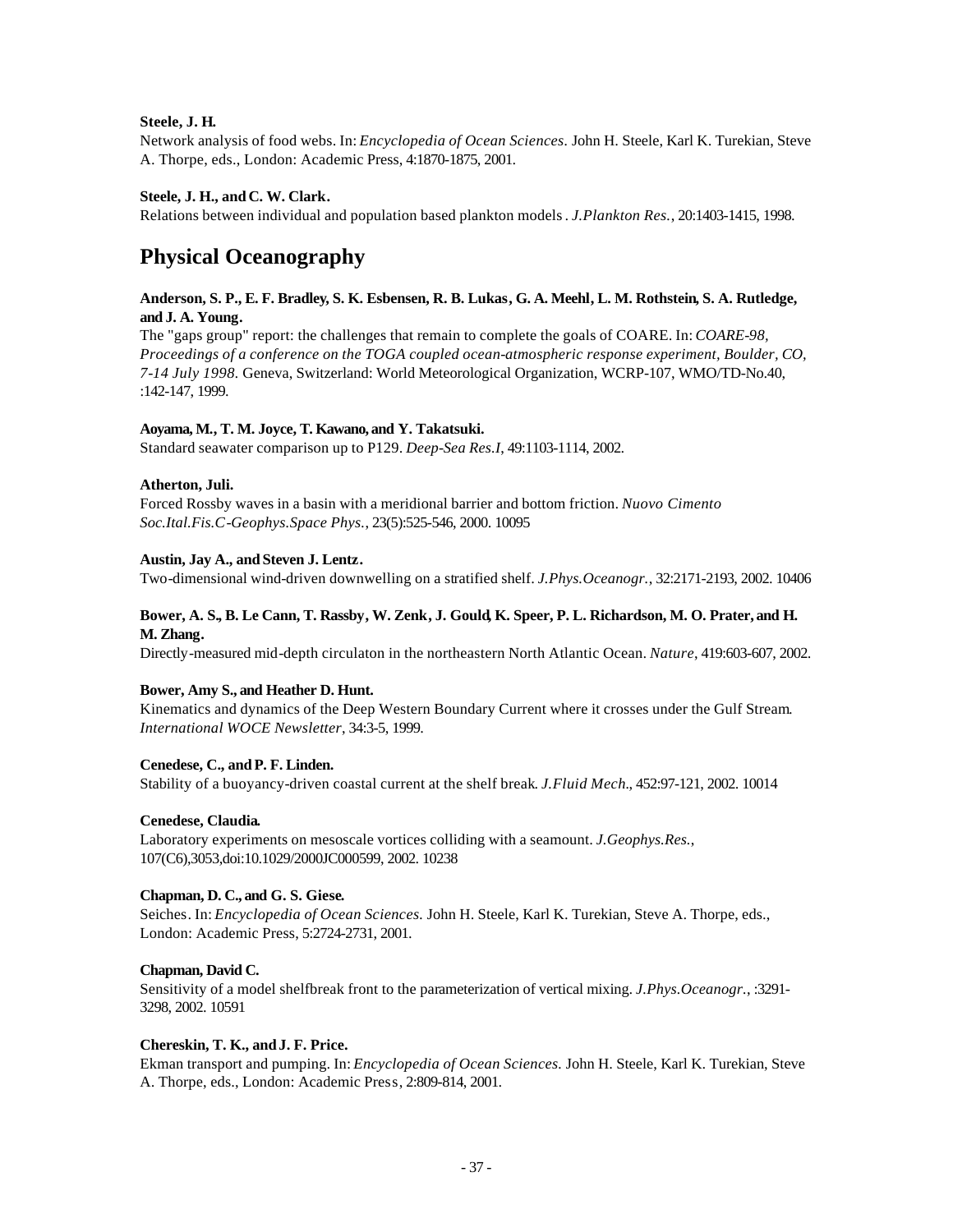# **Colosi, John A., Robert C. Beardsley, James F. Lynch, Glen Gawarkiewicz, Ching-Sang Chiu, and Alberto Scotti.**

Observations of nonlinear internal waves on the outer New England continental shelf during the summer Shelfbreak Primer study. *J.Geophys.Res.*, 106(C5):9587-9601, 2001. 9906

# **Curry, Ruth G., and Michael S. McCartney.**

Ocean gyre circulation changes associated with the North Atlantic Oscillation. *J.Phys.Oceanogr.*, 31(12):3374-3400, 2001. 10260

# **Deese, Heather E., Larry J. Pratt, and Karl R. Helfrich.**

A laboratory model of exchange and mixing between western boundary layers and subbasin recirculation gyres. *J.Phys.Oceanogr.*, 32:1870-1889, 2002. 10450

# **Dickson, B., J. Hurrell, N. Bindoff, A. Wong, B. Arbic, B. Owens, S. Imawaki, and I. Yashayaev.**

The world during WOCE. In: *Ocean Circulation and Climate.* G. Sideler, J. Church, and W. J. Gould, eds., International Geophysics Series, Academic Press, :557-583, 2001.

# **DiMarco, S. F., P. Chapman, W. D. Nowlin, Jr., P. Hacker, K. Donohue, M. Luther, G. C. Johnson, and J. Toole.**

Volume transport and property distributions of the Mozambique Channel. *Deep-Sea Res.II*, 49:1481-1511, 2002.

# **D'Sa, E. J., S. E. Lohrenz, J. H. Churchill, V. L. Asper, J. L. Largier, and A. J. Williams, III.**

Chloropigment distribution and transport on the inner shelf off Duck, North Carolina. *J.Geophys.Res.*, 106(C6):11581-11596, 2001.

# **Fairall, C. W., P. Hacker, E. F. Bradley, S. P. Anderson, et al.**

The legacy of COARE for technology and ocean-atmosphere observing capability. In: *COARE-98, Proceedings of a conference on the TOGA coupled ocean-atmospheric response experiment, Boulder, CO, 7-14 July 1998.* Geneva, Switzerland: World Meteorological Organization, WCRP-107, WMO/TD-No.40, :116-138, 1999.

# **Fischer, Albert S., Robert A. Weller, Daniel L. Rudnick, Charles E. Ericksen, Craig M. Lee, Kenneth H. Brink, Chad A. Fox, and Robert R. Leben.**

Mesoscale eddies, coastal upwelling, and the upper ocean heat budget in the Arabian Sea. *Deep-Sea Res.II*, 49:2231-2264, 2002. 10388

## **Fisher, K. W., S. Legg, W. H. Munk, R. M. Schuchman, R. W. Garwood, and J. P. Palshook.**

Modeled radar surface signature of deep ocean convection. *IEEE Trans.Geosci.Remote Sens.*, 37:2050-2067, 1999.

## **Frankignoul, Claude, Terrence M. Joyce, and Shenfu Dong.**

Gulf Stream variability and ocean-atmosphere interactions. *J.Phys.Oceanogr.*, 31:3516-3529, 2001. 10428

## **Fratantoni, David M., andDeborah A. Glickson.**

North Brazil current ring generation and evolution observed with SeaWiFs. *J.Phys.Oceanogr.*, 32(3):1058- 1074, 2002. 10462

## **Garland, Elizabeth D., Cheryl Ann Zimmer, and Steven J. Lentz.**

Vertical distributions in inner-shelf waters: The roles of wind-driven cross-shelf currents and diel vertical migrations. *Limnol.Oceanogr.*, 47(3):803-817, 2002. 10042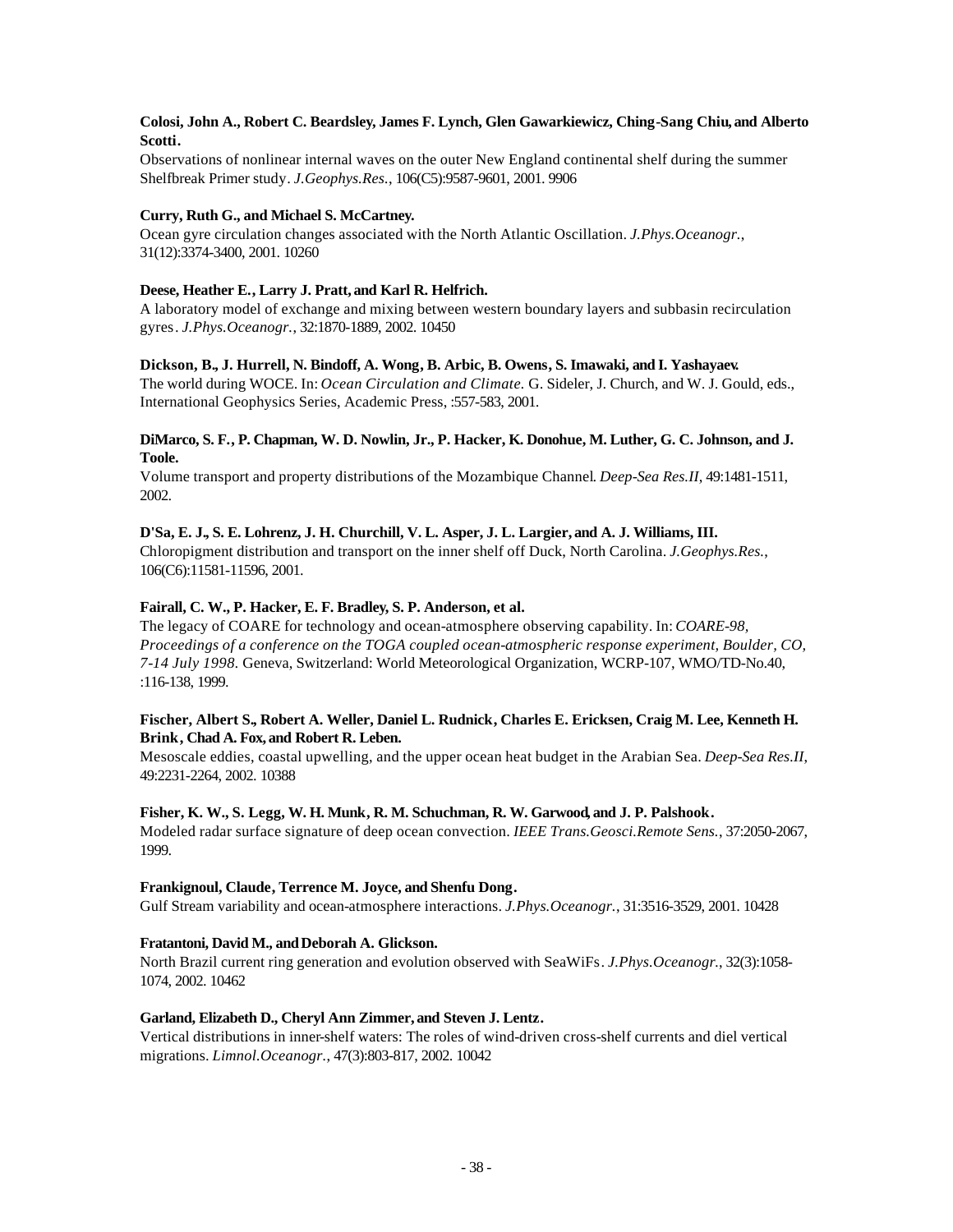## **Gawarkiewicz, Glen, Thomas Weingartner, and David C. Chapman.**

Sea-ice processes and water mass modification and transport over arctic shelves. In: *The Sea.* K. H. Brink and Allan R. Robinson, eds., New York: John Wiley & Sons, Inc., 10:171-190, 1998. 9136

# **Gobat, Jason I., Mark A. Grosenbaugh, and Michael S. Triantafyllou.**

Generalized-a time integration solutions for hanging chain dynamics. *J.Eng.Mech.*, 128(6):677-687, 2002.

# **Gordon, Arnold L., Claudia F. Giulivi, Craig M. Lee, Heather Hunt Furey, Amy Bower, and Lynne Talley.** Japan/East Sea intrathermocline eddies. *J.Phys.Oceanogr.*, 32:1960-1974, 2002.

# **Grosenbaugh, Mark, Steven Anderson, Richard Trask, Jason Gobat, Walter Paul, Bradford Butman, and Robert Weller.**

Design and performance of a horizontal mooring for upper-ocean research. *J.Atmos.Ocean.Technol.*, 19:1376-1389, 2002.

# **Helfrich, K. R.**

Dispersion from hydrothermal vents. In: *Encyclopedia of Ocean Sciences.* John H. Steele, Karl K. Turekian, Steve A. Thorpe, eds., London: Academic Press, 2:733-741, 2001.

# **Hernandez-Guerra, Alonso, and Terrence M. Joyce.**

Water masses and circulation in the surface layers of the Caribbean at 66° W. *Geophys.Res.Lett.*, 27:3497- 3500, 2000. 10169

# **Hogg, N., D. Frye, and C. Wunsch.**

New generation mo oring system allows longer deployment. *Eos*, 83(34):370-371, 2002.

# **Hogg, Nelson G.**

Quantification of the deep circulation. In: *Ocean Circulation and Climate.* G. Sideler, J. Church, and W. J. Gould, eds., International Geophysics Series, Academic Press, :259-270, 2001. 9997

# Huang, Rui Xin, and Xiangze Jin.

Deep circulation in the South Atlantic induced by bottom-intensified mixing over the mid-ocean ridge. *J.Phys.Oceanogr.*, 32:1150-1164, 2002. 10476

# **Huang, Rui Xin, and Xiangze Jin.**

Sea surface elevation and bottom pressure anomalies due to thermohaline forcing, Part I: Isolated perturbations. *J.Phys.Oceanogr.*, 32:2131-2150, 2002. 10360

# **Huang, Rui Xin and Qi Wang.**

Interior Communicaiton from the Subtropical to the Tropical Oceans. *J.Phys.Oceanogr.*, 31:3538-3550, 2001. 10262

## **Jayne, Steven R., andLouis C. St. Laurent.**

Parameterizing tidal dissipation over rough topography. *Geophys.Res.Lett.*, 28(5):811-814, 2001.

## **Johns, William E., Tamara L. Townsend, David M. Fratantoni, and W. Douglas Wilson.**

On the Atlantic inflow to the Caribbean Sea. *Deep-Sea ResI.*, 49:211-243, 2002. 10370

## **Joyce, Terrence M.**

One hundred plus years of wintertime climate variability in the Eastern US. *J.Clim.*, 15:1076-1086, 2002. 10451

## **Kozubskaya, G. I., A. Konyaev, A. J. Plueddemann, and K. D. Sabinin.**

Internal waves at the slope of the Bear Island Trough from the Barents Sea Polar Front Experiment (BSPF-92). *Oceanology*, 39(2):147-154, 1999.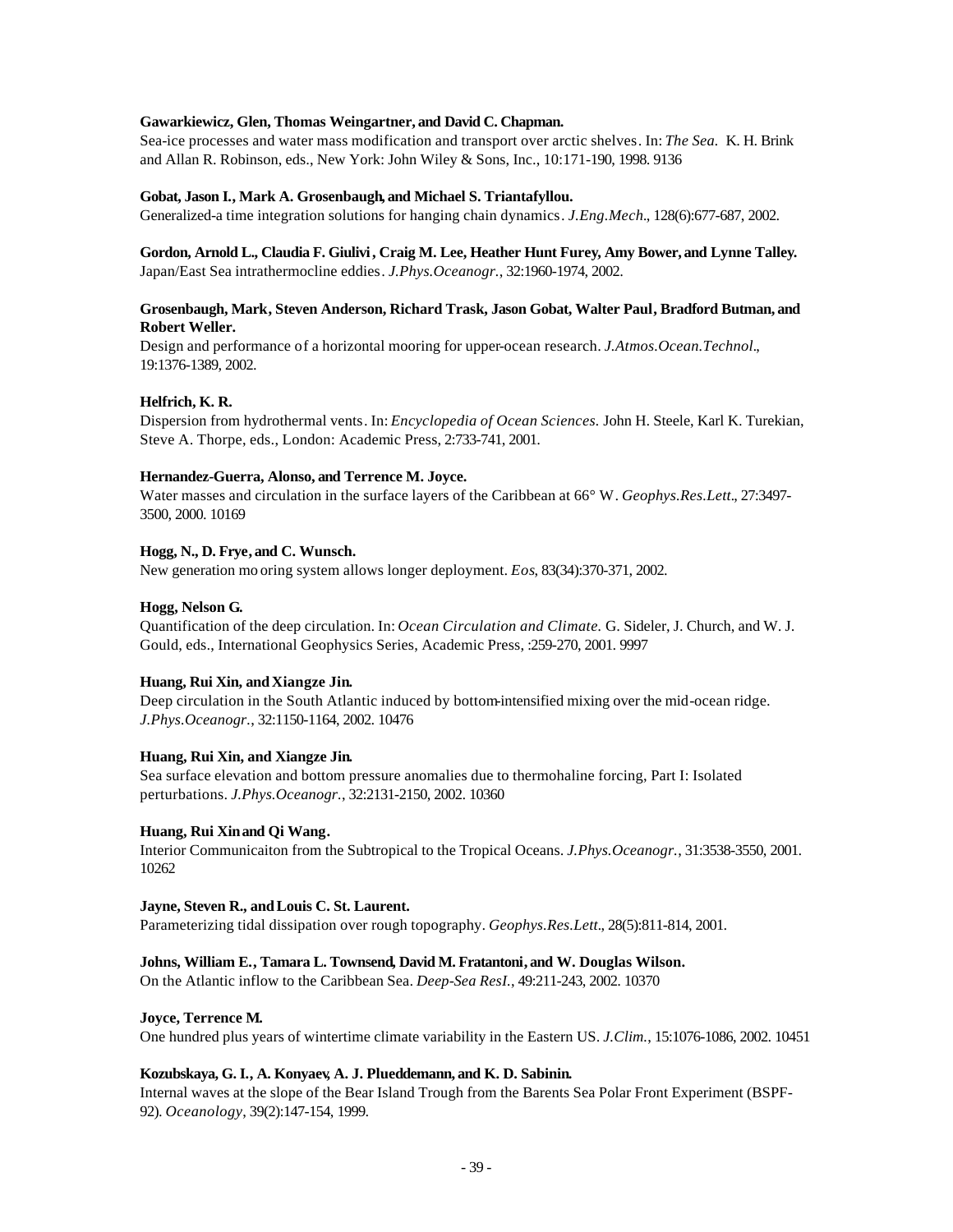# **LaCasce, J., and J. Pedlosky.**

Baroclinic Rossby waves in irregular basins. *J.Phys.Oceanogr.*, 32:2828-2847, 2002. 10568

# **LaCasce, J. H., and A. Bower.**

Relative dispersion in the subsurface North Atlantic. *J.Mar.Res.*, 58(6):863-894, 2000. 10196

## **Lavender, Kara L., Russ E. Davis, and W. Brechner Owens.**

Mid-depth recirculation observed in the interior Labrador and Irminger seas by direct velocity measurements. *Nature*, 407:66-69, 2000. 10202

# **Lavender, Kara L., Russ E. Davis, and W. Brechner Owens.**

Observations of open-ocean deep convection in the Labrador Sea from subsurface floats. *J.Phys.Oceanogr.*, 32(2):511-526, 2002. 10318

# **Lazier, John R. N., Robert S. Pickart, and Peter B. Rhines.**

Deep convection. In: *Ocean Circulation and Climate.* G. Sideler, J. Church, and W. J. Gould, eds., International Geophysics Series, Academic Press, :387-400, 2001.

# **Legg, Sonya, and James C. McWilliams.**

Sampling characteristics from isobaric floats in a convective eddy field. *J.Phys.Oceanogr.*, 32:527-544, 2002. 10248

# **Lentz, Steven J., and Karl R. Helfrich.**

Buoyant gravity currents along a sloping bottom in a rotating fluid. *J.Fluid Mech.*, 464:251-278, 2002. 10575

# **Linder, Christopher A., andGlen Gawarkiewicz.**

A climatology of the shelfbreak front in the Middle Atlantic bight. *J.Geophys.Res.*, 103(C9):18405-18423, 1998. 9398

# **Lozier, M. Susan, and Glen Gawarkiewicz.**

Cross-frontal exchange in the Middle Atlantic Bight as evidenced by surface drifters. *J.Phys.Oceanogr.*, 31:2498-2510, 2001.

## **Macdonald, A. M., M. O'Neil Baringer, and A. Ganachaud.**

Heat transport and climate. In: *Encyclopedia of Ocean Sciences*. John H. Steele, Karl K. Turekian, Steve A. Thorpe, eds., London: Academic Press, 2:1195-1206, 2001.

## **Macdonald, A. M., T. Suga, and R. G. Curry.**

An isopycnally averaged North Pacific climatology. *J.Atmos.Oceanic Technol.*, 18:394-420, 2001.

## **Mauritzen, C., K. L. Polzin, M. S. McCartney, R. C. Millard, and D. E. West-Mack.**

Evidence in hydrography and density finestructure for enhanced vertical mixing over the Mid-Atlantic Ridge in the western Atlantic. *J.Geophys.Res.*, 107(C10),3147,doi:10.1029/2001JC001114, 2002. 10574

## **McCreary, Julian P., Jr., Kevin E. Kohler, Raleigh R. Hood, Sharon Smith, John Kindle, Albert S. Fischer, and Robert A. Weller.**

Influences of diurnal and intraseasonal forcing on mixed-layer and biological variability in the central Arabian Sea. *J.Geophys.Res.*, 106(C4):7139-7155, 2001. 10181

## **Medovaya, M., D. E. Waliser, R. A. Weller, and M. J. McPhaden.**

Assessing ocean buoy shortwave observations using clear-sky model calculations. *J.Geophys.Res.*, 107(C2), 3014,doi:10.1029/2000JC000558, 2002.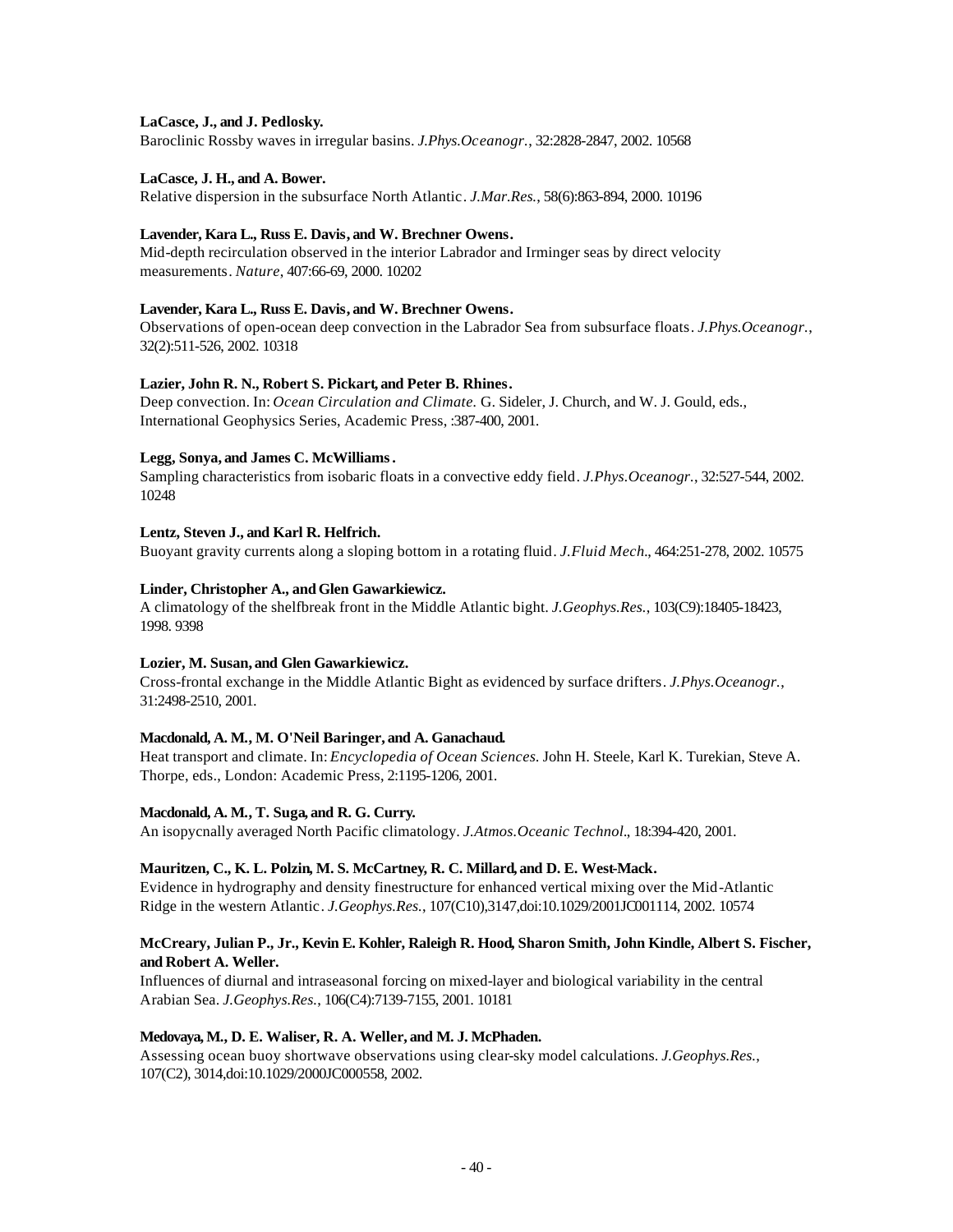# **Miller, P. D., L. J. Pratt, K. R. Helfrich, and C. K. R. T. Jones.**

Chaotic transport of mass and potential vorticity for an island recirculation. *J.Phys.Oceanogr.*, 32(1):80–102, 2002. 10422

## **Pedlosky, Joseph.**

The destabilization of Rossby normal modes by meridional baroclinic shear. *J.Phys.Oceanogr.*, 32:2418-2423, 2002. 10547

## **Phillips, Helen E., and Stephen R. Rintoul.**

A mean synoptic view of the subantarctic front south of Australia. *J.Phys.Oceanogr.*, 32:1536-1553, 2002.

# **Pickart, Roberts S., Daniel J. Torres, and R. Allyn Clark.**

Hydrography of the Labrador Sea during active convection. *J.Phys.Oceanogr.*, 32:428-457, 2002. 10249

# **Plueddemann, A. J.**

Review of "Data analysis methods in physical oceanography" by W. J. Emery and R. E. Thompson. *Oceanography*, 12(3):53-54, 1999.

## **Plueddemann, A. J.**

Profiling current meters. In: *Encyclopedia of Ocean Sciences.* John H. Steele, Karl K. Turekian, Steve A. Thorpe, eds., London: Academic Press, 4:2296-2300, 2001.

## **Polyakov, I. V., A. Y. Proshutinsky, and M. A. Johnson.**

Seasonal cycles in two regimes of Arctic climate. *J.Geophys.Res.*, 104(C11):25,761-25,788, 1999.

## **Polzin, Kurt, Eric Kunze, James Hummon, and Eric Firing.**

The finescale response of lowered ADCP velocity profiles. *J.Atmos.Ocean.Technol.*, 19(2):205-224, 2002.

## **Price, James F.**

Subduction. In: *Ocean Circulation and Climate.* G. Sideler, J. Church, and W. J. Gould, eds., International Geophysics Series, Academic Press, :357-372, 2001.

## **Proshutinsky, Andrey, Mark Johnson, and Tatiana Proshutinsky.**

Understanding climatic controls on sea-ice transport pathways in the Arctic Ocean. *Ann.Glaciol.*, 33:551- 554, 2001.

**Proshutinsky, Andrey, Michael Steele, Jinlun Zhang, Gregory Holloway, Nadja Steiner, Sirpa Hakkinen, David Holland, Ruediger Gerdes, Cornelia Koeberle, Michael Karcher, Mark Johnson, Wieslaw Maslowski, Waldemar Walczowski, William Hibler, and Jia Wang.**

Multinational effort studies differences among Arctic Ocean models. *Eos*, 82(51):637-644, 2001.

## **Richardson, P. L.**

Drifters and floats. In: *Encyclopedia of Ocean Sciences.* John H. Steele, Karl K. Turekian, Steve A. Thorpe, eds., London: Academic Press, 2:767-774, 2001.

## **Richardson, P. L.**

Florida Current, Gulf Stream and dLabrador Current. In: *Encyclopedia of Ocean Sciences.* John H. Steele, Karl K. Turekian, Steve A. Thorpe, eds., London: Academic Press, 2:1054-1064, 2001.

# **Richardson, P. L., A. S. Bower, and W. Zenk.**

Summary of meddes tracked by floats. *International WOCE Newsletter*, 34:18-20, 1999.

## **Richardson, P. L., and D. M. Fratantoni.**

Atlantic deep equatorial jets and the Equatorial CFC plume. *International WOCE Newsletter*, 34:5-6, 1999.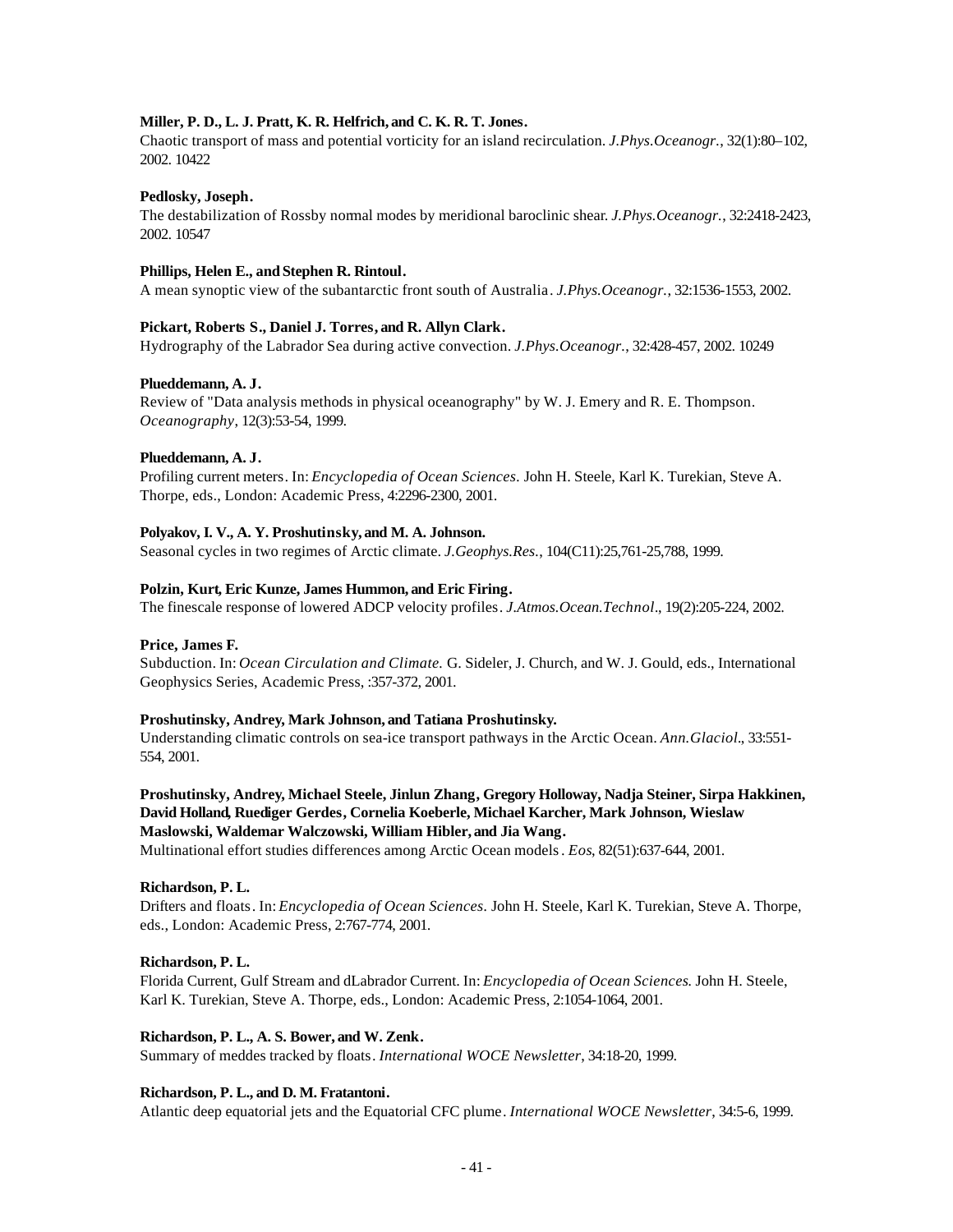# **Rochford, Peter A., John C. Kindle, Patrick C. Gallachear, and Robert A. Weller.**

Sensitivity of the Arabian Sea mixed layer to 1994-95 operational wind products. *J.Geophys.Res.*, 105(C6):14,141-14,162, 2000. 9923

## **Roemmich, Dean, John Gilson, Bruce Cornuelle, and Robert Weller.**

The mean and time-varying meridional transport of heat at the tropical/subtropical boundary of the North Pacific Ocean. *J.Geophys.Res.*, 106(C5):8957-8970, 2001. 10408

## **Schmitt, R. W.**

Double-diffusive convection. In: *Encyclopedia of Ocean Sciences.* John H. Steele, Karl K. Turekian, Steve A. Thorpe, eds., London: Academic Press, 2:757-766, 2001.

# **Schmitt, R. W., and J. R. Ledwell.**

Dispersion and diffusion in the deep ocean. In: *Encyclopedia of Ocean Sciences.* John H. Steele, Karl K. Turekian, Steve A. Thorpe, eds., London: Academic Press, 2:726-733, 2001.

## **Sheremet, Vitalii A.**

Inertial gyre driven by a zonal jet emerging from the western boundary. *J.Phys.Oceanogr.*, 32:2361-2378, 2002. 10373

# **Sherman, Jeff, Russ E. Davis, W. B. Owens, and J. Valdes.**

The autonomous underwater glider 'spray'. *IEEE J.Oceanic Eng.*, 26(4):437-446, 2001. 10214

## **Spall, M. A.**

Forward problem in numerical models. In: *Encyclopedia of Ocean Sciences.* John H. Steele, Karl K. Turekian, Steve A. Thorpe, eds., London: Academic Press, 2:1088-1095, 2001.

## **Spall, Michael.**

Wind- and buoyancy-forced upper ocean circulation in two-strait marginal seas with application to the Japan/East Sea. *J.Geophys.Res.*, 107(C1),doi:10.1029/2001JC000966, 2002. 10449

## **St. Laurent, Louis C., John M. Toole, and Raymond W. Schmitt.**

Buoyancy forcing by turbulence above rough topography in the abyssal Brazil Basin. *J.Phys.Oceanogr.*, 31:3476-3495, 2001. 10478

## **Stern, Melvin E., and Karl R. Helfrich.**

Propagation of a finite amplitude potential vorticity front along the wall of a stratified fluid. *J.Fluid Mech.*, 468:179-204, 2002. 10584

## **Straneo, F., M. Kawase, and S. Riser.**

Idealized models of slantwise convection in a baroclinic flow. *J.Phys.Oceanogr.*, 32:558-572, 2002.

## **Straneo, Fiammetta, Mistuhiro Kawase, and Robert S. Pickart.**

Effects of wind on convection in strongly and weakly baroclinic flows with application to the Labrador Sea. *J.Phys.Oceanogr.*, 32:2603-2618, 2002. 10609

## **Toole, John M., andTrevor J. McDougall.**

Mixing and stirring in the ocean interior. In: *Ocean Circulation and Climate.* G. Sideler, J. Church, and W. J. Gould, eds., International Geophysics Series, Academic Press, :337-356, 2001.

## **Trask, R. P., and R. A. Weller.**

Moorings. In: *Encyclopedia of Ocean Sciences.* John H. Steele, Karl K. Turekian, Steve A. Thorpe, eds., London: Academic Press, 3:1850-1860, 2001.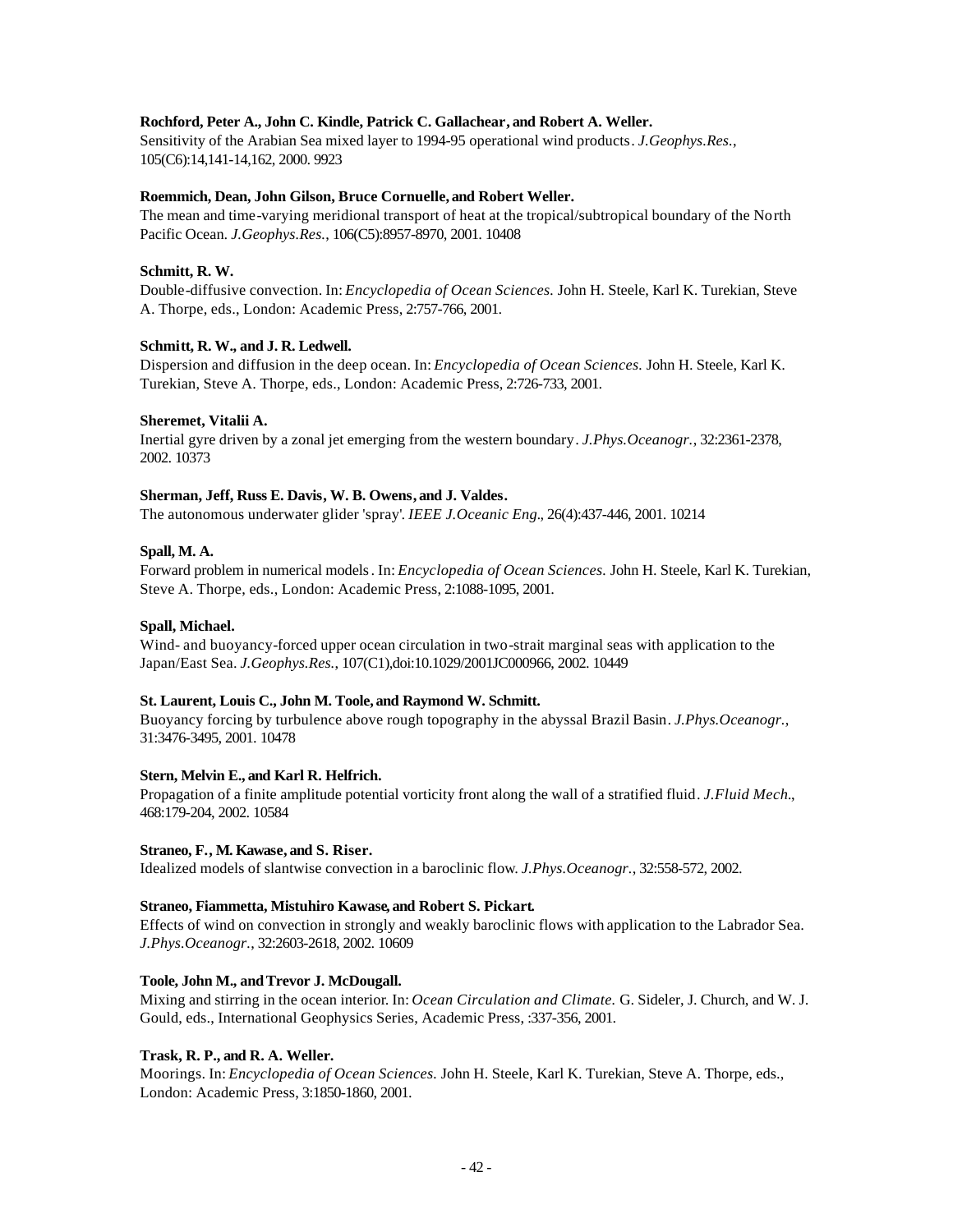## **Walker, Alison, andJoseph Pedlosky.**

On the instability of meridional baroclinic currents. *J.Phys.Oceanogr.*, 32:1075-1093, 2002. 10472

# **Warren, Bruce A., Thomas Whitworth, III, and Joseph H. LaCasce.**

Forced resonant undulation in the deep Mascarene Basin. *Deep-Sea Res.II*, 49:1513-1526, 2002. 10237

## **Weller, R. A., A. S. Fischer, D. L. Rudnick, C. C. Eriksen, T. D. Dickey, J. Marra, C. Fox, and R. Leben.**

Moored observations of upper ocean response to the monsoon in the Arabian Sea during 1994-1995. *Deep-Sea Res.II.*, 49:2195-2230, 2002. 10421

# Wells, A. R., and K. R. Helfrich.

Circulation around a thin zonal island. *J.Fluid Mech.*, 437:301-323, 2001. 10112

## **Whitehead, J. A.**

Rotating gravity currents. In: *Encyclopedia of Ocean Sciences.* John H. Steele, Karl K. Turekian, Steve A. Thorpe, eds., London: Academic Press, 4:2444-2449, 2001.

## **Whitworth, T., B. A. Warren, W. D. Nowlin, Jr., S. B. Rutz, R. D. Pillsbury, and M. I. Moore.**

On the deep western-boundary current in the Southwest Pacific Basin. *Prog.Oceanogr.*, 43:1-54, 1999. 9397

# **Winsor, Peter, and David C. Chapman.**

Distribution and interannual variability of dense water production from coastal polynas on the Chukchi Shelf. *J.Geophys.Res.*, 107(C7),3079,doi:10.1029/2001JC000984, 2002. 10592

## **Yu, Lisan, and Michele M. Rienecker.**

Indian Ocean warming of 1997-1998. *J.Geophys.Res.*, 105(C7):16,923-16,939, 2000. 10135

# **Yuan, G. -C., L. J. Pratt, and C. K. R. T. Jones.**

Barrier destruction and lagrangian predictability at depth in a meandering jet. *Dyn.Atmos.Oceans*, 35:41-61, 2002.

## **Zhang, S., Steve Anderson, Albert Plueddemann, and R. A. Weller.**

Large scale variability of surface heat flux and upper ocean response in the western Pacific during COARE/IOP. In: *COARE-98, Proceedings of a conference on the TOGA coupled ocean-atmospheric response experiment, Boulder, CO, 7-14 July 1998.* Geneva, Switzerland: World Meteorological Organization, WCRP-107, WMO/TD-No.40, :251-252, 1999.

# **Administration**

## **Dinsmore, R. P.**

Ships. In: *Encyclopedia of Ocean Sciences*. John H. Steele, Karl K. Turekian, Steve A. Thorpe, eds., London: Academic Press, 5:2776-2786, 2001.

## **Farrington, John W.**

Achievements in chemical oceanography. In: *Fifty Years of Ocean Discovery*. John H. Steele, ed., Washington, DC: National Academy Press, :22-43, 2000. 10083

## **Kujawinski, E., John W. Farrington, and James W. Moffett.**

Evidence for grazing-mediated production of dissolved surface-active material by marine protists. *Mar.Chem.*, 77:133-142, 2002.